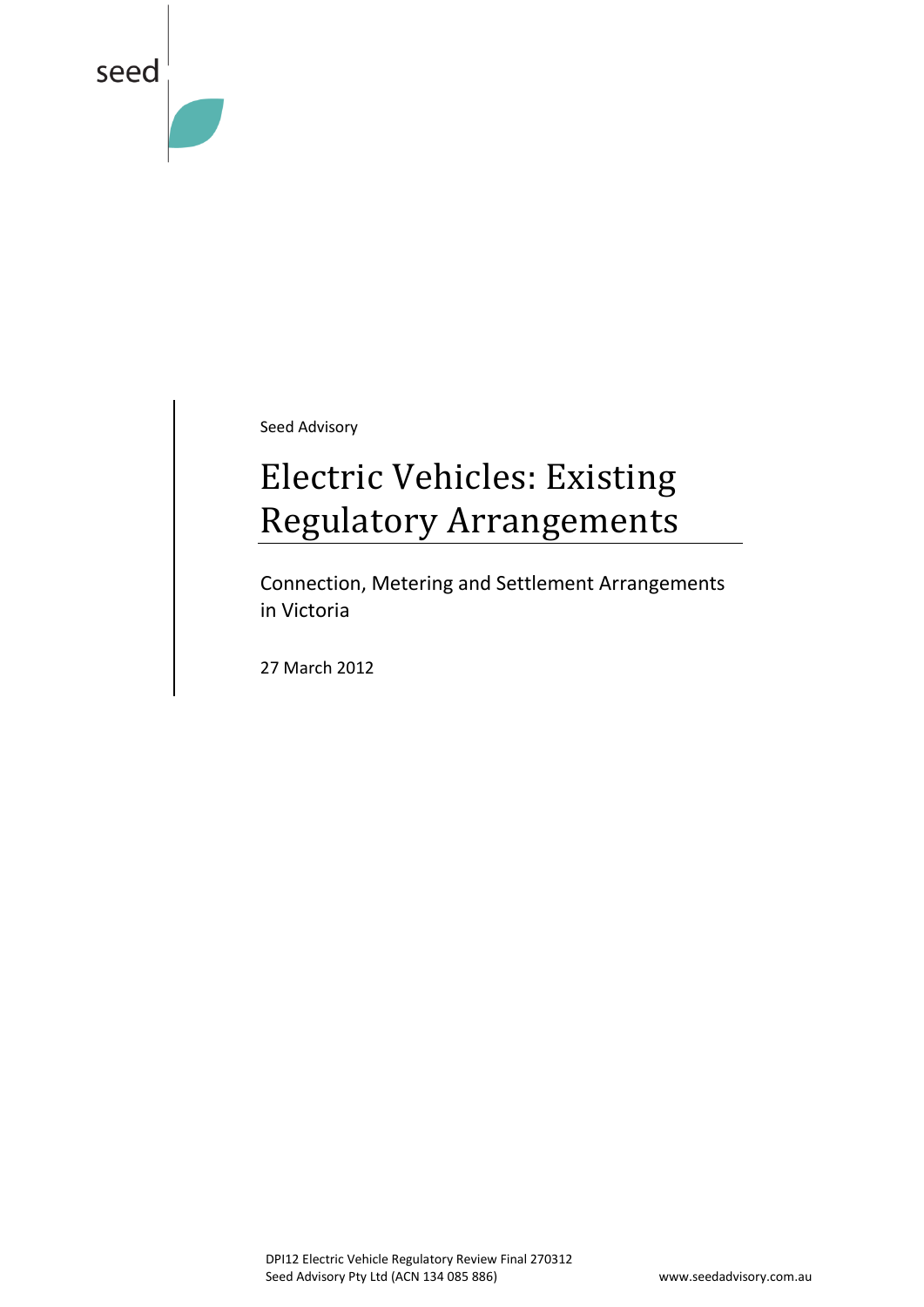#### **Contents**

| 1.   |                                                                                        |
|------|----------------------------------------------------------------------------------------|
| 1.1. |                                                                                        |
| 1.2. |                                                                                        |
| 1.3. |                                                                                        |
| 1.4. |                                                                                        |
| 2.   |                                                                                        |
| 2.1. |                                                                                        |
| 2.2. |                                                                                        |
| 2.3. |                                                                                        |
| 3.   | BUSINESS MODELS, CONNECTION OPTIONS AND THE CONNECTION                                 |
| 3.1. |                                                                                        |
| 3.2. |                                                                                        |
| 3.3. | The Connection Process: Differences resulting from the choice of connection option 16  |
| 4.   |                                                                                        |
|      | 4.1. The Customer's Premises: Implications for the Connection Model 22                 |
| 4.2. |                                                                                        |
| 5.   |                                                                                        |
| 5.1. |                                                                                        |
|      | 5.2. Settlement between retailers and network operators for Distribution Use of System |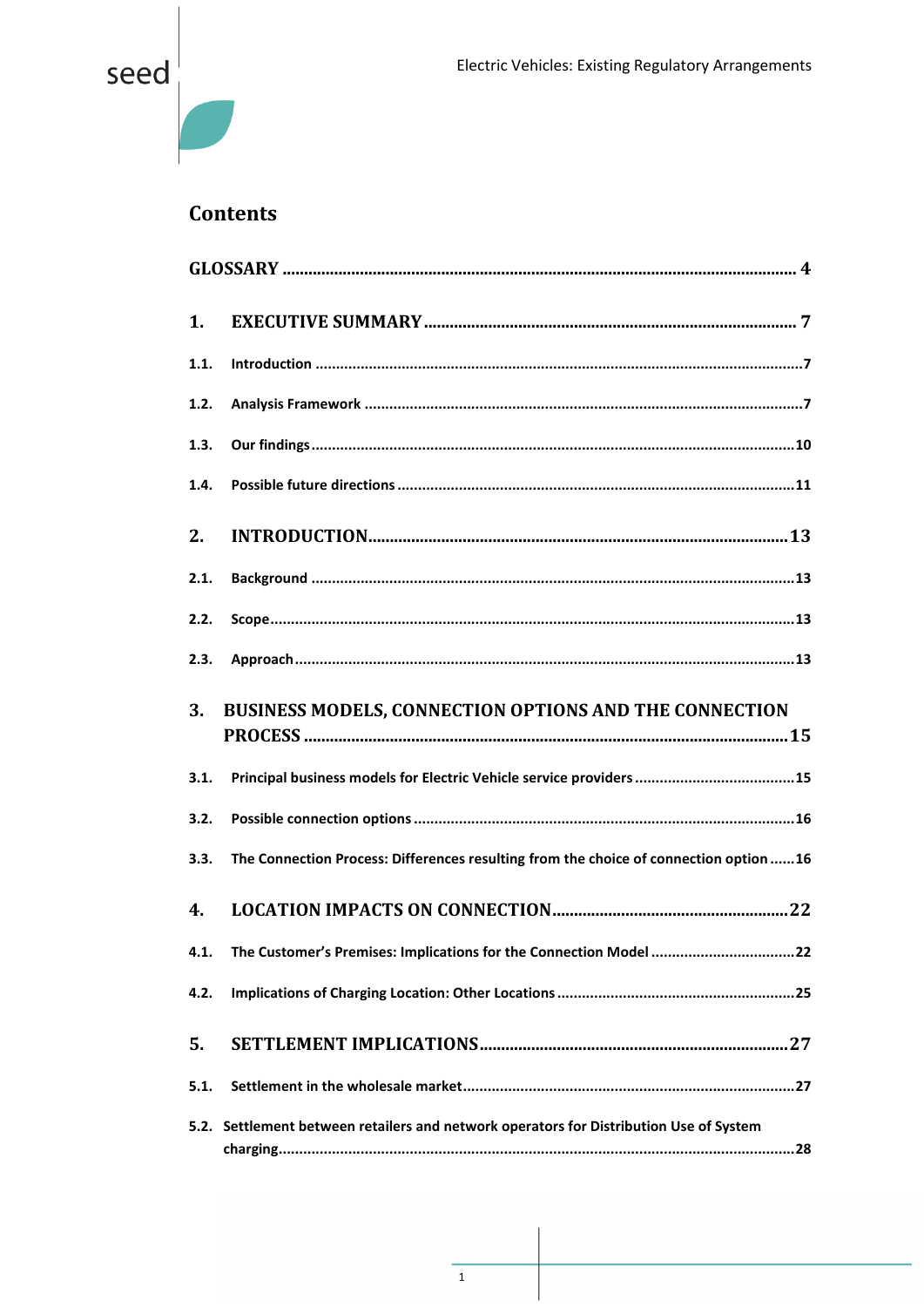| 5.3.           | Settlement between retailers and customers for the electricity at retail rates 28 |
|----------------|-----------------------------------------------------------------------------------|
| 5.4.           |                                                                                   |
| 6.             |                                                                                   |
| 6.1.           |                                                                                   |
| 6.2.           |                                                                                   |
|                |                                                                                   |
| A.             |                                                                                   |
| $\mathbf{R}$ . | AN OVERVIEW OF THE REGULATORY INSTRUMENTS REVIEWED36                              |
| $\mathbf{C}$   | EV CONNECTION: POSSIBLE MODELS AND STEPS IN THE                                   |
| D.             | <b>KEY QUESTIONS - THINKING ABOUT THE ISSUES FROM A</b>                           |
|                |                                                                                   |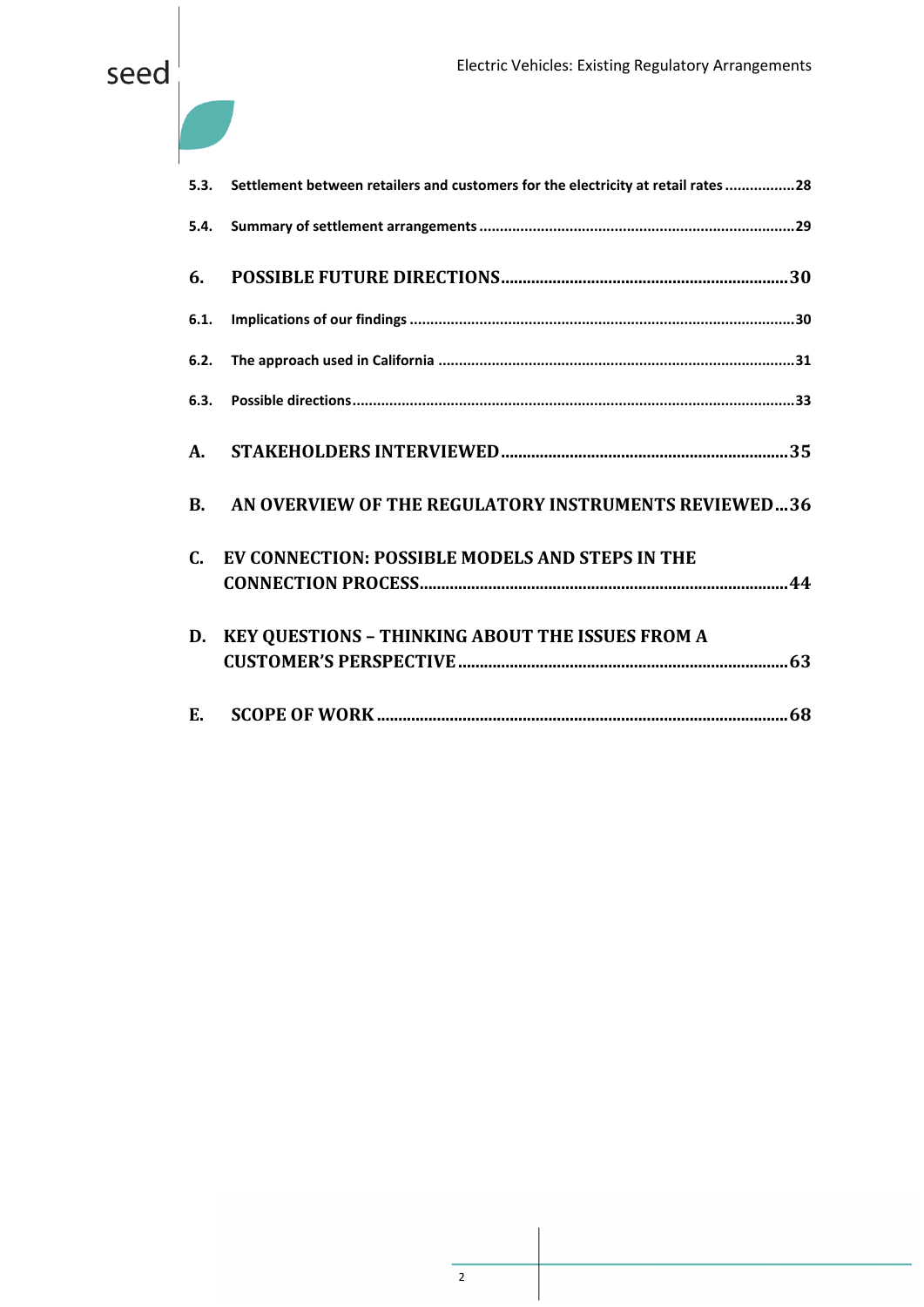



#### *Disclaimer – Reliances and Limitations*

This analysis of regulatory arrangements for connection, metering and settlement of electric vehicles in Victoria Market Review, dated 17 February 2012 ("Report"):

- has been prepared by Seed Advisory Pty Ltd ("Seed") pursuant to an agreement with the Victorian Department of Primary Industries (DPI); and
- may only be used and relied on by DPI.

Seed and its subcontractors, servants, employees and officers otherwise expressly disclaim responsibility to any person other than DPI arising from or in connection with this Report.

To the maximum extent permitted by law, all implied warranties and conditions in relation to the services provided by Seed and the Report are excluded unless they are expressly stated to apply in this Report.

The services undertaken by Seed in connection with preparing this Report were completed on the following basis:

- they were limited to those specifically detailed in Section 2 and Appendix E of this Report;
- no detailed regulatory analysis or cost / benefit modelling has been undertaken; and
- Seed has relied on information provided by participants and publicly available information relating to the connection processes for Electric Vehicles (EVs) in developing this Report.

The opinions, conclusions and any recommendations in this Report are based on interpretations and assumptions made by Seed when undertaking the services and preparing the Report ("Assumptions").

Seed expressly disclaims responsibility for any error in, or omission from, this Report arising from or in connection with any of the Assumptions being incorrect.

Subject to the paragraphs in this section of the Report, the opinions, conclusions and any recommendations in this Report are based on conditions encountered and information reviewed at the time of preparation, after which time, Seed expressly disclaims responsibility for any error in, or omission from, this Report arising from or in connection with those opinions, conclusions and any recommendations.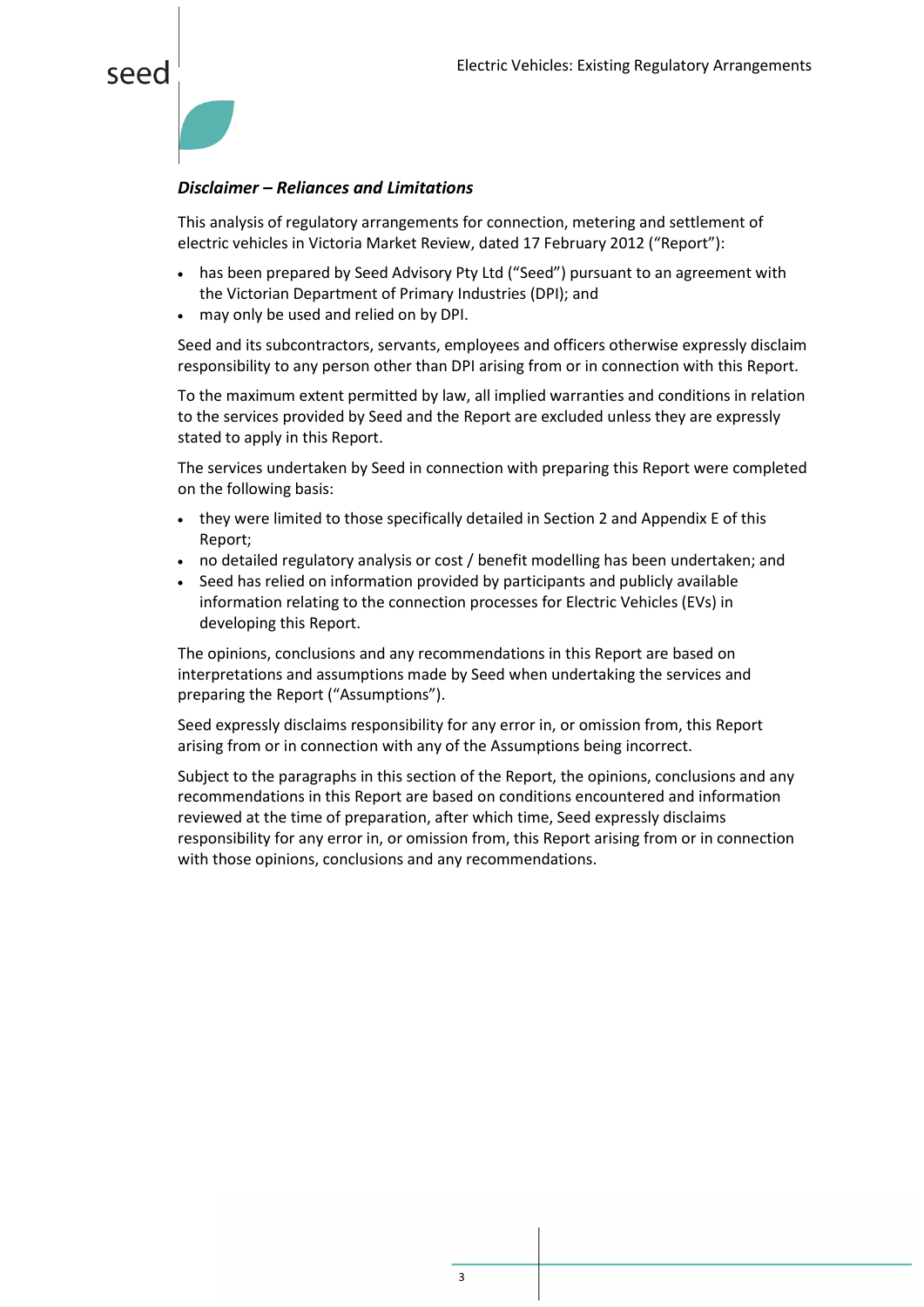### <span id="page-4-0"></span>**Glossary**

| <b>Term</b>                           | <b>Meaning</b>                                                                                                                                                                                                                                                                                       |
|---------------------------------------|------------------------------------------------------------------------------------------------------------------------------------------------------------------------------------------------------------------------------------------------------------------------------------------------------|
| <b>AEMC</b>                           | The Australian Energy Market Commission, which is established<br>under section 5 of the Australian Energy Market Commission<br>Establishment Act 2004 (SA). Is responsible for maintaining the<br>National Electricity Rules and responding to change requests<br>presented to it.                   |
| <b>AEMO</b>                           | Australian Energy Market Operator - the operator of the National<br>Electricity Market (NEM).                                                                                                                                                                                                        |
| <b>AER</b>                            | The Australian Energy Regulator, which is the economic regulator<br>of the Electricity and Gas, Distribution and Transmission businesses<br>and will in future also be the regulator of the Retail businesses.                                                                                       |
| AS3000                                | Australian Standard 3000 - known as the wiring rules. This<br>specifies the national minimum technical standards for wiring in<br>electrical installations.                                                                                                                                          |
| <b>ASP</b>                            | Accredited Service Provider - a Registered Electrical Contractor<br>(REC) in NSW which is accredited by DNSPs to install electricity<br>meters in NSW only.                                                                                                                                          |
| <b>B2B procedures</b>                 | These are the procedures to be followed in using the Business to<br>Business (B2B) e-hub in Market Settlement and Transfer Solution<br>(MSATS) which allows electronic communication of service<br>requests between Distributors and Retailers.                                                      |
| <b>CATS</b>                           | Consumer Administration and Transfer Solution - a subset of the<br>AEMO MSATS IT system which is used for the administration of<br>consumer information and facilitates consumers transferring<br>between retailers.                                                                                 |
| <b>CES</b>                            | Certificate of Electrical Safety - a certificate which is issued by a<br>REC or a Licensed Electrical Inspector (LEI) which certifies that an<br>electrical installation which has been installed or modified is safe.                                                                               |
| Child metering point (child<br>meter) | A child metering point is a metering point which has a relationship<br>to a parent metering point such that the difference between the<br>energy measured at the parent metering point and the child<br>metering point represents the energy consumption for one or<br>more other connection points. |
| <b>CPUC</b>                           | California Public Utilities Commission - the economic regulator of<br>public utilities in California including the regulation of electric<br>utilities.                                                                                                                                              |
| DB                                    | Distribution Business (also called DNSP).                                                                                                                                                                                                                                                            |
| <b>DNSP</b>                           | Distribution Network Service Provider - a company which operates<br>an electricity distribution network under license.                                                                                                                                                                               |
| <b>DUOS</b>                           | Distribution Use of System - the service of operating a distribution<br>network which is provided to a retailer serving a customer. DUOS<br>charges refers to the charges from the DNSP to a retailer for a                                                                                          |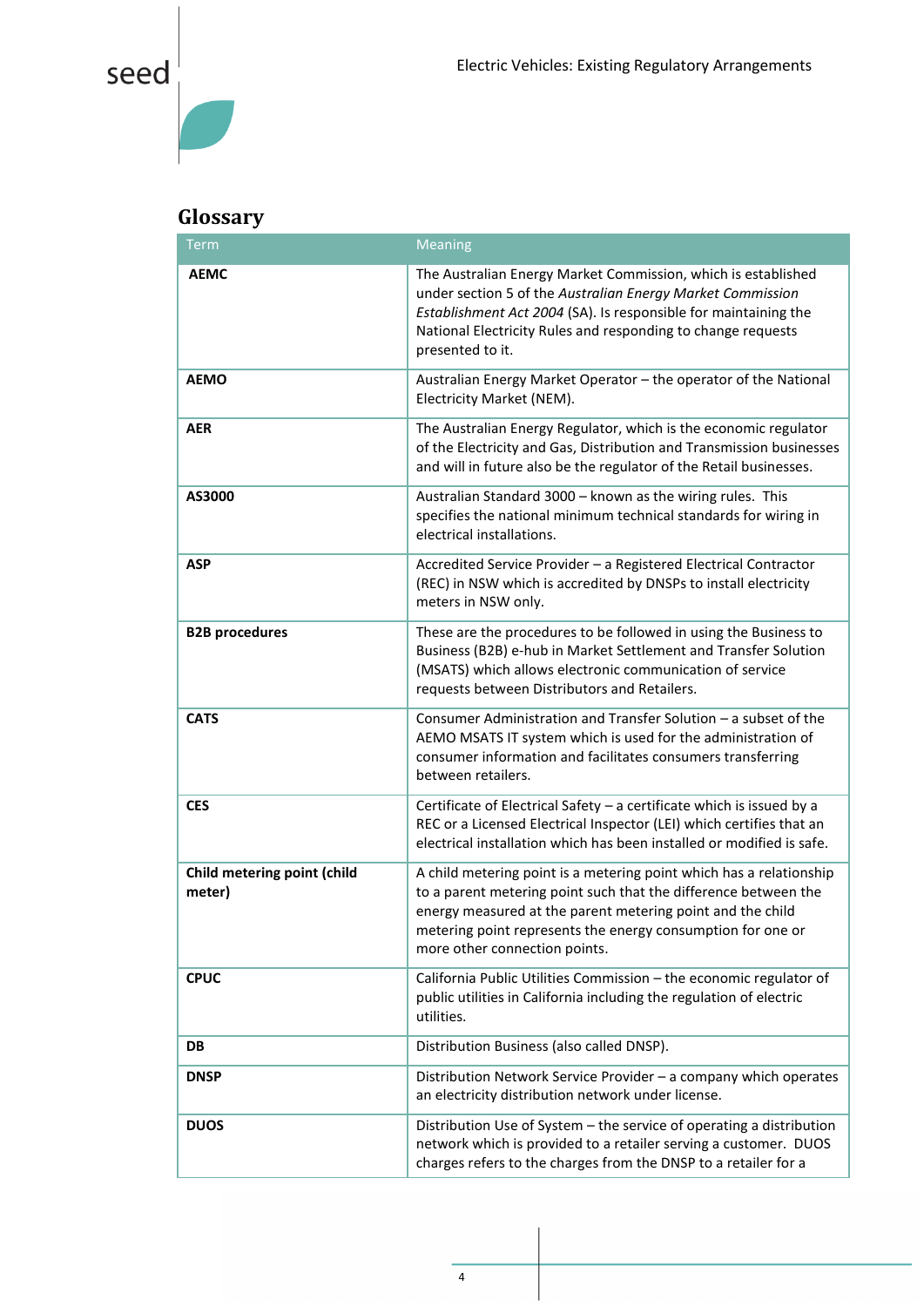| Term                                                    | <b>Meaning</b>                                                                                                                                                                                                                                                                                                                                              |
|---------------------------------------------------------|-------------------------------------------------------------------------------------------------------------------------------------------------------------------------------------------------------------------------------------------------------------------------------------------------------------------------------------------------------------|
|                                                         | customer's use of the network                                                                                                                                                                                                                                                                                                                               |
| <b>Embedded Network, also Private</b><br><b>Network</b> | An embedded network is a distribution network which has a<br>connection point to another distribution network and does not<br>also have a connection point to a transmission network.                                                                                                                                                                       |
| <b>ESC</b>                                              | Essential Services Commission (Victoria) - the ESC remains the<br>economic regulator for energy retail businesses until the scheduled<br>transition to the AER. The ESC was the economic regulator for<br>distribution businesses in Victoria until 2007 when that<br>responsibility transferred to the AER. The ESC retains some<br>licensing obligations. |
| <b>ESV</b>                                              | Energy Safe Victoria - the Energy Safety regulator for Victoria.<br>Enforces electrical safety legislation and sets and enforces<br>regulations.                                                                                                                                                                                                            |
| EV                                                      | Electric Vehicle - in this context, not including hybrid vehicles                                                                                                                                                                                                                                                                                           |
| <b>EV Charging Infrastructure</b>                       | The charging infrastructure installed at a premise by some EVSP's<br>to enable secure and safe charging of an EV. Depending on the<br>EVSP business model the charging infrastructure could be as little<br>as a 15 amp GPO, through to a dedicated piece of equipment that<br>monitors and manages the charging of EVs.                                    |
| <b>EVSP</b>                                             | EV Service Provider - companies providing a range of services to<br>EV owners, which may include manufacturers of cars, battery<br>manufacturers, service providers that provide a monitoring and<br>changing service, and service providers providing charging services,<br>including batteries and power, as well as other possible offerings.            |
| <b>EWR</b>                                              | Electrical Work Request - a form used in the Victorian Electricity<br>Industry which a customer or their agent is required to complete<br>and lodge with their Retailer to have changes made to connection<br>points or metering at those points on the electrical distribution<br>network.                                                                 |
| <b>GPO</b>                                              | General Purpose Outlet - the proper term for power point used to<br>plug in electrical appliances.                                                                                                                                                                                                                                                          |
| <b>GSL</b>                                              | Guaranteed Service Levels - DNSP service levels prescribed by the<br>AER. When the DNSP does not meet one of these service levels<br>the DNSP is required to pay the customer a prescribed amount.                                                                                                                                                          |
| LEI                                                     | Licensed Electrical Inspector - a person holding an electrical<br>installation inspection licence. A LEI is required to inspect all<br>electrical work categorised by ESV as prescribed installation work<br>and inspect a small proportion of non-prescribed installation work.                                                                            |
| <b>MSATS</b>                                            | Market Settlement and Transfer Solution. An IT system operated<br>by AEMO which manages meter and customer data for the<br>purpose of settling the wholesale electricity market and customer<br>transfers between retailers.                                                                                                                                |
| <b>NECF</b>                                             | National Energy Customer Framework. This is a legal framework<br>for regulating retail (non-price) and distribution (non-economic)<br>functions which is now incorporated in the National Electricity Law                                                                                                                                                   |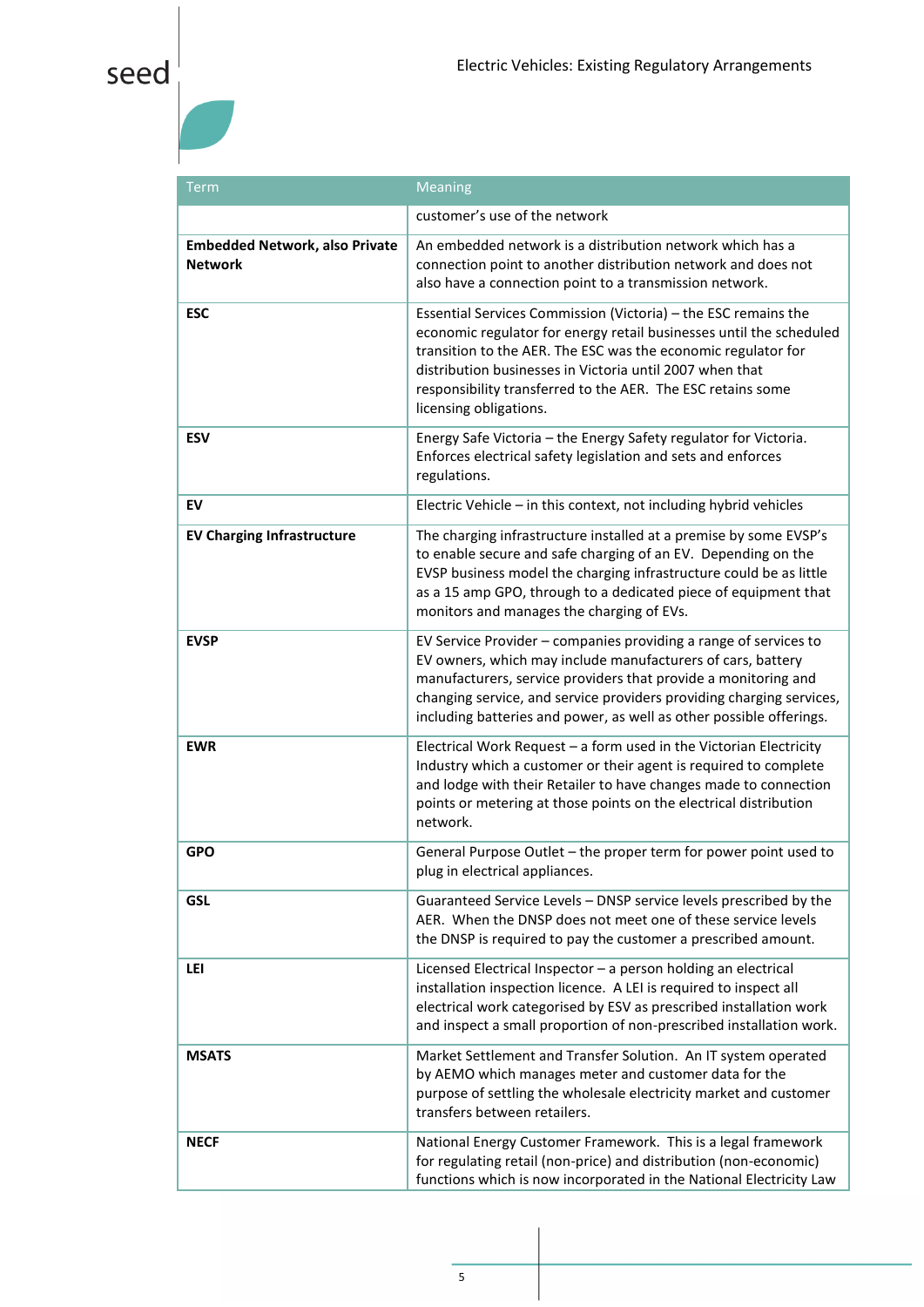| Term                                      | <b>Meaning</b>                                                                                                                                                                                                                                                           |
|-------------------------------------------|--------------------------------------------------------------------------------------------------------------------------------------------------------------------------------------------------------------------------------------------------------------------------|
|                                           | and the National Gas Law. It is to be implemented on 1 July 2012<br>through changes to the National Electricity Rules and National Gas<br>Rules.                                                                                                                         |
| <b>NEM</b>                                | National Electricity Market - the wholesale electricity market<br>operated across ACT, NSW, QLD, SA, VIC and TAS.                                                                                                                                                        |
| <b>NER</b>                                | National Electricity Rules - the set of rules under which the NEM<br>operates.                                                                                                                                                                                           |
| <b>NMI</b>                                | National Metering Identifier - a unique numeric identifier for each<br>metering installation used in the NEM to measure and settle<br>customers' electricity purchases.                                                                                                  |
| <b>Off-market settlement</b>              | A contractual agreement between two or more commercial<br>counterparties to give force to and agreed payment for the<br>electricity used to charge an EV.                                                                                                                |
| <b>On-market settlement</b>               | The use of NEM systems and procedures to determine customers'<br>consumption as the basis for wholesale settlement, transmission<br>and distribution charges and customer billing.                                                                                       |
| <b>OIC</b>                                | Order in Council. Electricity legislation provides that the State<br>Governor in Council has power to make orders on certain matters.                                                                                                                                    |
| Parent - metering point (parent<br>meter) | A parent metering point is a metering point through which the<br>energy measured is supplied to more than one connection point.                                                                                                                                          |
| <b>REC</b>                                | Registered Electrical Contractor - a person or business that<br>provides electrical contracting services that has met the<br>registration requirements of Energy Safe Victoria (ESV)                                                                                     |
| <b>RP</b>                                 | Responsible Person - nominated company or individual for the<br>purposes of on-market settlement of the consumption of an<br>embedded network.                                                                                                                           |
| <b>SIRs</b>                               | Service and Installation Rules $-$ a set of rules developed by the<br>Victorian Electricity Distribution Businesses which set out what are<br>considered to be reasonable requirements under the Victorian<br>Electricity Distribution Code for electrical installations |
| <b>Subtractive Metering</b>               | Where subtraction of consumption between a parent meter and<br>the relevant child meters are required to facilitate settlement in<br>the NEM.                                                                                                                            |
| V2G                                       | Vehicle to Grid - the provision of electricity from an EV to the Grid.                                                                                                                                                                                                   |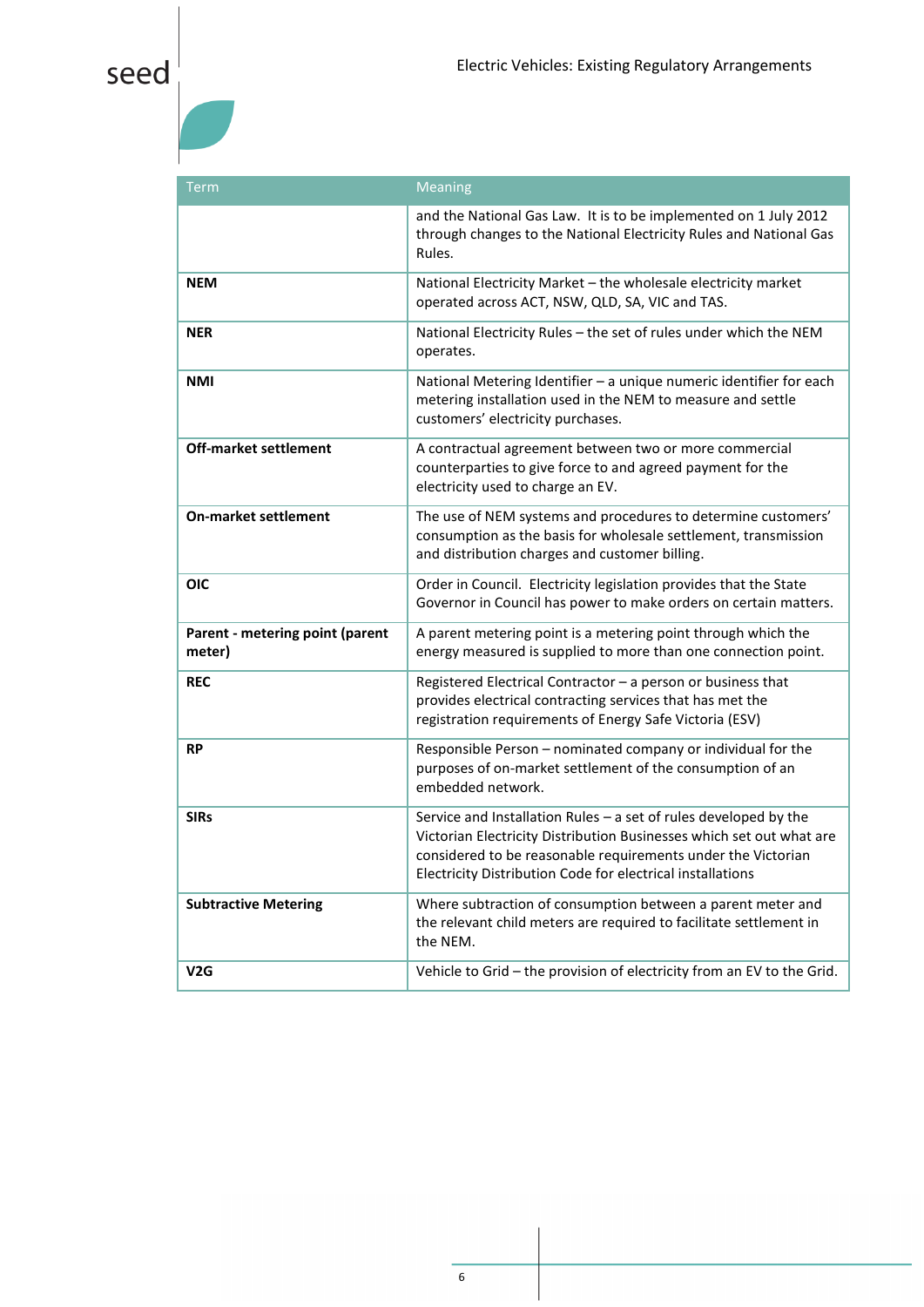

#### <span id="page-7-0"></span>**1. Executive Summary**

#### <span id="page-7-1"></span>**1.1. Introduction**

The Victorian Department of Primary Industries (DPI) is seeking to better understand the current regulatory requirements relevant to the establishment of EV charging infrastructure and associated metering and market settlement processes. DPI wants to identify possibilities for regulatory improvement to reduce the complexity, time and costs associated with the current process. Specifically DPI requested a report that:

- 1. outlines the existing regulatory and practical requirements relevant to the establishment of charging infrastructure and metering for electric vehicles in Victoria, including market settlement arrangements; and
- 2. identifies any current regulatory and practical limitations on implementation of charging infrastructure, metering and settlements for electric vehicles in Victoria under each of the main business models utilised by charging infrastructure providers.

In undertaking this work on behalf of DPI we consider:

- the principal business models that have emerged to date for EV Service Providers;
- a range of alternative connection processes that would, in our view, provide similar functionality to the EV Service Provider but that potentially result in lower costs to the customer;
- the requirements of current national and Victoria specific regulations that may influence and drive the connection processes; and
- views of market participants on current practical and regulatory implications on connection processes.

#### <span id="page-7-2"></span>**1.2. Analysis Framework**

Our analysis framework identifies an EV Service Provider's business model as a key driver for settlement requirements which in turn drive metering configurations and connection processes.

[Table 1.1](#page-8-0) on the following page looks at the metering configuration required by the principal business models and the simple, baseline comparison of a "plug and play" model used in this report, describes the connection processes (Cases) we have considered and provides a key to our further analysis in Section [3.3](#page-16-1) of the steps in the connection process and the related regulatory requirements.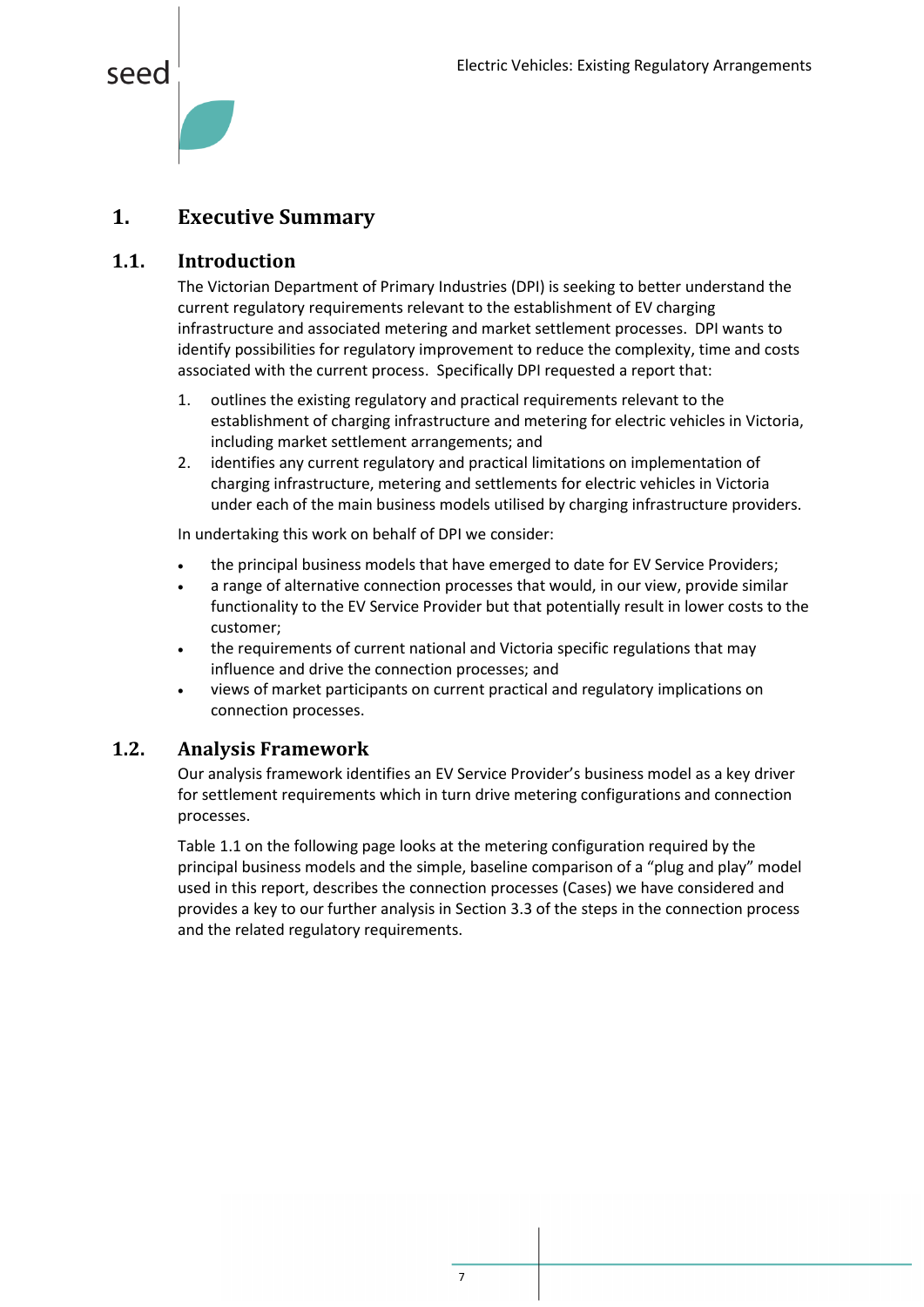

#### <span id="page-8-0"></span>**Table 1.1 Required Metering Configuration - Potential Configurations**

| The Customer pays for<br>charging an EV                                                                                                                                       | <b>Metering</b><br>outcome<br>required                                            | <b>Possible metering or measurement</b><br>configurations to meet required outcome                                                                                                                                                                                                                                                                                                        | <b>Key for our</b><br>analysis |
|-------------------------------------------------------------------------------------------------------------------------------------------------------------------------------|-----------------------------------------------------------------------------------|-------------------------------------------------------------------------------------------------------------------------------------------------------------------------------------------------------------------------------------------------------------------------------------------------------------------------------------------------------------------------------------------|--------------------------------|
| Through a standard<br>electricity contract<br>with no EV specific<br>contract terms                                                                                           | No new<br>meter or<br>National<br>Metering<br>Identified<br>(NMI) is<br>required. | • 'Plug and play': Plug in wall and wiring<br>only, either or both of which may need<br>to be new - no new meter or NMI.                                                                                                                                                                                                                                                                  | $\bullet$ Case A, B (i)        |
| Through a standard<br>electricity contract<br>with the possibility of<br>an EV specific tariff or<br>other terms                                                              | A measuring<br>device is<br>required, but<br>no new NMI.                          | • Installation of a Sub Meter: Installation<br>of a sub meter that is not a NMI.<br>• Meter in the EV: Not a NMI, but<br>effectively a sub meter.                                                                                                                                                                                                                                         | $\bullet$ Case C               |
| Through a separate, EV<br>specific contract where<br>the EV Service<br>Provider has an<br>independent<br>relationship with the<br><b>National Electricity</b><br>Market (NEM) | A new meter<br>and a new<br>NMI.                                                  | • Connection alteration (separation of<br>supply): Installation of a new NMI in<br>parallel with existing NMI.<br>• Connection alteration (Embedded<br>network): Installation of a new NMI as<br>child meter to the existing NMI.<br>• Meter in the EV, with a NMI: Practical,<br>technical and regulatory issues are<br>presented by this option, which is<br>included for completeness. | • Case D<br>• Case E           |

(i) Case B is identical to Case A, looked at from the EV Service Provider's perspective. However, Case B differs from Case A because the customer requires a new 15 amp General Purpose Outlet (GPO) (most customers) or the customer's electrical system and metering configuration require significant modification to support the charging of an EV (probably a small number of customers).

[Table 1.2](#page-9-0) is a schematic of the requirements of the principal business models, the regulatory instruments that are bought into play by the requirements of the particular models and our consideration of these issues throughout this report.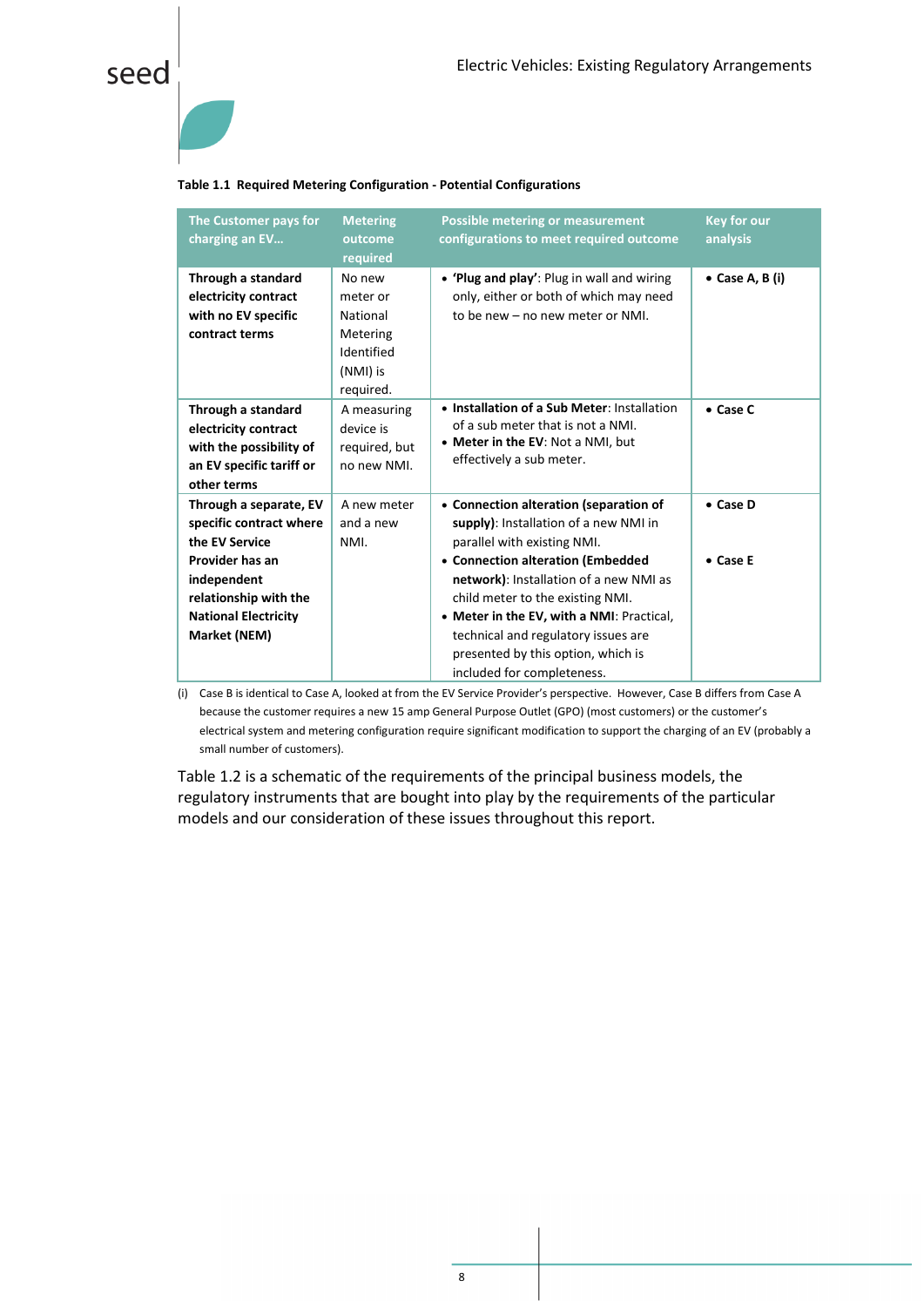

#### **Table 1.2 Report Schematic**

<span id="page-9-0"></span>

|                                         | <b>Business Model</b>                                                                                                                                                                                                                                                                                                                                                                                                            | <b>Settlement Preferences</b>                                                                                                                                                                                                                                                                                                                                                                                      | <b>Metering Options</b>                                                                                                                                                                                                                                                                                                                                                                                                                        | <b>Connection Options</b>                                                                                                                                                                                                                                                                                                                                                                                                             |
|-----------------------------------------|----------------------------------------------------------------------------------------------------------------------------------------------------------------------------------------------------------------------------------------------------------------------------------------------------------------------------------------------------------------------------------------------------------------------------------|--------------------------------------------------------------------------------------------------------------------------------------------------------------------------------------------------------------------------------------------------------------------------------------------------------------------------------------------------------------------------------------------------------------------|------------------------------------------------------------------------------------------------------------------------------------------------------------------------------------------------------------------------------------------------------------------------------------------------------------------------------------------------------------------------------------------------------------------------------------------------|---------------------------------------------------------------------------------------------------------------------------------------------------------------------------------------------------------------------------------------------------------------------------------------------------------------------------------------------------------------------------------------------------------------------------------------|
| Comment                                 | • The EV Service Providers' choice of<br>business model will influence their<br>settlement preferences which will<br>in turn influence available<br>metering options and therefore<br>connection options.                                                                                                                                                                                                                        | • The need to settle the EV<br>load separately from the<br>premise's other load 'on-<br>market' - through the<br><b>National Electricity Market</b><br>(NEM) using AEMO systems -<br>will be limited by the<br>metering configuration at the<br>premise.<br>• Off-market settlement -<br>bilateral contractual<br>arrangements outside the<br>NEM - may be possible if on-<br>market settlement is<br>unavailable. | • The choice of metering<br>configuration will impact the<br>connection options available.<br>• The current market design<br>requires a separate NMI for the<br>EV to facilitate separate 'on-<br>market' settlement of the EV<br>load.<br>• Off-market settlement does not<br>necessarily require a NMI for the<br>EV or a meter, but if separate EV<br>customer billing is required<br>would require a suitably<br>accredited meter.         | • There are three categories of connection<br>options matched to the metering<br>requirements:<br>No meter (or NMI) is required - Cases<br>A and B<br>A measuring devices is required, but<br>$\overline{\phantom{0}}$<br>not a NMI - Case C<br>A new NMI, and therefore a meter, is<br>required – Cases D and E<br>• Within each category there are alternative<br>approaches to connect an EV with varying<br>levels of complexity. |
| Key<br>Regulatory<br><b>Instruments</b> | • The choice of EV Service Provider<br>business model is not driven by<br>regulatory instrument, except to<br>the extent that electricity retail<br>licenses or exemptions may be<br>required by the EV Service<br>Provider depending on the<br>definition of the service being<br>provided by the EV Service<br>Provider. This key question is<br>currently under consideration by<br>the AEMC as part of its review of<br>EVs. | • National Electricity Rules -<br>the NER covers the approach<br>to on-market settlement and<br>the key requirements of<br>metering.<br>• AEMO Metrology Procedures<br>$-$ supports the NER in further<br>detailing the use of metering<br>data for settlement<br>purposes.<br>• AEMO Embedded Network<br>Guideline - outlines the<br>settlement for embedded<br>networks.                                         | • The Victorian Service and<br>Installation Rules (SIRs) -<br>outlines metering installation<br>requirements and rules relating<br>to the metering board and panel.<br>• AEMO NMI Procedures -<br>outlines the NMI allocation<br>process and the relationship<br>between meters and NMIs.<br>• National Electricity Rules -<br>outlines the rules for joint<br>metering installations and the<br>need for one responsible person<br>per meter. | • Electricity Distribution Code -influences the<br>process for connection and mandates the<br>Distribution Network Service Provider's<br>(DNSP) role in connection.<br>• The Victorian SIRs – outlines key elements of<br>the connection process and the role of the<br>Registered Electrical Contractor (REC) in the<br>process.<br>• Victorian Distribution Licenses - include<br>obligations to offer connection services.         |
| Report<br>Reference                     | • Section 3.1 outlines the principal<br>EV Service Provider business<br>models currently in the market and<br>their key features.                                                                                                                                                                                                                                                                                                | • Section 5 discusses<br>settlement in further detail.                                                                                                                                                                                                                                                                                                                                                             | • Section 3 discusses the metering<br>and connection options for each<br>case and Appendices B and C<br>discuss the cases in further detail<br>and the relevant regulations.                                                                                                                                                                                                                                                                   | • Section 3 discusses the metering and<br>connection options for each case and<br>Appendices B and C discuss the cases in<br>further detail and the relevant regulations.                                                                                                                                                                                                                                                             |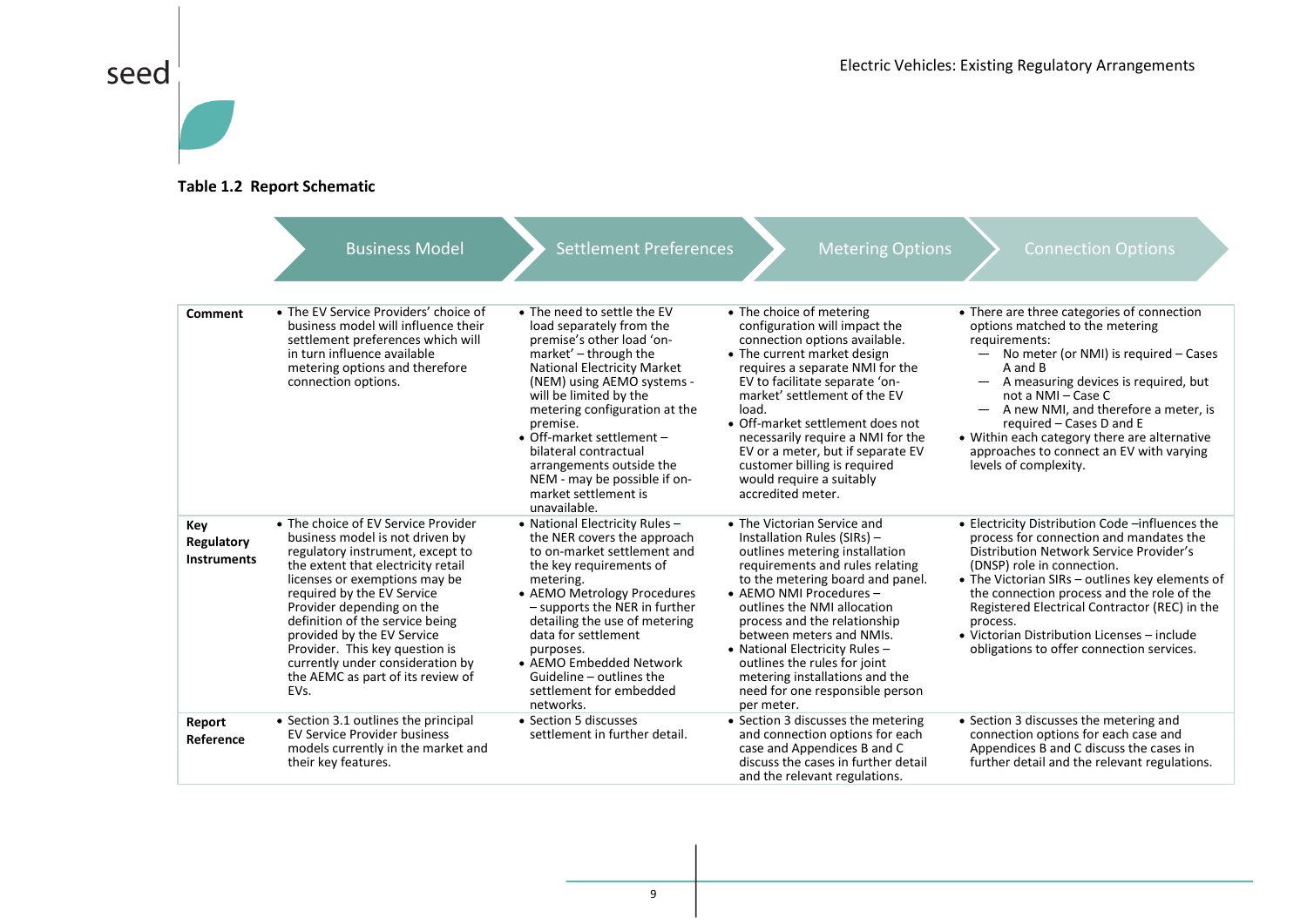



#### <span id="page-10-0"></span>**1.3. Our findings**

#### *Connecting an Electric Vehicle – regulatory and practical requirements*

Table 1.1 identified seven connection processes categorised by metering configuration. These can range from a relatively simple process, plug and play, which is similar to installing any new large appliance such as an air conditioner or pool pump to a more complex, time consuming and potentially costly process which involves the establishment of a new NMI.

Looking at the set of processes involved in the EV Service Providers' business models, connection, metering and settlement involve complex interactions with a range of parties. While some of these interactions are regulatory, some are determined by internal business rules not addressed in the regulatory framework.

The REC we spoke to compared the current connection experience to the installation industry's previous experience of installing the initial solar PV installations. This particularly appears to be the case in establishing an accepted process for the installation of a second meter with its own NMI. In the absence of an accepted process, delays – potentially significant – can emerge in the process of initiating the meter connection.

Even without the requirement for a separate meter, our analysis suggests that the larger part of the expense of an EV connection relates to the costs of installing the required equipment, including a 15 amp GPO and any required wiring downstream of the meter. The larger part of these costs  $-$  those relating to the GPO and the wiring downstream of the meter  $-$  is not regulated. The private costs could be reduced by co-ordination of installation standards, use of an improved standard form Electrical Work Request (EWR) for works notifications and better information provision to participants involved. Our estimate is that the reduction in costs might be in the order of 20 per cent of the REC's costs in the installation process, but we have not tested this estimate with industry participants.

The requirement to have a second meter with a NMI results in an increase in the complexity of the interactions and contributes to the expense. Again, however, the larger part of these costs is not regulated. The costs associated with the second meter with a NMI and a new meter board, where required, are regulated, but the requirement to involve the DNSP and a Licensed Electrical Inspector adds to the co-ordination task, may contribute to delays and increases the expense.

#### *Connecting an Electric Vehicle - Implications of Business Model*

The more complex the EV Service Provider's requirements, the more complexity introduced into the connection process and, at present, given the very small number of EV connections and the lack of familiarity with the models of the principal EV Service Providers, the more protracted the process is likely to be.

Our analysis identified two competing business models have emerged in Victoria which have different practical and regulatory limitations:

 **Charging infrastructure provider** – this business model involves the provision of dedicated charging infrastructure or access to charging infrastructure to facilitate recharging. The electricity to charge the battery is provided by a separate and unrelated party, through a standard connection to the electricity network and an electricity retail contract. ChargePoint is an example of such a service provider.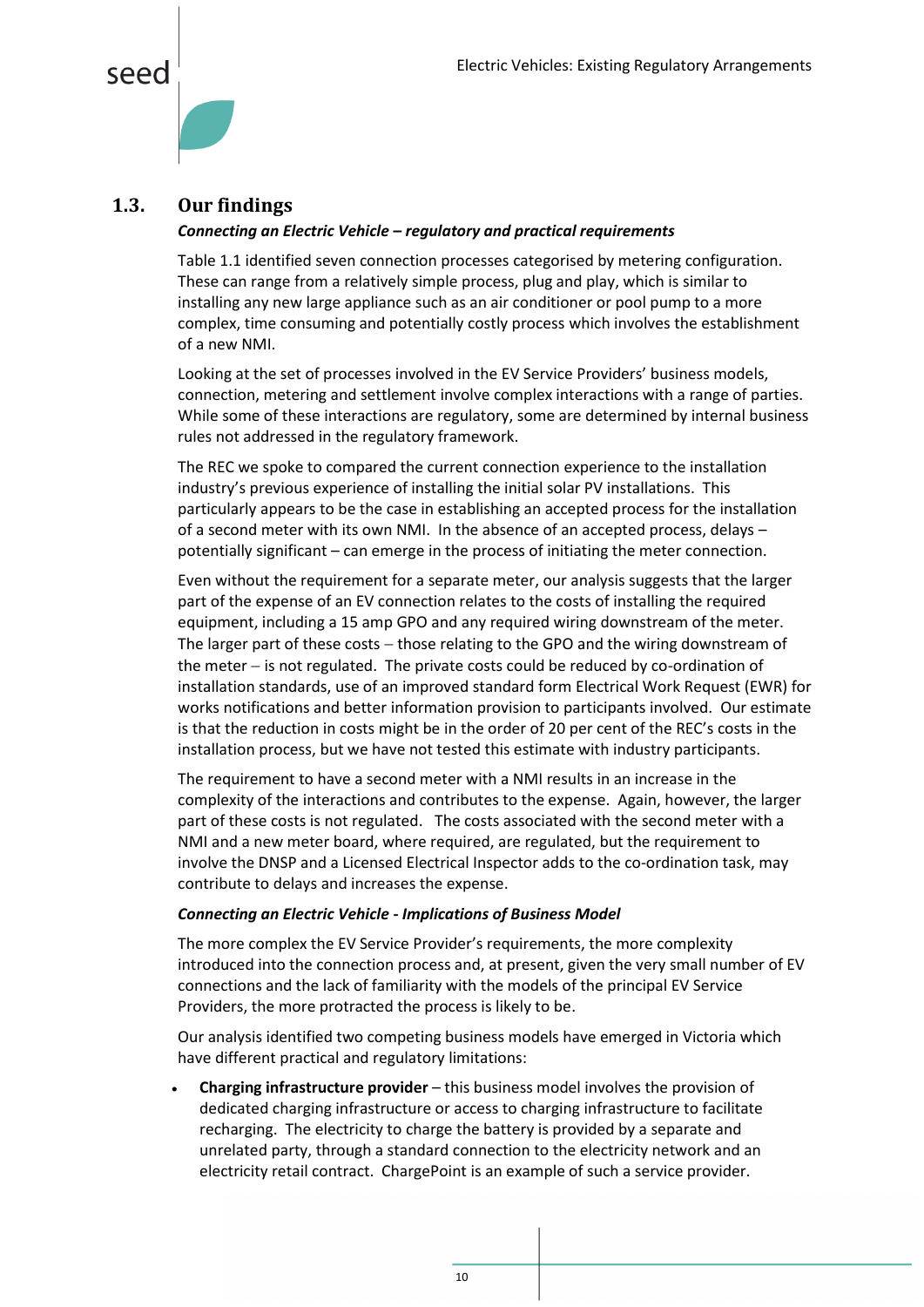

 **Bundled service provider** – this business model involves the provision of dedicated charging infrastructure or access to charging infrastructure *and* electricity to charge the battery separate from any other electricity consumed by the customer at the charging premise. Better Place is an example of such a service provider.

There is a possibility that EV charging will follow a 'plug and play' type model, where a customer plugs the car into an appropriately wired socket and re-charges their vehicle. In this business model, no specific charging infrastructure is provided at the customer's home and the car's energy requirements are part of the home's electricity load, as with any other appliance. At this stage proponents of this business model have not emerged, but we understand that it may be feasible.

Table 1.3 below highlights the relationship between business model, metering requirements and connection process.

| <b>Business Model</b>                      | <b>Metering</b><br>outcome<br>required                   | <b>Possible metering or measurement</b><br>configurations to meet required outcome                                                     | <b>Key for our</b><br>analysis       |
|--------------------------------------------|----------------------------------------------------------|----------------------------------------------------------------------------------------------------------------------------------------|--------------------------------------|
| <b>Plug and Play</b>                       | No new<br>meter or NMI<br>is required.                   | • 'Plug and play'                                                                                                                      | $\bullet$ Cases A, B                 |
| Charging<br><b>Infrastructure Provider</b> | A measuring<br>device is<br>required, but<br>no new NMI. | • Installation of a Sub Meter<br>$\bullet$ Meter in the EV                                                                             | $\bullet$ Case C                     |
| <b>Bundled Service</b><br><b>Provider</b>  | A new meter<br>and a new<br>NMI.                         | • Connection alteration (separation of<br>supply).<br>• Connection alteration (Embedded<br>network).<br>• Meter in the EV, with a NMI. | $\bullet$ Case D<br>$\bullet$ Case E |

#### **Table 1.3 Connecting an Electric Vehicle – Implications of Business Model**

As the penetration of EVs increases, issues raised in relation to the private costs of installing appropriate connections in existing premises, as well as issues relating to the consent to installations in multi-occupancy premises, are likely to become more significant than is currently the case. These issues fall outside the scope of energy market regulation, involving a range of considerations including planning, building standards, tenancy and liability issues.<sup>1</sup>

#### <span id="page-11-0"></span>**1.4. Possible future directions**

 $\overline{a}$ 

In Section 6, we consider possible future directions with the potential – immediate and longer term – to improve the customer connection experience and reduce customers' costs. These possible directions include:

 $1$  Depending on the configuration of the premises, the size of the existing electrical load and the characteristics of the local distribution network, the costs incurred by the customer in Case B could be very high. There is no information on what proportion of residential connections might require significant electrical works to allow an EV connection, but in our interviews estimates of up to 15 per cent of all residential premises were given.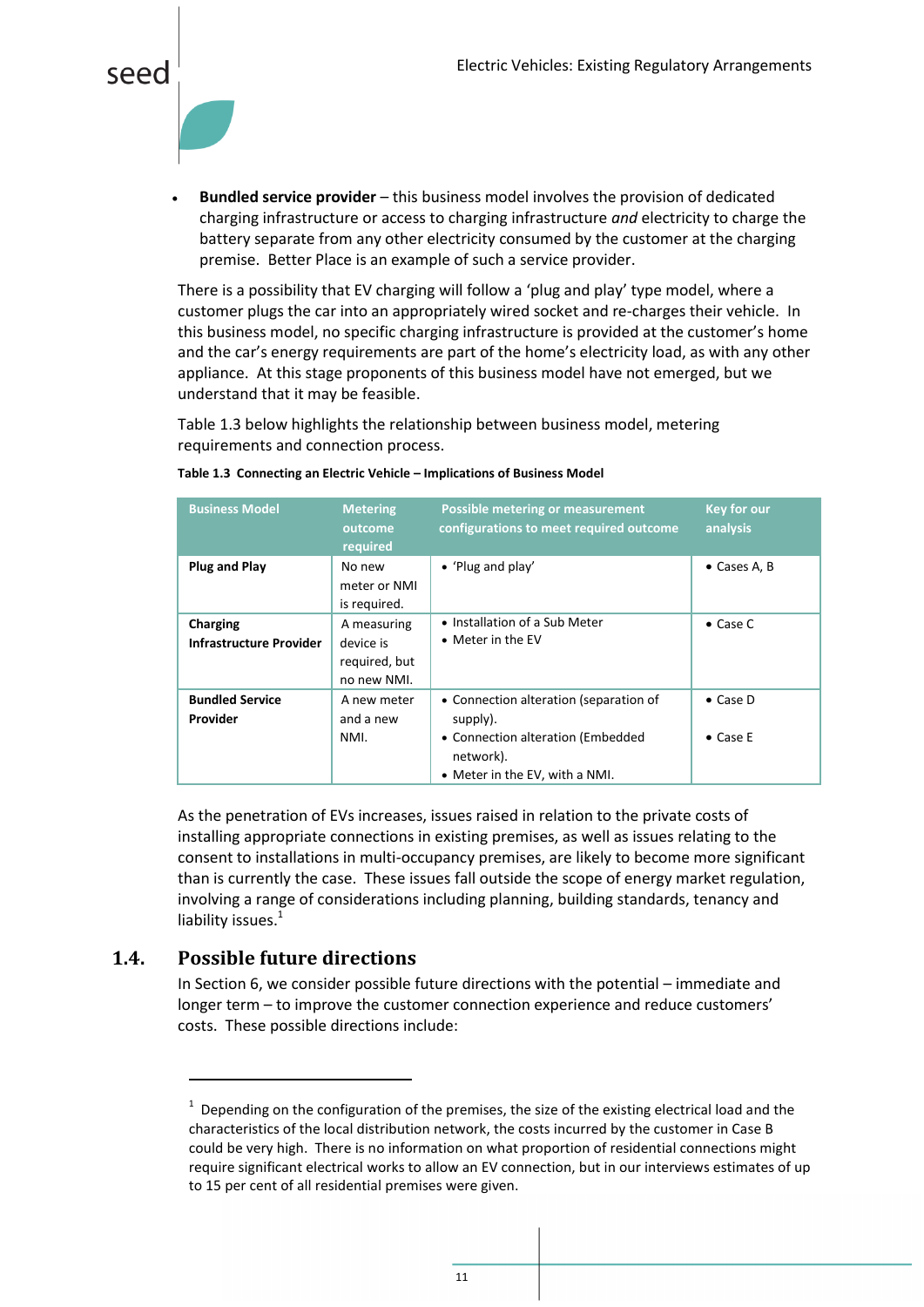

- Simplifying and standardising the EWR process for the connection of a second meter at a site;
- Developing standard processes for Customer Distributor (DNSP) requests where there is no requirement for the host retailer's involvement;
- Considering the use of Accredited Service Providers for meter installations and other meter related works that currently require the presence of the DNSP in Victoria;
- Considering the preconditions for off-market settlement to provide the functionality required by EV Service Providers; and
- Considering the scope of other issues planning, tenancy, liability and other that could affect the penetration of EVs in multi-occupancy premises.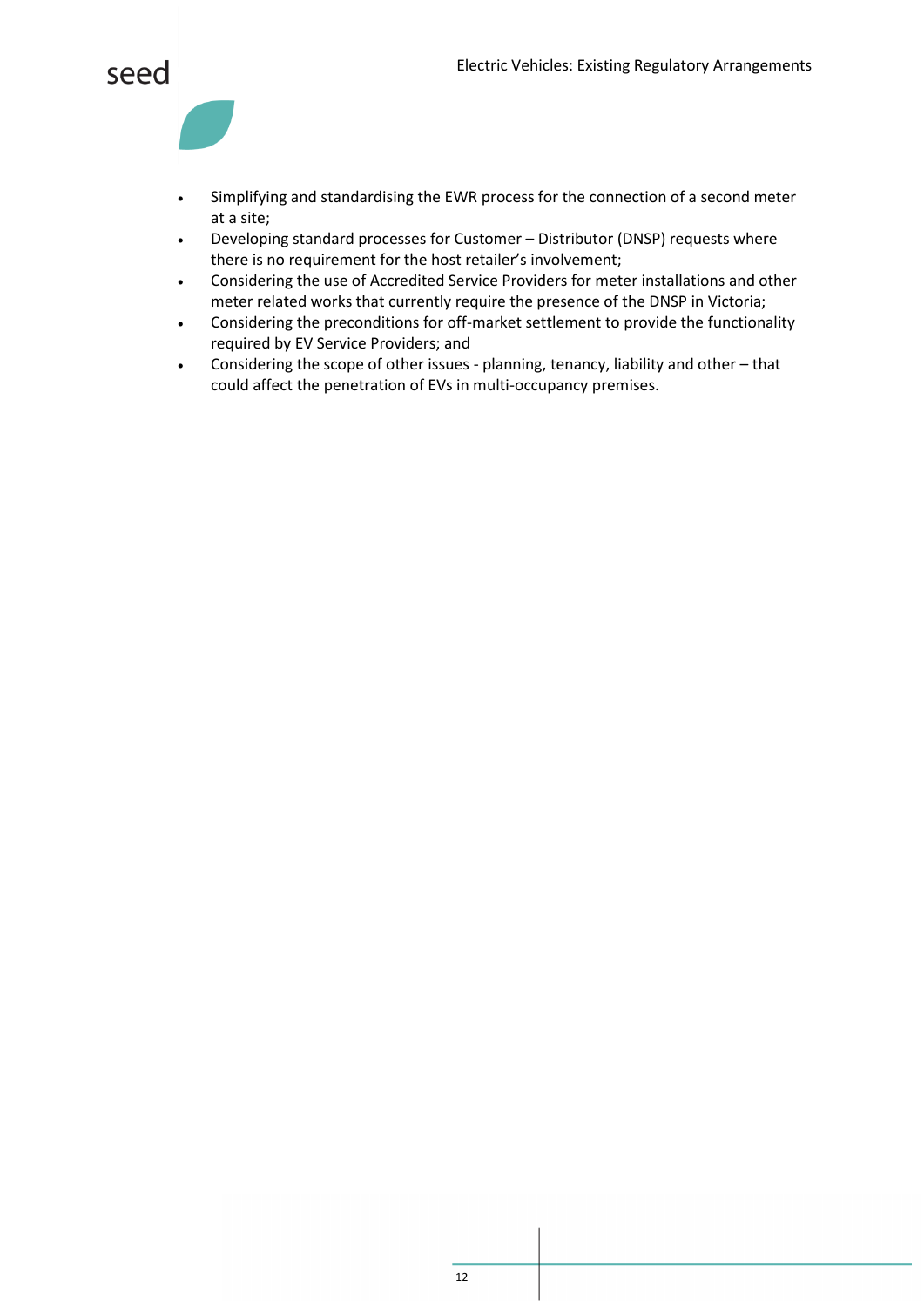

#### <span id="page-13-0"></span>**2. Introduction**

#### <span id="page-13-1"></span>**2.1. Background**

The Victorian Department of Primary Industries (DPI) is seeking to better understand the current regulatory requirements relevant to the establishment of EV charging infrastructure and associated metering and market settlement processes. DPI wants to identify possibilities for regulatory improvement to reduce the complexity, time and costs associated with the current process.

DPI's interest in better understanding the issues relates both to concerns raised by industry participants about current limitations on their preferred business model in Victoria due to current regulatory requirements and business practices, as well as the Australian Energy Market Commission's (AEMC) recently initiated *Review of Energy Market Arrangements for Electric and Natural Gas Vehicles*.

#### <span id="page-13-2"></span>**2.2. Scope**

DPI has requested a report that: outlines the existing regulatory and practical requirements relevant to the establishment of charging infrastructure and metering for EVs in Victoria, including market settlement arrangements; and identifies any current regulatory and practical limitations on implementation of charging infrastructure, metering and settlements for EVs in Victoria under each of the main business models utilised by charging infrastructure providers.

A full extract of our Scope of Work is contained in Appendix E of this report.

Our report identifies the key regulatory and practical requirements, but does not extend to a detailed analysis of each regulatory instrument and identification of specific clauses where issues may arise. We identify the broad area and nature of the regulatory and/or practical requirements and suggest where further work may be warranted. The focus of our analysis is connection, metering and settlement arrangements. Other areas such as disconnections, maintenance/repairs and wiring implications at the home or premise are not covered in any detail.

#### <span id="page-13-3"></span>**2.3. Approach**

Our approach to this project involves the following four key stages:

- **Establish analysis framework**: We established an analysis framework to understand the issues and process options. Our analysis framework considered the following elements:
	- ― Charging location the key focus was on those issues specific to home charging of EVs. Home charging raises the most significant challenges to the existing regulatory framework because of the standard identification of an address and one connection at residential premises. We have, however identified at a high level where practical issues and regulatory requirements may arise in other charging locations, including business premises, public sites and multi-tenancies – both commercial and residential.
	- ― Customer lifecycle we covered three key elements of the customer lifecycle connection, metering and settlement.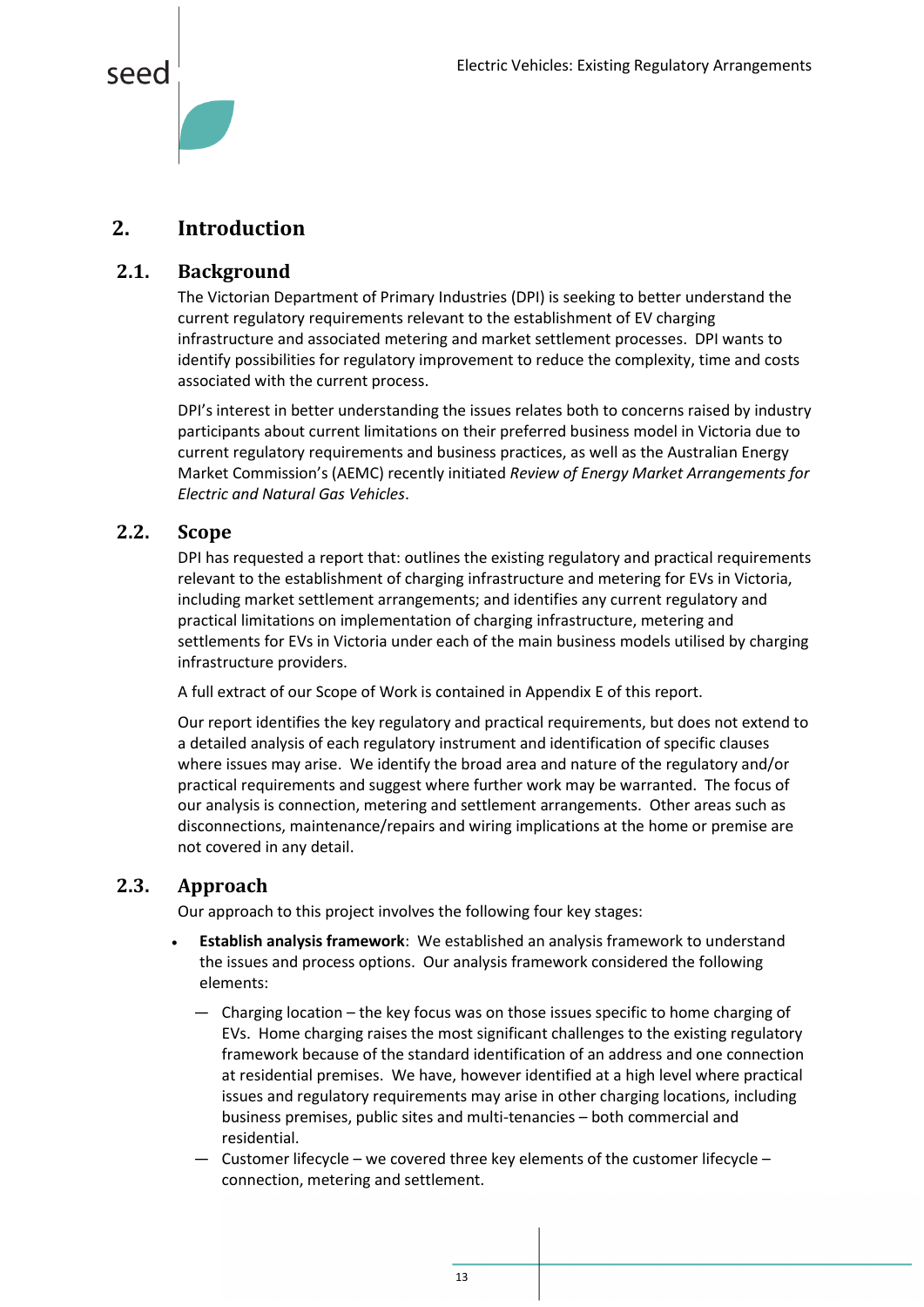#### seed

- ― Regulatory instrument and key responsible party or parties we considered each regulatory instrument identified as well as some additional instruments.
- **Initial analysis of EV regulatory and practical issues:** we utilised the analysis framework to analyse the regulatory requirements and practical limitations.
- **Stakeholder consultation:** We undertook stakeholder consultations with key industry participants to test our initial analysis. The stakeholders are identified in Appendix A of this report. The purpose of these consultations was to:
	- ― confirm our understanding of the regulatory requirements with the responsible party and other stakeholders;
	- ― identify any missing regulatory requirements and/or practical limitations not already identified;
	- ― discuss the current findings and progress to date of the Victorian EV trial to understand any learnings that may be relevant to our analysis; and
	- ― amend and refine our analysis as required.
- **Refine our analysis and prepare the report:**
	- ― Refining and finalising our analysis in light of the discussions; and
	- ― Preparing a draft and final report.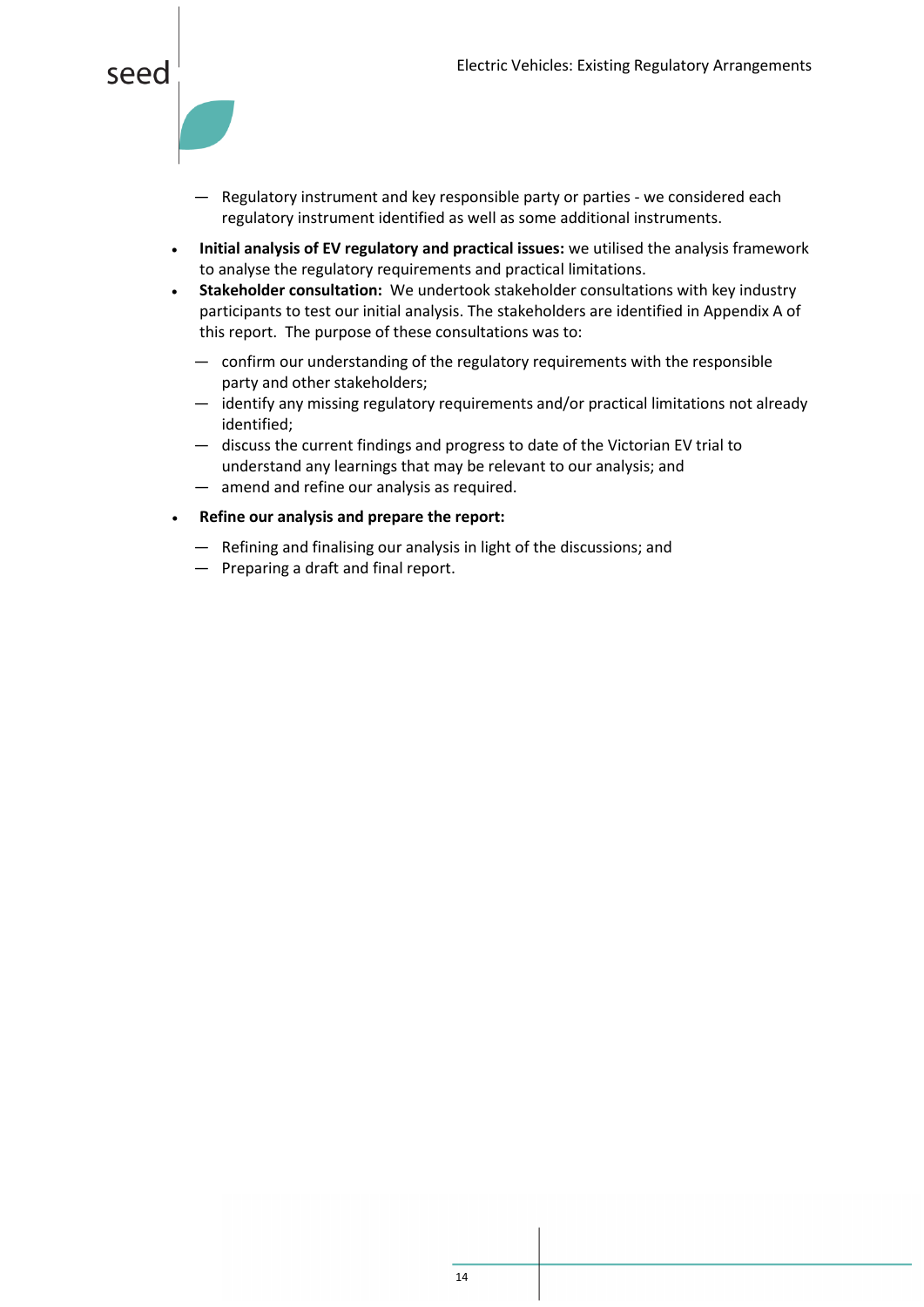<span id="page-15-2"></span>

 $\overline{\phantom{a}}$ 

#### <span id="page-15-0"></span>**3. Business models, connection options and the connection process**

- <span id="page-15-1"></span>**3.1. Principal business models for Electric Vehicle service providers** At this stage, two competing business models have emerged in Victoria<sup>2</sup> which may have different practical and regulatory limitations:
	- **Charging infrastructure provider** this business model involves the provision of dedicated charging infrastructure or access to charging infrastructure to facilitate recharging. The electricity to charge the battery is provided by a separate and unrelated party, through a standard connection to the electricity network and an electricity retail contract. ChargePoint is an example of such a service provider. This business model, due to the narrower service offering and the absence of a need for separate metering, does not require new metering arrangements, although, depending on the precise offer, it may require new settlement arrangements which could be private or off-market.
	- **Bundled service provider** this business model involves the provision of dedicated charging infrastructure or access to charging infrastructure *and* electricity to charge the battery separate from any other electricity consumed by the customer at the charging premise. Better Place is an example of such a service provider. This business model requires the electricity used in recharging the EV to be identified separately from other electricity consumption, so as to ensure the customer is not charged twice for the same usage. To achieve this, the model requires new metering and/or settlement arrangements.

There is a possibility that EV charging will follow a 'plug and play' type model, where a customer plugs the car into an appropriately wired socket and re-charges their vehicle.<sup>3</sup> In this business model, no specific charging infrastructure is provided at the customer's home and the car's energy requirements are part of the home's electricity load, as with any other appliance. At this stage proponents of this business model have not emerged, but we understand that it may be feasible. 4

In the discussion that follows about business models and connection options, we move from the simple 'plug and play' model to the more complex models. This approach

 $2$  CO2 Smart Pty Ltd, which has been managing the Western Australian electric vehicle trials, has a business model that appears to combine ChargePoint's offer with the optional extra of providing savings through pooled electricity purchasing. See [http://www.co2smart.com.au/co2-smart](http://www.co2smart.com.au/co2-smart-services/)[services/](http://www.co2smart.com.au/co2-smart-services/)

<sup>3</sup> Although EVs can be recharged from a standard 10 amp plug, we understand that for a range of reasons including safety, the recharge rate from a 10 amp plug will be inadequate for anything other than extremely low usage. In most circumstances, customers will require 15 amp connections.

 $<sup>4</sup>$  This model has also been the subject of considerable advocacy in submissions to the Australian</sup> Energy Market Commission's Review of Energy Market Arrangements for EVs and Natural Gas Vehicles. However, there are complexities, discussed in Sectio[n 4,](#page-22-0) relating to the existence of appropriate wiring, access in shared premises to a connection and a range of other complicating issues.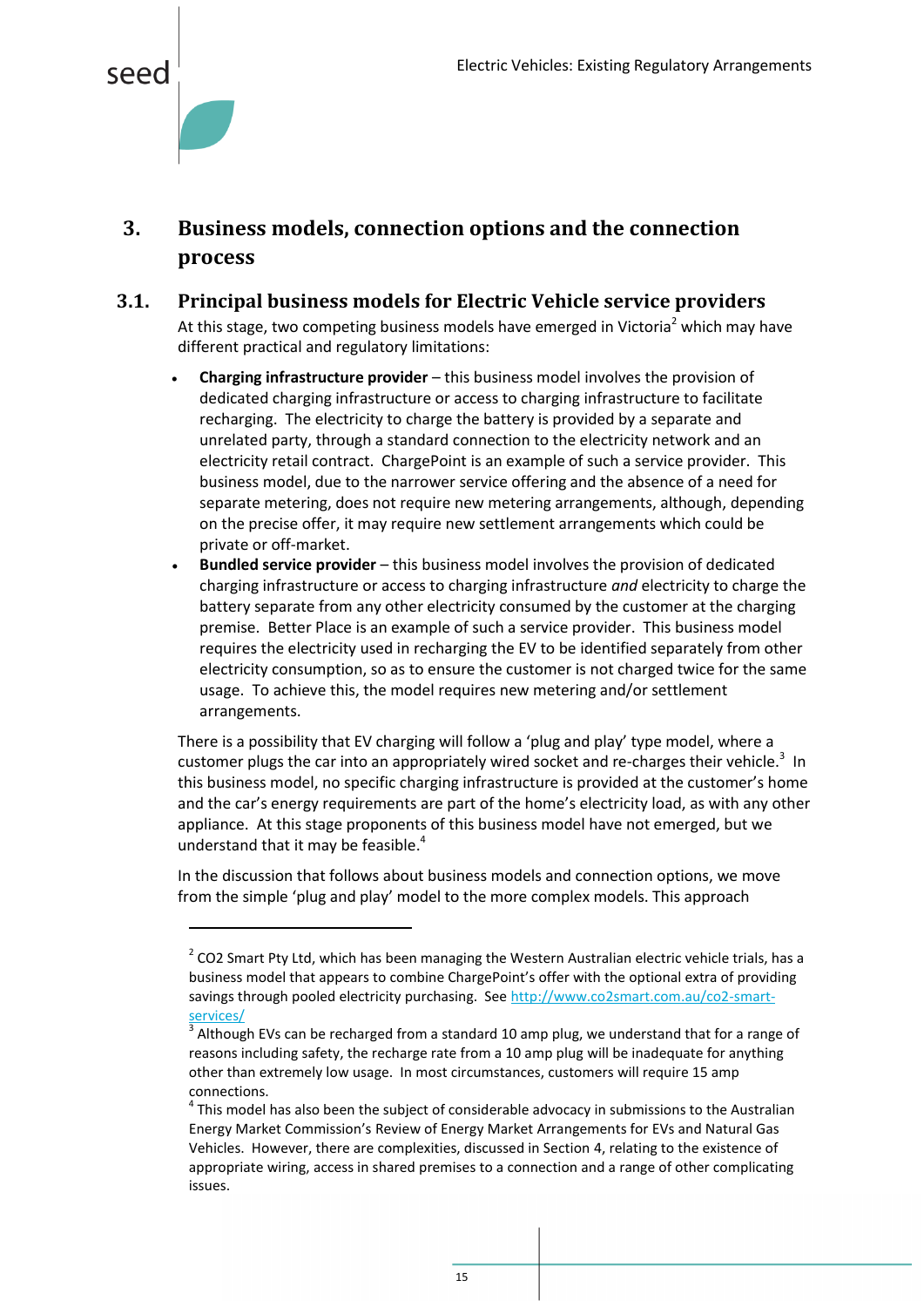



 $\overline{\phantom{a}}$ 

illustrates a key finding of our review: the more complex the business model proposed, the larger the number of potential practical and regulatory issues that may be raised in its implementation.

#### <span id="page-16-0"></span>**3.2. Possible connection options**

In approaching this review, we try to consider both existing preferred business models in the form that they are currently understood, as well as possible alternative routes to the same end point with the potential for lower regulatory and administrative implications and, potentially, lower end user costs. In considering these alternative models, we start with the 'plug and play' model which has the lowest implications for the existing and regulatory arrangements and, considering the individual customer's costs only, the lowest  $costs.<sup>5</sup>$ 

Figure 3.1 looks at the key elements we have considered for each of the models settlement, metering and connection and maps them to the classification used throughout this report. As Figure 3.1 makes clear, the more complex the EV Service Provider's Business Model, the larger the number of parties involved in the processes of connection, metering and settlement and the more complex the coordination task.

We also considered and dismissed the 1 meter/2 elements/2 NMIs model, as it is generally believed that a single meter cannot, in the current regulatory framework support 2 NMIs. However, this model is a possible solution with off-market settlement and, we understand, the recent Australian Energy Markets Commission Metering Working Group saw some potential in this configuration to address the issues raised in connecting EVs.

#### <span id="page-16-1"></span>**3.3. The Connection Process: Differences resulting from the choice of connection option**

[Table 3.1](#page-18-0) looks at the steps in the connection process, starting with the simplest possible case, Case A and move through to the most complex, looking at the additional steps required in moving to Case B and then Cases C, D and E. Appendix [C](#page-44-0) provides the detail behind each of these processes, discussing the regulatory requirements for each step and the issues that are raised by the steps in the connection process. Appendi[x B](#page-36-0) includes a discussion of the regulatory instruments that we understand to be relevant and their application in the cases considered.<sup>6</sup>

<sup>&</sup>lt;sup>5</sup> The 'plug and play' model alone may not provide the same level of societal benefit as the alternatives. Without the introduction of charging stations and public charging points, the driving range facilitated by existing battery technologies could significantly limit the uptake of EVs. Further, if a bundled service offering results in a significant shift of recharging behaviour from peak to off-peak energy consumption periods, there may be significant economy-wide savings in electricity generation and network infrastructure compared to the 'plug and play' status quo.

 $^6$  In some instances, we believe that the regulatory instruments are, strictly read, inconsistent with the interpretation they are widely given in among industry participants. For example, in our view, which we believe is shared by AEMO, the widespread equation of "one customer (site), one NMI" has no basis in the relevant regulatory instrument.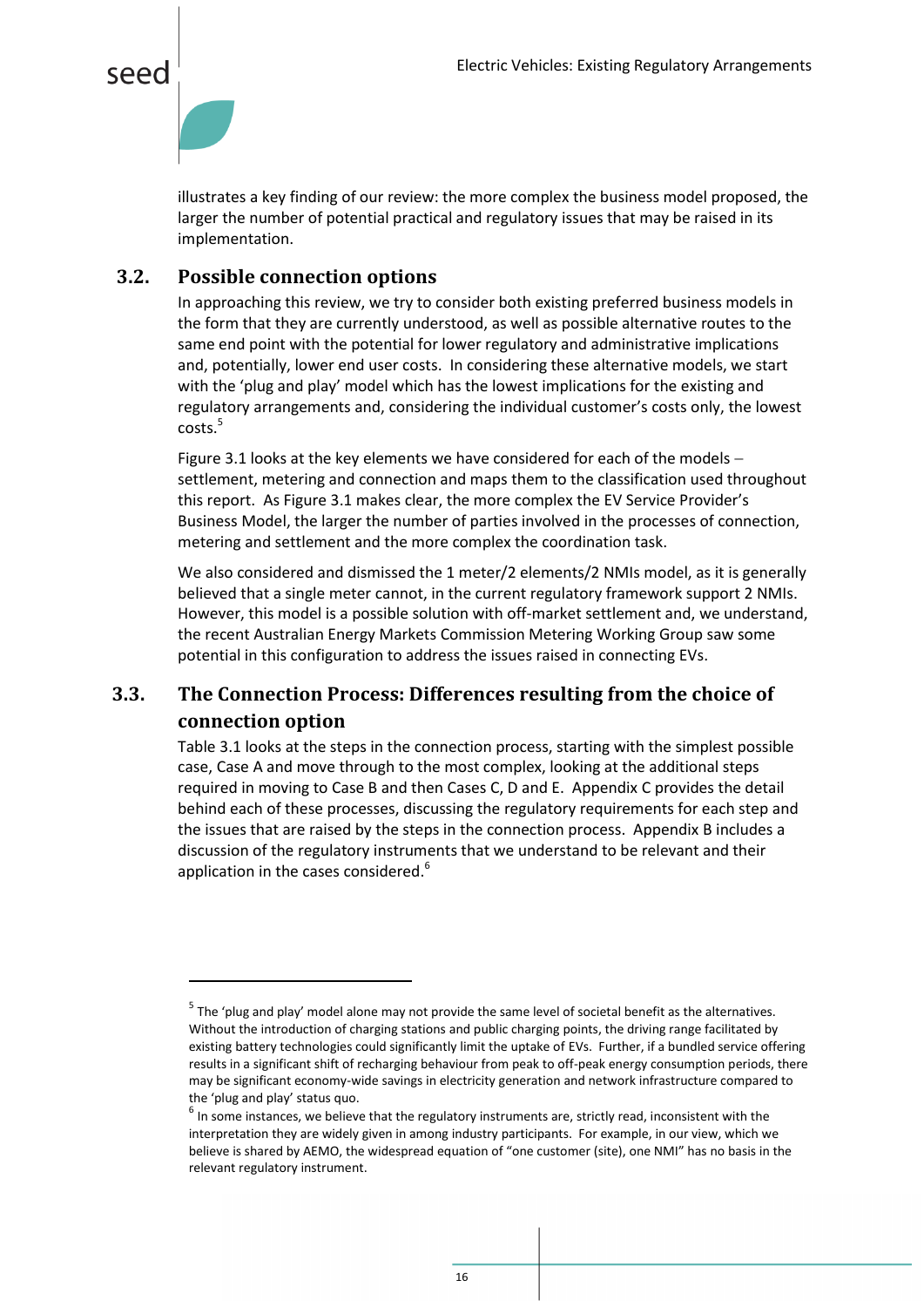# seed

#### **Figure 3.1 Electric Vehicle Service Provider Models by key elements and parties involved**



Provides a reference identifier for each connection option used in our analysis throughout this report. The NMI in the EV does not have a reference as it is a theoretical case that is not currently feasible in the NEM. The Meter in the EV (not a NMI) would be identical to either Case A or B..

Other Issues:

The need to upgrade wiring at home, service line from the street or service fuse will add complexity, time and cost to any connection approach

 Multi-tenancy or rented premises will incur additional complexity, time and cost due to factors external to the energy market such as access to premises, treatment of common property and cost allocation.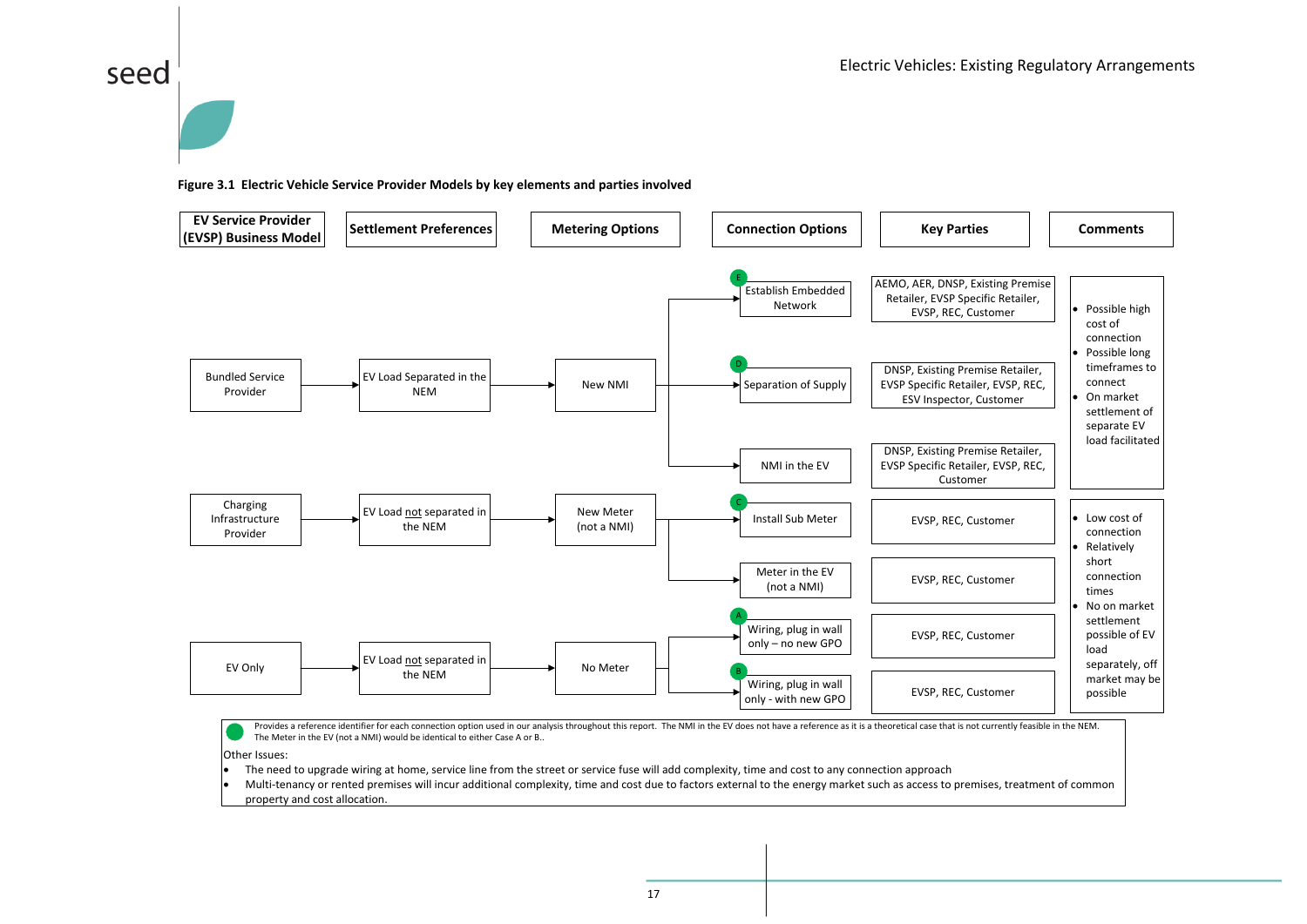# seed $\vert$



#### **Table 3.1 Connecting an EV: the steps in the connection process by required configuration**

<span id="page-18-0"></span>

| Case A<br>Minimum steps for all<br>installations.                                       | Case B<br>Additional steps to A<br>where supply capacity<br>insufficient or no 15 amp<br>outlet                                    | Case C<br>Additional steps to A<br>where a new sub meter<br>(not a NMI) on site is<br>required. | Case D<br>Additional steps to A<br>where a new NMI on site is<br>required. | Case E<br>Additional steps to A and D<br>where an embedded<br>network is required. | <b>Regulatory Source</b>                                                                              |
|-----------------------------------------------------------------------------------------|------------------------------------------------------------------------------------------------------------------------------------|-------------------------------------------------------------------------------------------------|----------------------------------------------------------------------------|------------------------------------------------------------------------------------|-------------------------------------------------------------------------------------------------------|
| 1. Customer enters<br>agreement with EVSP                                               |                                                                                                                                    |                                                                                                 |                                                                            |                                                                                    |                                                                                                       |
| 2. EVSP engages REC for<br>wiring and installation<br>of charging<br>infrastructure.    |                                                                                                                                    |                                                                                                 |                                                                            |                                                                                    | Electricity Safety Act 1998;<br><b>Electricity Safety</b><br>(Installation) Regulations<br>2009; SIRs |
| 3. REC assesses the<br>availability of 15 amp<br>outlet and overall<br>supply capacity. |                                                                                                                                    |                                                                                                 |                                                                            |                                                                                    | <b>SIRs</b>                                                                                           |
| 4.                                                                                      | If no 15 amp outlet then<br>REC installs new 15 amp<br>circuit.                                                                    |                                                                                                 |                                                                            |                                                                                    | AS3000 Wiring Rules;<br><b>Electricity Safety</b><br>(Installation) Regulations<br>2009; SIRs         |
| 5.                                                                                      | If insufficient supply<br>capacity EWR will be sent<br>to retailer and then DNSP<br>for DNSP to address<br>supply capacity issues. |                                                                                                 |                                                                            |                                                                                    | <b>Distribution Code;</b><br><b>Electricity Safety</b><br>(Installation) Regulations<br>2009; SIRs    |
| 6.                                                                                      | If required, DNSP<br>schedules truck visit<br>(requires 10 days' notice)<br>to have higher capacity<br>service connected           |                                                                                                 |                                                                            |                                                                                    | <b>Distribution Code</b>                                                                              |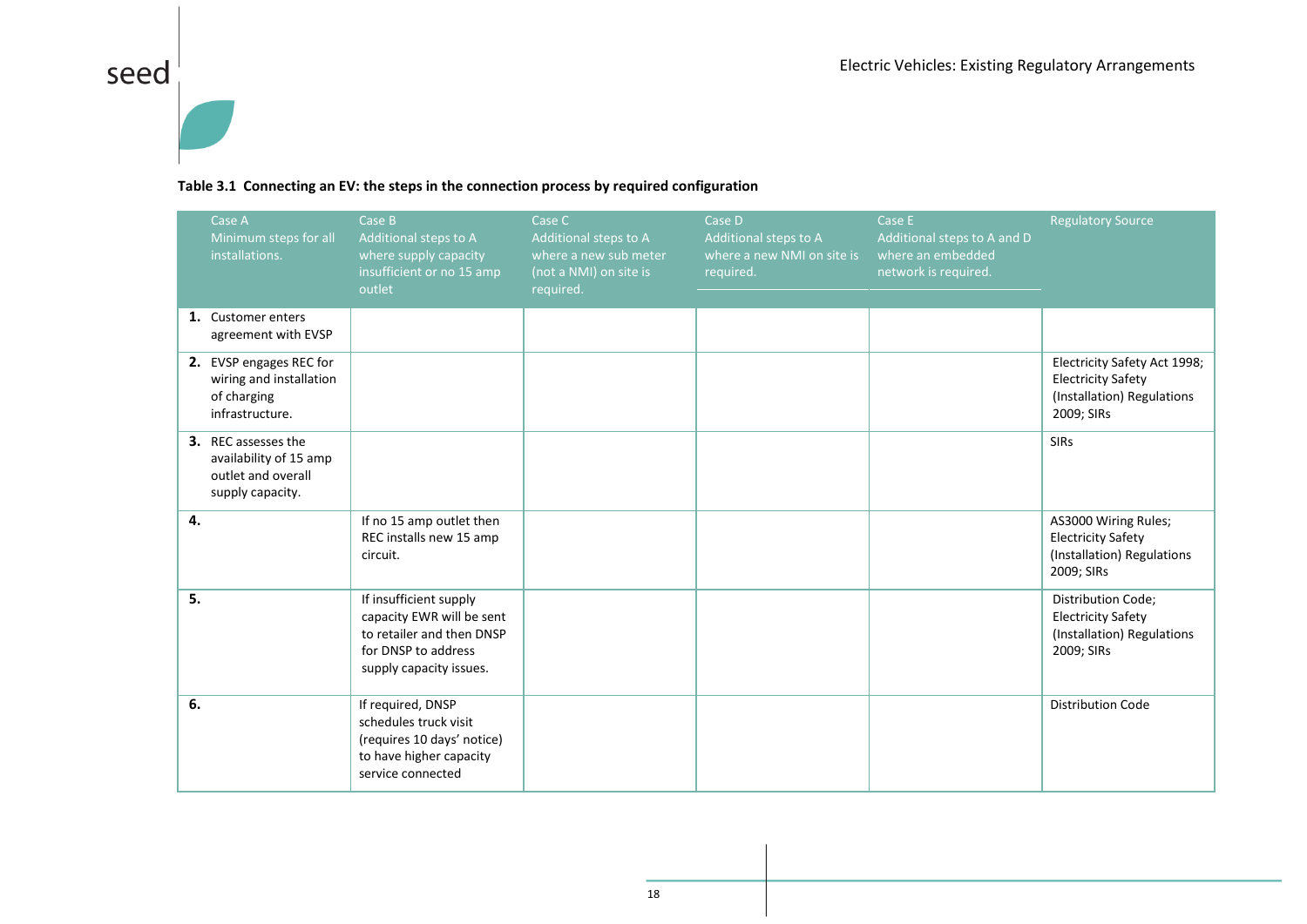# seed

| Case A<br>Minimum steps for all<br>installations. | Case B<br>Additional steps to A<br>where supply capacity<br>insufficient or no 15 amp<br>outlet                                     | Case C<br>Additional steps to A<br>where a new sub meter<br>(not a NMI) on site is<br>required. | Case D<br>Additional steps to A<br>where a new NMI on site is<br>required.                    | Case E<br>Additional steps to A and D<br>where an embedded<br>network is required.          | <b>Regulatory Source</b>                                                                                                                   |
|---------------------------------------------------|-------------------------------------------------------------------------------------------------------------------------------------|-------------------------------------------------------------------------------------------------|-----------------------------------------------------------------------------------------------|---------------------------------------------------------------------------------------------|--------------------------------------------------------------------------------------------------------------------------------------------|
| 7.                                                | REC will run new<br>connection wiring from<br>point of supply to meter<br>board and issues a<br>Certificate of Electrical<br>Safety |                                                                                                 |                                                                                               |                                                                                             | AS3000 Wiring Rules;<br><b>Electricity Safety</b><br>(Installation) Regulations<br>2009; SIRs                                              |
| 8.                                                |                                                                                                                                     | REC installs sub-meter.                                                                         |                                                                                               |                                                                                             | <b>Electricity Safety</b><br>(Installation) Regulations<br>2009; SIRs                                                                      |
| 9.                                                |                                                                                                                                     |                                                                                                 |                                                                                               | Customer/EVSP submits<br>application for exemption/<br>registration of embedded<br>network. | <b>Distribution Code;</b><br><b>Embedded Network</b><br>Guidelines; AER exemption<br>Guidelines; National<br><b>Electricity Rules/NECF</b> |
| 10.                                               |                                                                                                                                     |                                                                                                 | Customer or EVSP enter<br>into supply agreement<br>with retailer for energy to<br>charge EV.  |                                                                                             | National Electricity Rules/<br><b>NECF</b>                                                                                                 |
| 11.                                               |                                                                                                                                     |                                                                                                 | REC assesses meter board<br>requirements to confirm if<br>replacement or upgrade<br>required. |                                                                                             | Distribution Code; SIRs                                                                                                                    |
| 12.                                               |                                                                                                                                     |                                                                                                 | REC prepares wiring to<br>meter board.                                                        |                                                                                             | AS3000 Wiring Rules; SIRs;<br><b>Energy Safety</b><br>(installations) Regulations<br>2009                                                  |
| 13.                                               |                                                                                                                                     |                                                                                                 | REC books a Licensed                                                                          |                                                                                             | AS3000 Wiring Rules; SIRs;                                                                                                                 |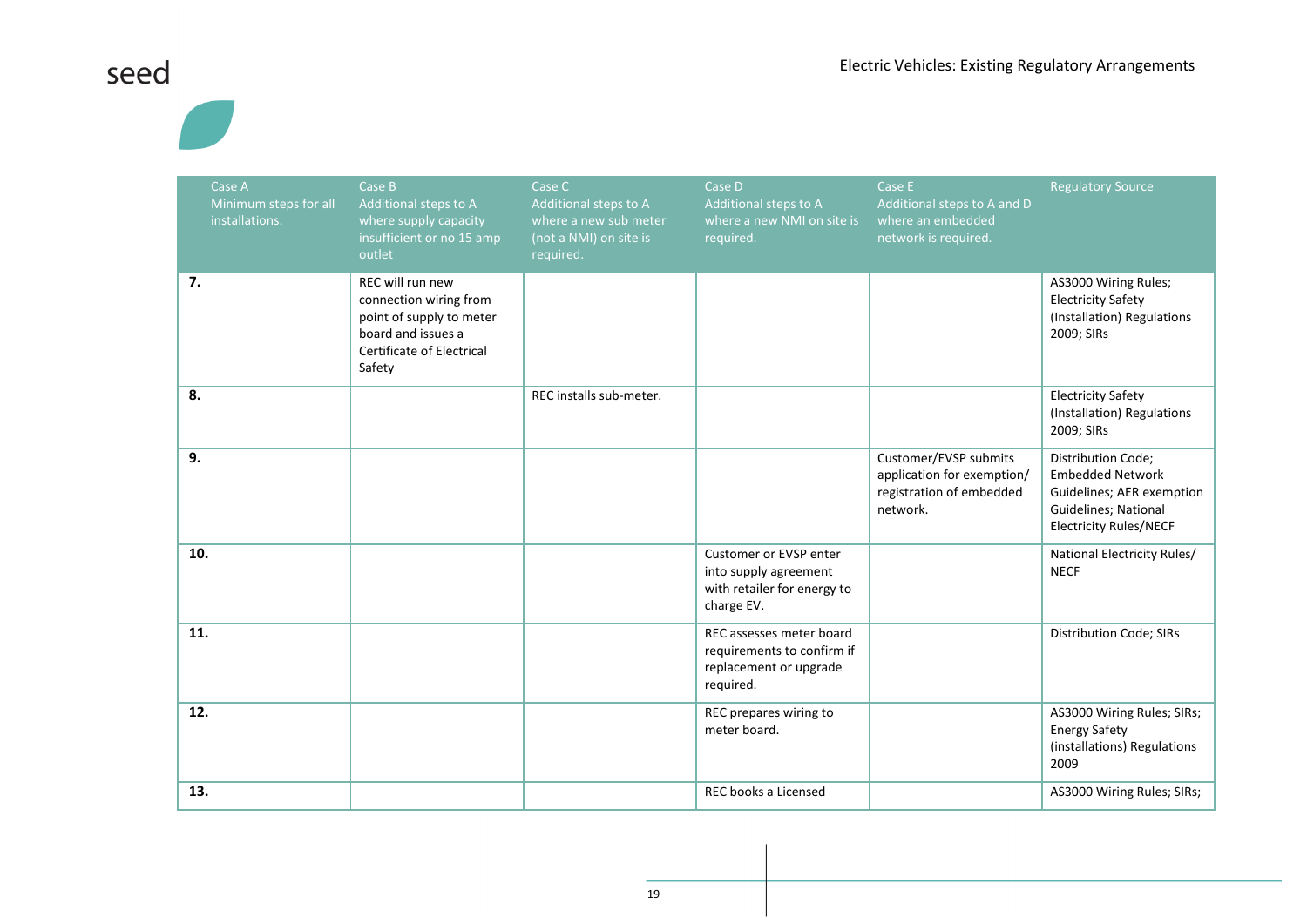| Case A<br>Minimum steps for all<br>installations. | Case B<br>Additional steps to A<br>where supply capacity<br>insufficient or no 15 amp<br>outlet | Case C<br>Additional steps to A<br>where a new sub meter<br>(not a NMI) on site is<br>required. | Case D<br>Additional steps to A<br>where a new NMI on site is<br>required.                                                | Case E<br>Additional steps to A and D<br>where an embedded<br>network is required. | <b>Regulatory Source</b>                                                                           |
|---------------------------------------------------|-------------------------------------------------------------------------------------------------|-------------------------------------------------------------------------------------------------|---------------------------------------------------------------------------------------------------------------------------|------------------------------------------------------------------------------------|----------------------------------------------------------------------------------------------------|
|                                                   |                                                                                                 |                                                                                                 | Electrical Inspector (LEI) to<br>undertake inspection.<br>Generally simultaneous<br>with REC works.                       |                                                                                    | <b>Energy Safety</b><br>(installations) Regulations<br>2009                                        |
| 14.                                               |                                                                                                 |                                                                                                 | LEI inspects site and<br>provides Certificate of<br>Electrical Safety (CES).<br>Generally simultaneous<br>with REC works. |                                                                                    | <b>Energy Safety</b><br>(installations) Regulations<br>2009.                                       |
| 15.                                               |                                                                                                 |                                                                                                 | <b>EVSP or REC submits EWR</b><br>and CES to retailer re new<br>meter installation who<br>then submits it to DNSP.        |                                                                                    | <b>SIRs</b>                                                                                        |
| 16.                                               |                                                                                                 |                                                                                                 | DNSP schedules truck visit<br>(10 days' notice required).                                                                 |                                                                                    | <b>Distribution Code</b>                                                                           |
| 17.                                               |                                                                                                 |                                                                                                 | <b>DNSP allocates NMI</b>                                                                                                 |                                                                                    | <b>National Electricity Rules;</b><br><b>AEMO National Metering</b><br><b>Identifier Procedure</b> |
| 18.                                               |                                                                                                 |                                                                                                 | DNSP de-energises site,<br>REC installs new meter<br>board if required.                                                   |                                                                                    | SIRs; Electricity Customer<br><b>Metering Code</b>                                                 |
| 19.                                               |                                                                                                 |                                                                                                 | DNSP installs new meter<br>and re-energises site.                                                                         |                                                                                    | <b>Electricity Customer</b><br>Metering Code;<br><b>Distribution Code</b>                          |
| 20. REC completes the<br>installation of charging |                                                                                                 |                                                                                                 |                                                                                                                           |                                                                                    | AS3000 Wiring Rules; SIRs;<br><b>Energy Safety</b>                                                 |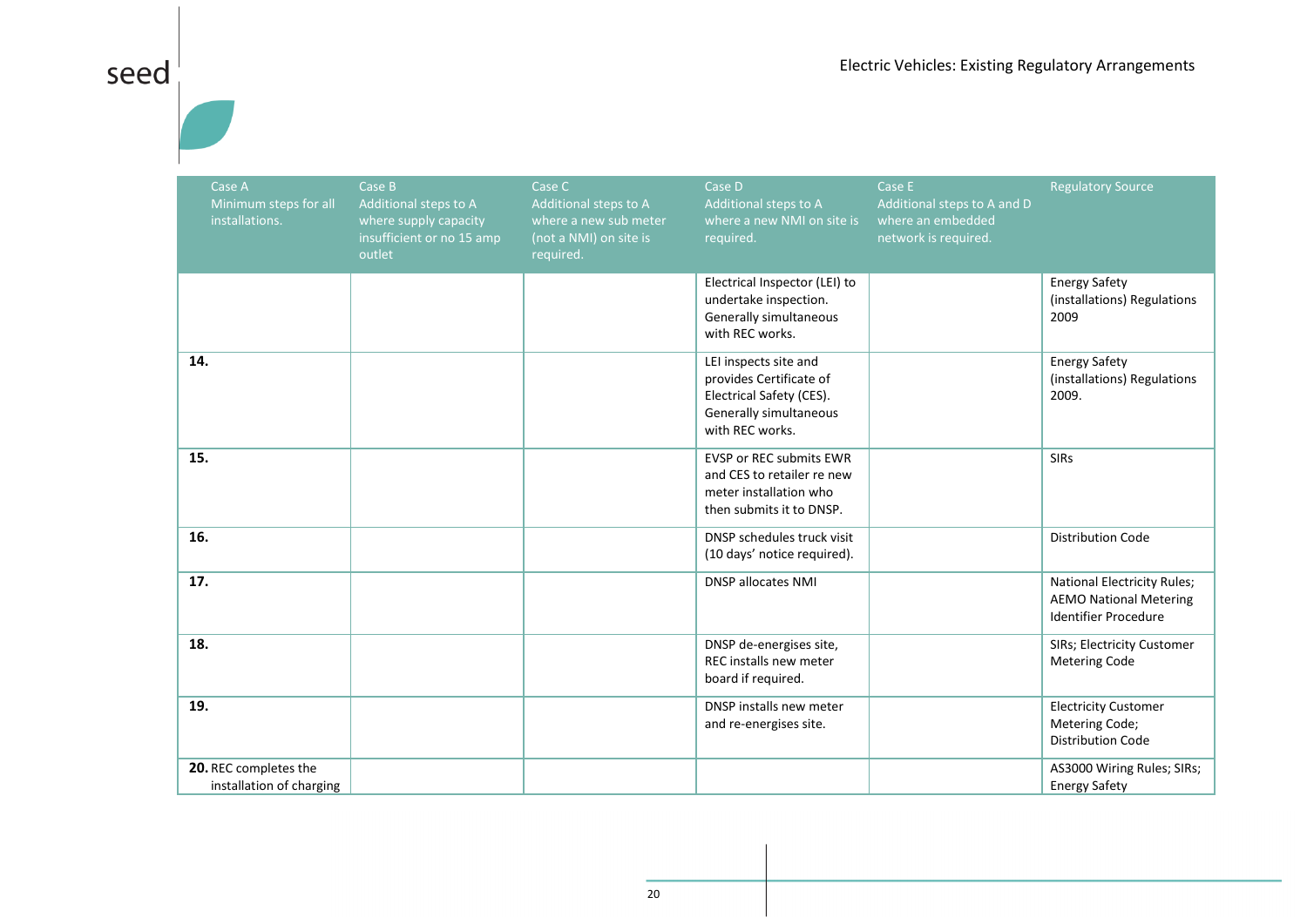# $\begin{array}{c|c}\n \hline\n \text{seed} & \text{d}\n \hline\n \end{array}$

| Case A<br>Minimum steps for all<br>installations. | Case B<br>Additional steps to A<br>where supply capacity<br>insufficient or no 15 amp<br>outlet | Case C<br>Additional steps to A<br>where a new sub meter<br>(not a NMI) on site is<br>required. | Case D<br>Additional steps to A<br>where a new NMI on site is<br>required. | Case E<br>Additional steps to A and D<br>where an embedded<br>network is required. | <b>Regulatory Source</b>            |
|---------------------------------------------------|-------------------------------------------------------------------------------------------------|-------------------------------------------------------------------------------------------------|----------------------------------------------------------------------------|------------------------------------------------------------------------------------|-------------------------------------|
| infrastructure and<br>issues CES.                 |                                                                                                 |                                                                                                 |                                                                            |                                                                                    | (installations) Regulations<br>2009 |
| 21.                                               |                                                                                                 |                                                                                                 | <b>DNSP communicates NMI</b><br>to EV retailer.                            |                                                                                    | <b>National Electricity Rules</b>   |
| 22.                                               |                                                                                                 |                                                                                                 |                                                                            | Request for NMI transfer<br>to EV retailer is submitted<br>(if required).          | <b>National Electricity Rules</b>   |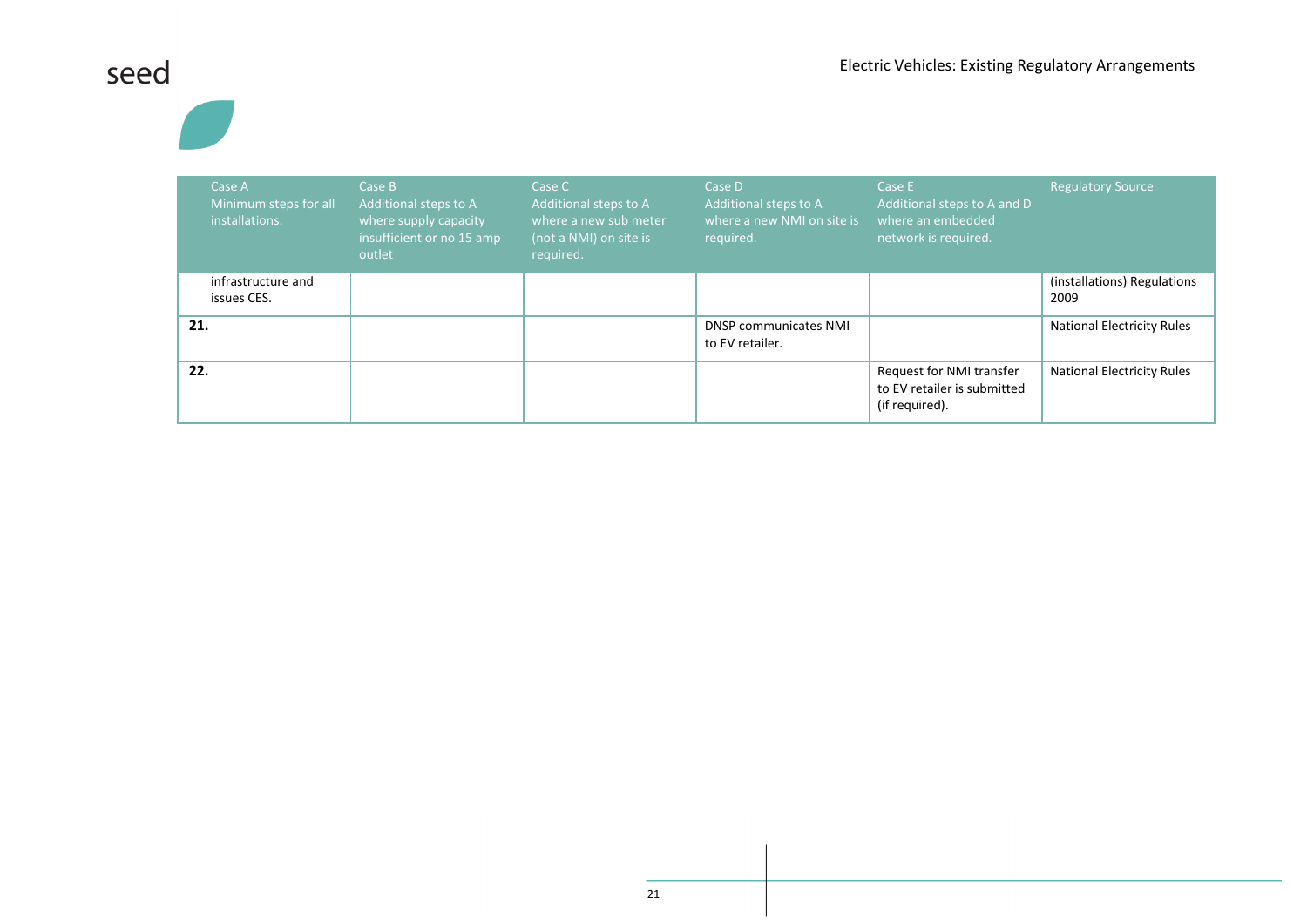

 $\overline{a}$ 

#### <span id="page-22-0"></span>**4. Charging Location: impact on connection**

#### <span id="page-22-1"></span>**4.1. The Customer's Premises: Implications for the Connection Model**

In considering the connection process, we start from a position where a customer's premises are suitable for any of the potential business models. However, regardless of the EV Service Provider's business model, the characteristics of the customer's premises have a potentially significant effect on EV connection. [Table 4.1](#page-23-0) looks at the relationship between the customer's premises and the ease of connection; although in practice the categories in the table are likely to collapse into four, if only because all EVs are likely to require a 15 amp GPO for effective recharging. A 15 amp GPO is not the standard in Australia; the standard GPO is 10 amps.

Considering the customer's premises as well as the EV Service Provider's business model introduces a further layer of complexity into the issues relating to connections. Current EV trials focus on 'low hanging fruit' - that is, those installations that can proceed without significant difficulty, cost or delay so as to maximise the number of installations in the course of the trial. However, as the penetration of EVs increases, issues relating to the customer's cost of connection, regardless of the business model adopted by the EV Service Provider, are likely to become more important in the uptake of EVs.

There is a long standing principle behind the allocation of costs in the electricity market which requires a customer to take responsibility for all costs downstream of the meter.<sup>7</sup> This principle necessarily means that, where a customer wants to introduce EV charging at premises where the costs of the installation are likely to be significant, these costs are borne by the customer. This may be a significant issue for the uptake of EVs for a range of customers, particularly those in multi-occupancy premises and possible policy responses are generally outside the scope of energy market regulation.

 $<sup>7</sup>$  In parallel, the customer is also required to take responsibility for the performance of its</sup> installation downstream of the meter. In general, a customers' installations poses no issues for the performance of the network to which the customer is connected. However, like solar PV installations, V2G installations are likely to be required to meet performance standards designed to prevent issues arising for the network from the two-way nature of the connection.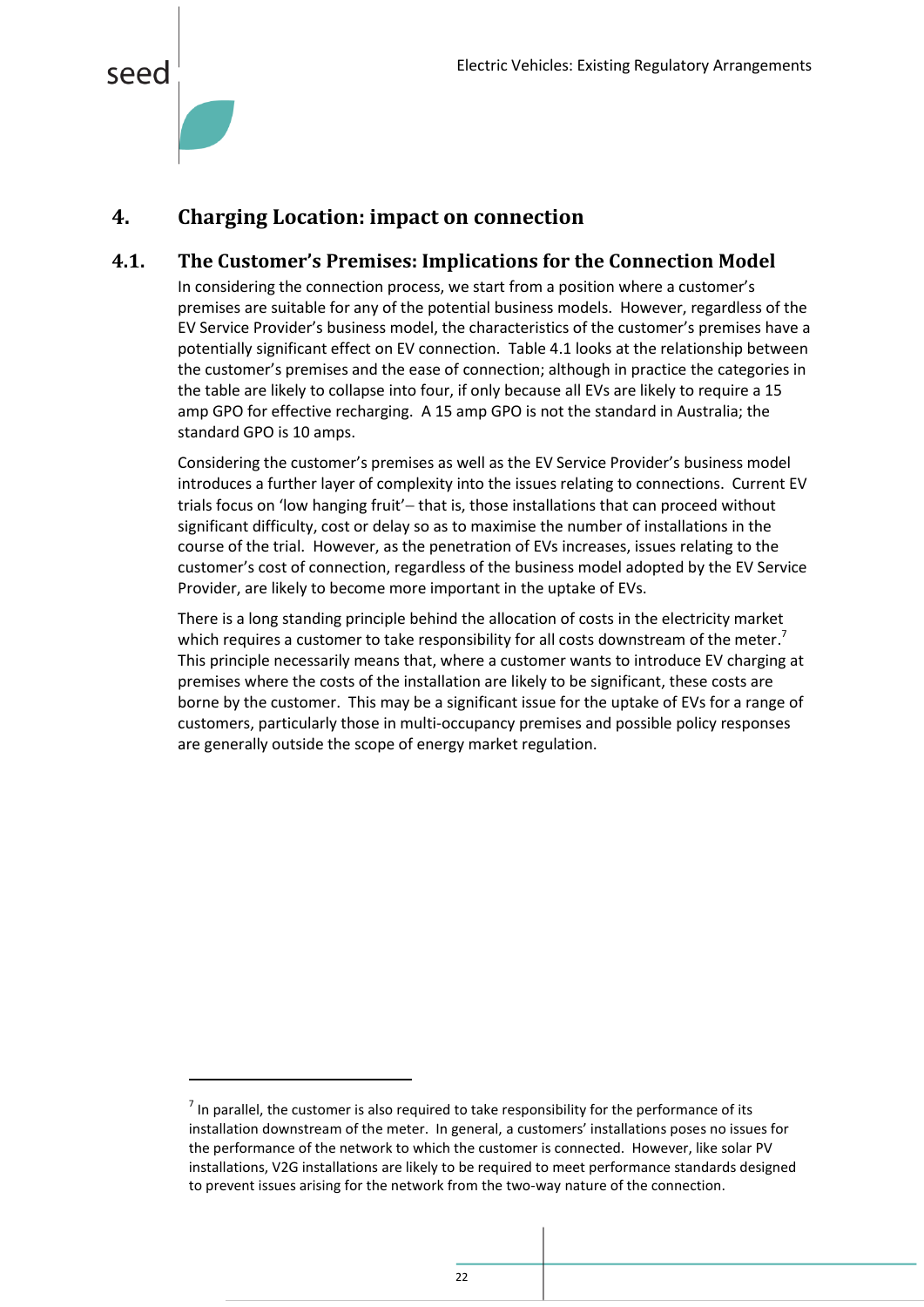# seed $\frac{1}{1}$

#### **Table 4.1 Customers' Ease of Connection - Premise Characteristics by category**

<span id="page-23-0"></span>

| <b>Category</b>                                                                                                                                                    | <b>Premise characteristics</b>                                                                                                                                                                                                                                                                                                                               | Implications for connection costs and timing                                                                                                                                                                                                                                                                                                                                                                                                                                                                                                                                                                                                                                                                                                                                                                                                                                                                                                                                                                    |
|--------------------------------------------------------------------------------------------------------------------------------------------------------------------|--------------------------------------------------------------------------------------------------------------------------------------------------------------------------------------------------------------------------------------------------------------------------------------------------------------------------------------------------------------|-----------------------------------------------------------------------------------------------------------------------------------------------------------------------------------------------------------------------------------------------------------------------------------------------------------------------------------------------------------------------------------------------------------------------------------------------------------------------------------------------------------------------------------------------------------------------------------------------------------------------------------------------------------------------------------------------------------------------------------------------------------------------------------------------------------------------------------------------------------------------------------------------------------------------------------------------------------------------------------------------------------------|
| Customer's EV can be connected at the home /<br>business with no changes to the meter board<br>and no new wiring (Cases A, C).                                     | • Customer's connection at parking space is suitable for<br>$EV$ ; and/or<br>• Customer's expected load does not exceed design<br>parameters for the customer's connection point.                                                                                                                                                                            | • Connection costs low.<br>• Connection time quick.<br>• However, could be problematic in almost all premises where at<br>least a 15 amp GPO and therefore some wiring changes are<br>required.                                                                                                                                                                                                                                                                                                                                                                                                                                                                                                                                                                                                                                                                                                                                                                                                                 |
| Charging the customer's EV will require minor<br>electrical works (no or minor single change to<br>the meter board) $-$ (Cases B, C).                              | • Either no or an unsuitable connection at the proposed<br>connection point; and/or<br>• Customer's expected total site load will exceed design<br>parameters without some upgrade to the meter<br>board; or<br>• In preference to increasing the site load, the customer<br>can install a load limiting device.                                             | • Works could include any changes to the switch board, as well as<br>a change to the meter board such as the installation of a thicker<br>neutral cable from a neutral link on the meter board to an<br>installed appliance.<br>• Some connection costs, depending on the precise scope of<br>works and materials required. Costs are subject to competition;<br>not regulated.<br>• Only REC is required to undertake the works.<br>• As with all electrical works, random (1-in-10) inspections<br>undertaken.<br>• Timing subject to customer's agreement with REC.                                                                                                                                                                                                                                                                                                                                                                                                                                          |
| Charging the customer's EV requires material<br>electrical works, but does not require a new<br>meter (more than one change to the meter<br>board) – (Cases B, C). | • No existing accessible connection point and/or as a<br>result of design of existing wiring, installation of<br>connection point requires upgrading of elements of<br>the electrical system or moving or replacing the<br>meter; or<br>• Customer's expected total site load will exceed design<br>parameters without changes to wiring and meter<br>board. | • Could include, for example, replacing a neutral link (upgrading it<br>to increase capacity); replacing or moving a service fuse;<br>replacing or moving a meter - all of which require de-energising<br>a meter from the DNSP side of the meter (between the meter<br>and the network).<br>• Changes to the meter board or the meter require the presence<br>of the relevant DNSP as well as the REC. Further, ESV<br>inspections are undertaken for all meter changes.<br>• Connection costs will depend on the precise scope of works and<br>materials required. REC's costs and materials costs not<br>including the meter are subject to competition; DNSP's costs,<br>including the cost of a replacement meter are regulated by the<br>AER.<br>• Timing is subject to customer's agreement with REC, lodgement<br>of the required EWR in the required formal and regulatory<br>requirements on DNSP service appointments (within 10 days or<br>as agreed). DNSP performance also subject to performance |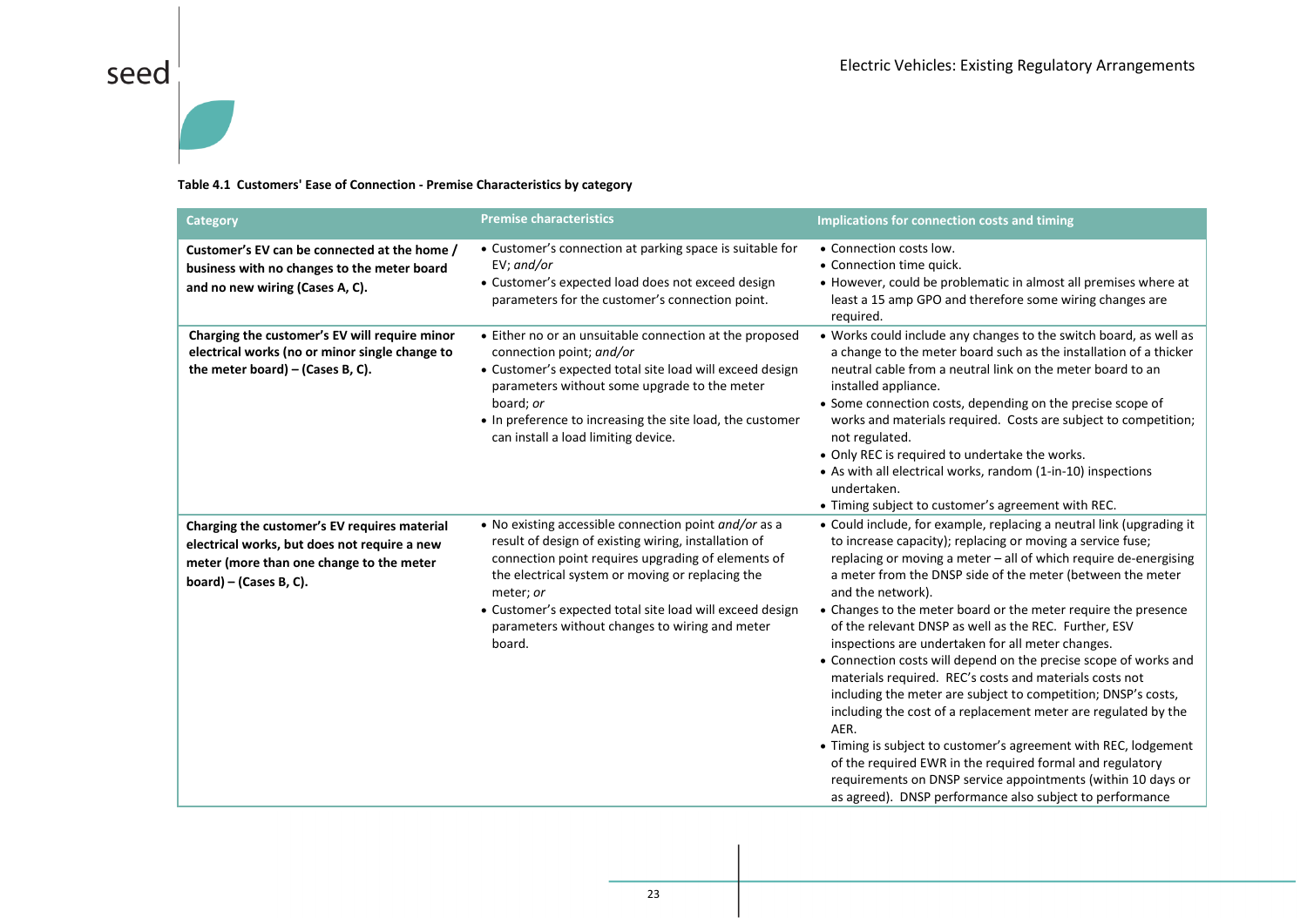| <b>Category</b>                                                                                                                         | <b>Premise characteristics</b>                                                                                                                                                                                                                                                                                                                                                          | Implications for connection costs and timing                                                                                                                                                                                                                                                                                                                                                                                                                                                                                                                                                                                                                                                                                                                                                                                                                                                                  |
|-----------------------------------------------------------------------------------------------------------------------------------------|-----------------------------------------------------------------------------------------------------------------------------------------------------------------------------------------------------------------------------------------------------------------------------------------------------------------------------------------------------------------------------------------|---------------------------------------------------------------------------------------------------------------------------------------------------------------------------------------------------------------------------------------------------------------------------------------------------------------------------------------------------------------------------------------------------------------------------------------------------------------------------------------------------------------------------------------------------------------------------------------------------------------------------------------------------------------------------------------------------------------------------------------------------------------------------------------------------------------------------------------------------------------------------------------------------------------|
|                                                                                                                                         |                                                                                                                                                                                                                                                                                                                                                                                         | penalties.                                                                                                                                                                                                                                                                                                                                                                                                                                                                                                                                                                                                                                                                                                                                                                                                                                                                                                    |
| The customer's EV Service Provider requires an<br>additional meter and a NMI and, therefore,<br>material electrical works (Cases D, E). | • EV Service Provider requires a meter; and,<br>• Consistent with current regulatory requirements, for<br>separate billing direct to Financially Responsible Party<br>for EV Service Provider required meter, a NMI is<br>required. Number of possible forms, including second<br>meter at the same connection point and Parent/Child<br>metering configuration in an embedded network. | • While the customer's costs will include a new meter in this case,<br>the costs may be less than the case above, where material<br>electrical works are required.<br>• However, the customer's costs will reflect the parties that are<br>required, which include: the REC; the relevant DNSP and the ESV<br>inspection; materials provided by the REC; the cost of the<br>meter; and, depending on the configuration of the relationship<br>between the original and new meter, under current tariff<br>arrangements, may include two Distribution Use of System<br>(DUOS) costs for the same premises (one for each connection).<br>• Timing is subject to customer's agreement with REC, lodgement<br>of the required EWR in the required formal and regulatory<br>requirements on DNSP service appointments (within 10 days or<br>as agreed). DNSP performance also subject to performance<br>penalties. |
| <b>Customer's EV cannot be connected</b>                                                                                                | • No existing accessible connection point; and/or<br>• As a result of design of existing wiring, installation of<br>connection point requires significant work at a cost to<br>the customer that makes the opportunity<br>unattractive.                                                                                                                                                 | • This category includes both instances where: the cost would be<br>acceptable to the customer, but access is unavailable, for<br>example, as the result of the refusal of a body corporate to<br>allow common property to be used in the installation of a<br>meter; and<br>• Where access is available, but the costs of the installation are<br>sufficiently high to make the cost unattractive.                                                                                                                                                                                                                                                                                                                                                                                                                                                                                                           |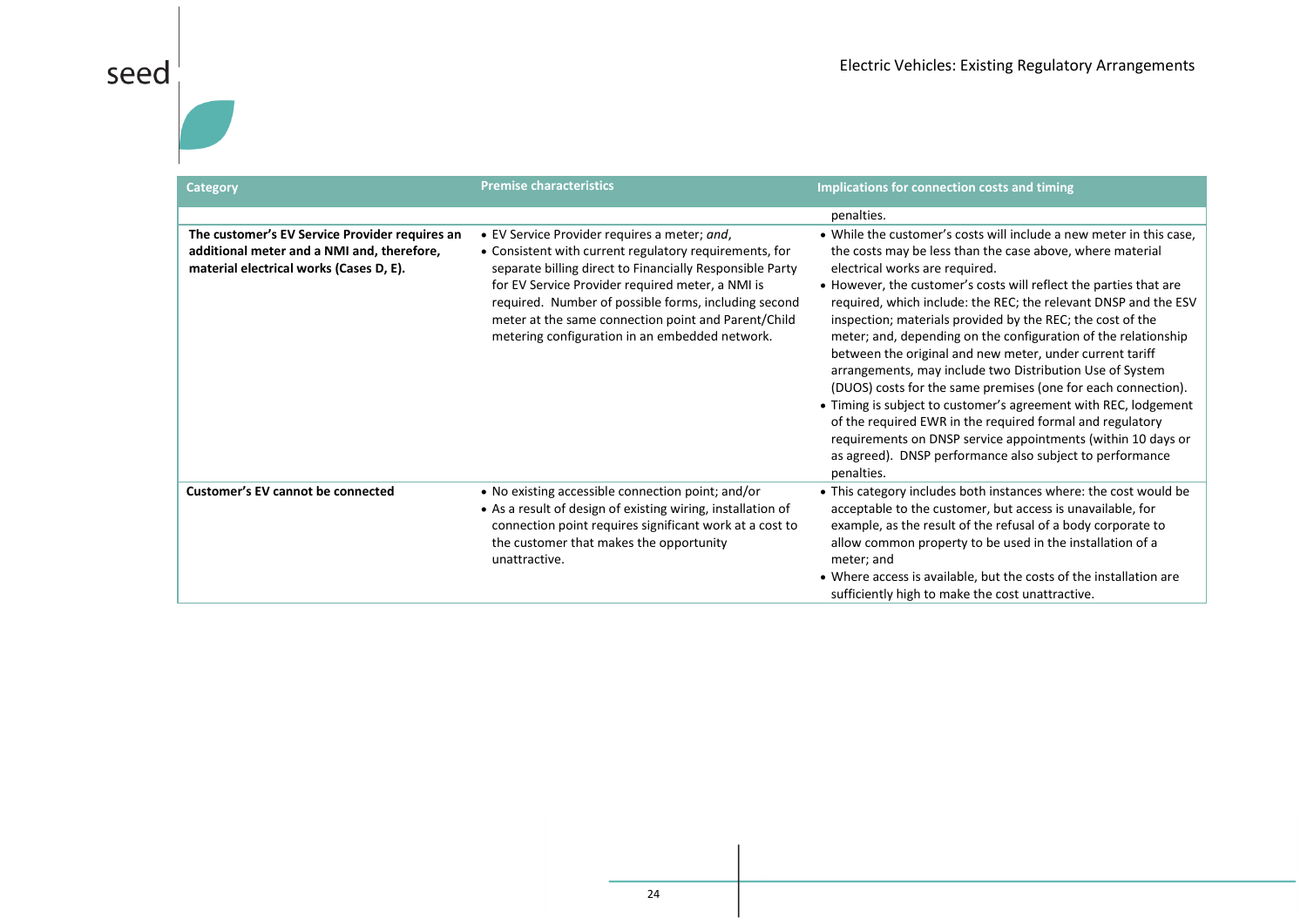



#### <span id="page-25-0"></span>**4.2. Implications of Charging Location: Other Locations**

The connection processes covered in the previous sections focused primarily on the case of connecting the EV at the home and on the specific case where the home is not a multioccupancy residence (that is, not a flat, apartment etc.), has off street car parking (e.g. garage or car port) and is owned by the EV owner.

For charging locations with different characteristics, the connections processes would vary. In some instances, the level of complexity can increase significantly due to issues such as:

- the ability to cost effectively access the premise's main metering equipment if the main metering equipment is not conveniently located near the desired charging location, there may be significant costs to the customer to connect;
- the required permission to install the required wiring and infrastructure this may be difficult in the case of flats or apartments where the equipment may need to be located on or to pass through common property. Alternatively, if the premise is rented or leased, the owner's permission may be required to install any permanent equipment.

[Table 4.2](#page-25-1) below outlines the key charging infrastructure locations and a summary of the high level impacts on installing the required 15 amp connection, assigning the GPO to the customer and, if required, installing a meter associated with the GPO at these locations.

| <b>Location</b>    | Sub-category             | <b>High level impacts on connection</b>                                                                                                                                                                                                                                                                                                                                                                                                                                                                                                                                                                                               |
|--------------------|--------------------------|---------------------------------------------------------------------------------------------------------------------------------------------------------------------------------------------------------------------------------------------------------------------------------------------------------------------------------------------------------------------------------------------------------------------------------------------------------------------------------------------------------------------------------------------------------------------------------------------------------------------------------------|
| <b>Residential</b> | Multi-occupancy          | Ability to obtain permission and the allocation of costs for<br>$\bullet$<br>changes to common property are important differences to the<br>connection process for a single residence.<br>These differences are largely the result of regulations outside the<br>$\bullet$<br>energy market, in particular body corporate and tenancy<br>regulations.                                                                                                                                                                                                                                                                                 |
|                    | Rented premises          | A tenant wanting to connect an EV will require the landlord's<br>$\bullet$<br>permission prior to installing any permanent EV charging<br>infrastructure (or needs to rectify the premises on removal of<br>the equipment).<br>Once permission is obtained, the connection process will be<br>$\bullet$<br>consistent with the processes outlined in Table 3.1.<br>The rights of the tenant and the requirement to obtain<br>٠<br>permission are outside energy market regulations.                                                                                                                                                   |
|                    | No off street<br>parking | An EV owner (or driver) in a residential premise with no off<br>$\bullet$<br>street parking will (almost certainly) be unable to have the<br>relevant EV charging infrastructure installed.<br>The key reasons relate to the need to locate any charging<br>$\bullet$<br>infrastructure on public property (i.e. the street) and also the<br>need to wire this equipment to the relevant premise to ensure<br>the correct party pays for the electricity consumed.<br>The safety of any infrastructure and the increased potential for<br>$\bullet$<br>theft of electricity would also complicate any possible<br>connection process. |

<span id="page-25-1"></span>**Table 4.2 Overview of impacts of charge location on connection process complexity**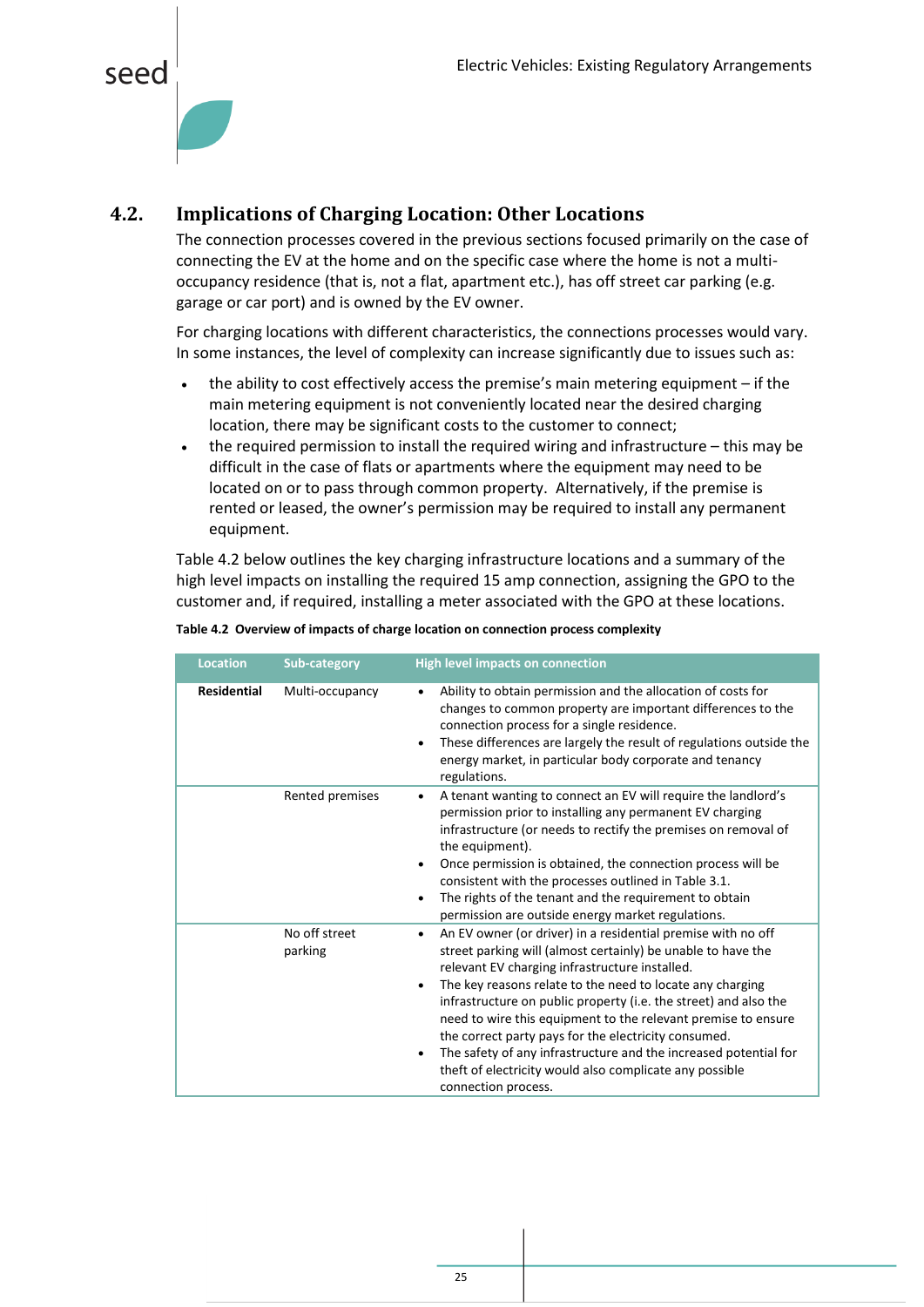| <b>Location</b>                                         | <b>Sub-category</b>                | <b>High level impacts on connection</b>                                                                                                                                                                                                                                                                                                                                                                                                                                      |
|---------------------------------------------------------|------------------------------------|------------------------------------------------------------------------------------------------------------------------------------------------------------------------------------------------------------------------------------------------------------------------------------------------------------------------------------------------------------------------------------------------------------------------------------------------------------------------------|
| <b>Business</b>                                         | Single business,<br>owner occupied | The connection of charging infrastructure for a single business<br>$\bullet$<br>where the EV owner (or driver) is the business owner would be<br>very similar to those outlined for single residential properties.                                                                                                                                                                                                                                                           |
|                                                         | Rental property                    | A rented business property would most likely have similar<br>$\bullet$<br>additional complexities to a rented residential property -<br>specifically in relation to obtaining permission prior to installing<br>any permanent charging infrastructure. However, a business<br>tenant may have a wider opportunity to make agreed changes to<br>rented premises than a residential tenant.                                                                                    |
|                                                         | Multi-occupancy                    | A multi-occupancy business premise (e.g. a commercial building)<br>٠<br>may have similar additional complexities to a multi-occupancy<br>residential premise.<br>The costs to connect any charging infrastructure to the tenant's<br>$\bullet$<br>meter may be significantly higher due to the potentially longer<br>distances between the charging location and the meter<br>equipment room.                                                                                |
| Commercial<br><b>Charging</b><br><b>Facility</b>        | <b>Dedicated Premise</b>           | A dedicated commercial premise used for the primary purpose<br>٠<br>of facilitating re-charging would most likely have a relatively<br>simple connection process that would not be very dissimilar to<br>connecting any new commercial premise.<br>Multiple meters or NMIs, if required, may be more readily<br>$\bullet$<br>catered for in any connection request, as many large commercial<br>or industrial premises will already have multiple connections.               |
| <b>Commercial</b><br><b>Charging</b><br><b>Facility</b> | <b>Public Premise</b>              | A dedicated commercial charging facility in a public premise, e.g.<br>$\bullet$<br>a street side charging facility or a charging facility in a public car<br>park would require appropriate permissions to install the<br>relevant equipment.<br>Once permissions are obtained the process for connection is<br>$\bullet$<br>likely to be simpler than those for a residential premise as<br>multiple connection points or meters on commercial premises<br>are more common. |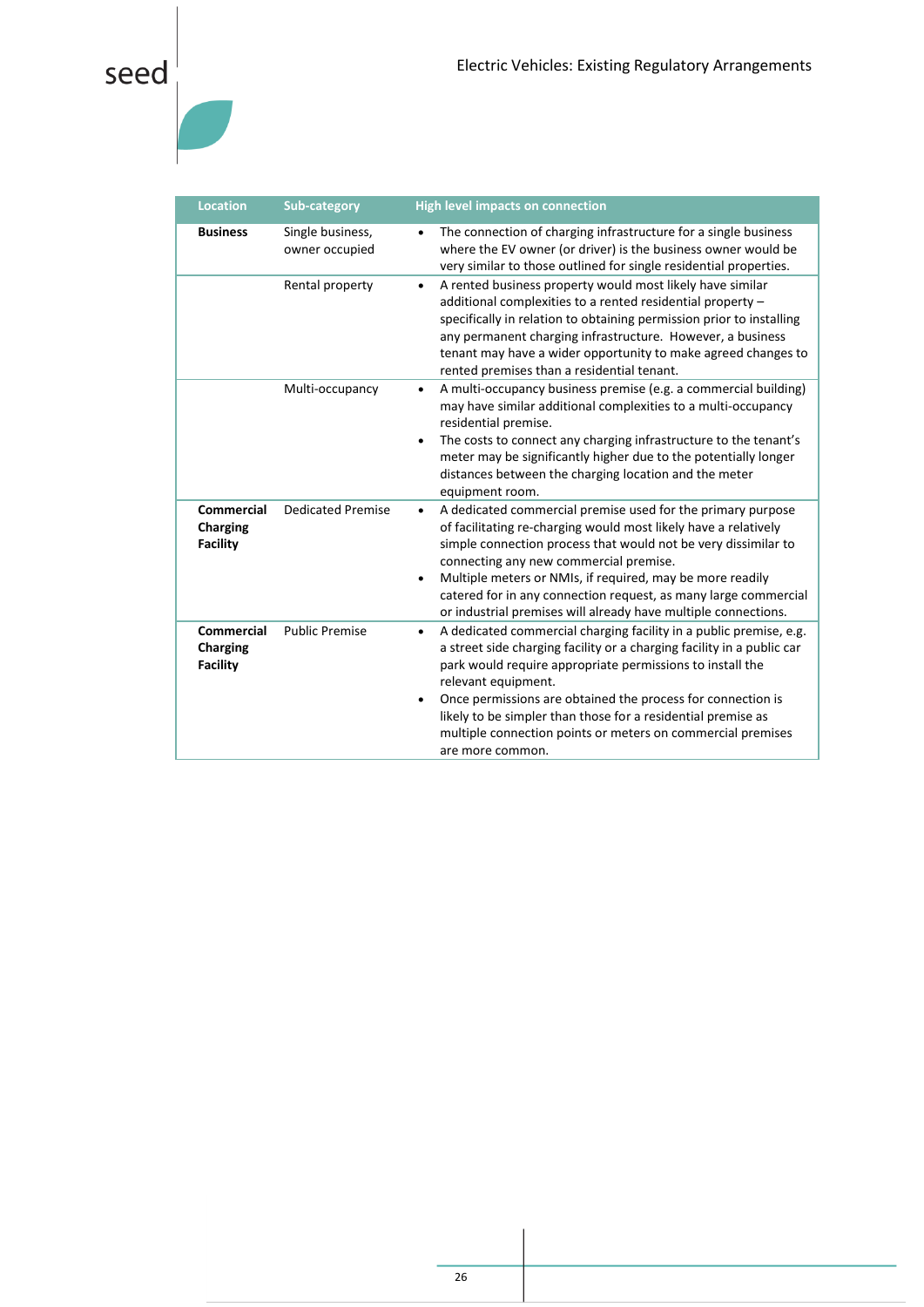#### <span id="page-27-0"></span>**5. Settlement implications**

As previously discussed, the metering configuration and connection approach at a premise will be driven by the EV Service Provider's approach to settlement. This section describes the metering requirements for each key settlement transaction type in the National Electricity Market (NEM) and the broad approach to on-market settlement.

There are three sets of settlement transactions that take place in the NEM (on market):

- Settlement in the wholesale market between retailers and generators;
- Settlement between retailers and network operators for Distribution Use of System charging; and
- Settlement between retailers and customers for the electricity at retail rates.

Depending on the nature of the commercial arrangements entered into, "off-market" settlement could be required, where the transactions are settled by commercial parties outside the framework of the settlement processes operated by AEMO and may be more efficient, taking into account all of the relevant costs of the alternative. This section of the report therefore also discusses these cases where relevant to the EV connection and settlement options under consideration here.

#### <span id="page-27-1"></span>**5.1. Settlement in the wholesale market**

Settlement in the wholesale market occurs based on a financially responsible person for each point of supply or demand in the system being identified. Each such supply or demand point where connection occurs is denoted by a unique NMI and there are established processes and procedures for obtaining data from NMIs for settlement.

In the case where the EV has its own (fixed) NMI where it is charged, these procedures would operate without any issue arising, whether the NMI is a standard standalone NMI or a child NMI under a parent-child NMI arrangement. For example, within an embedded network (private network) with parent-child (subtractive) metering arrangement, the EV driver's home garage could be equipped with a charging point with its own NMI, with all electricity consumed through that charging point assigned to and settled through that NMI. However, when that same EV is charged elsewhere, the electricity would no longer be associated with that NMI and other arrangements will apply.

In the case where the EV is simply part of the supply at the premise under a single NMI along with other demand, the EV's consumption will not be separately identified. Rather its load will be accounted for as part of the load at the premise and wholesale settlement will occur based on the usage at premise, based on the single NMI. This case would be analogous to how the electricity usage of any other large load - such as air conditioning - at a site might be settled. No data specific to that appliance - whether an EV or air conditioner or some other appliance - is taken into wholesale settlement or available from wholesale settlement for use by others. In this case, if parties went to settle the electricity for the EV separately, they would need bilateral off-market arrangements to do so.

Where the NMI is mobile (meter in the EV), this represents a special case of the EV having its own NMI. This would be a new feature in the NEM, since currently all NMIs are fixed in place, with fixed geographical locations and hence attached to a single distribution network with given transmission and distribution loss factors. The functionality to account for a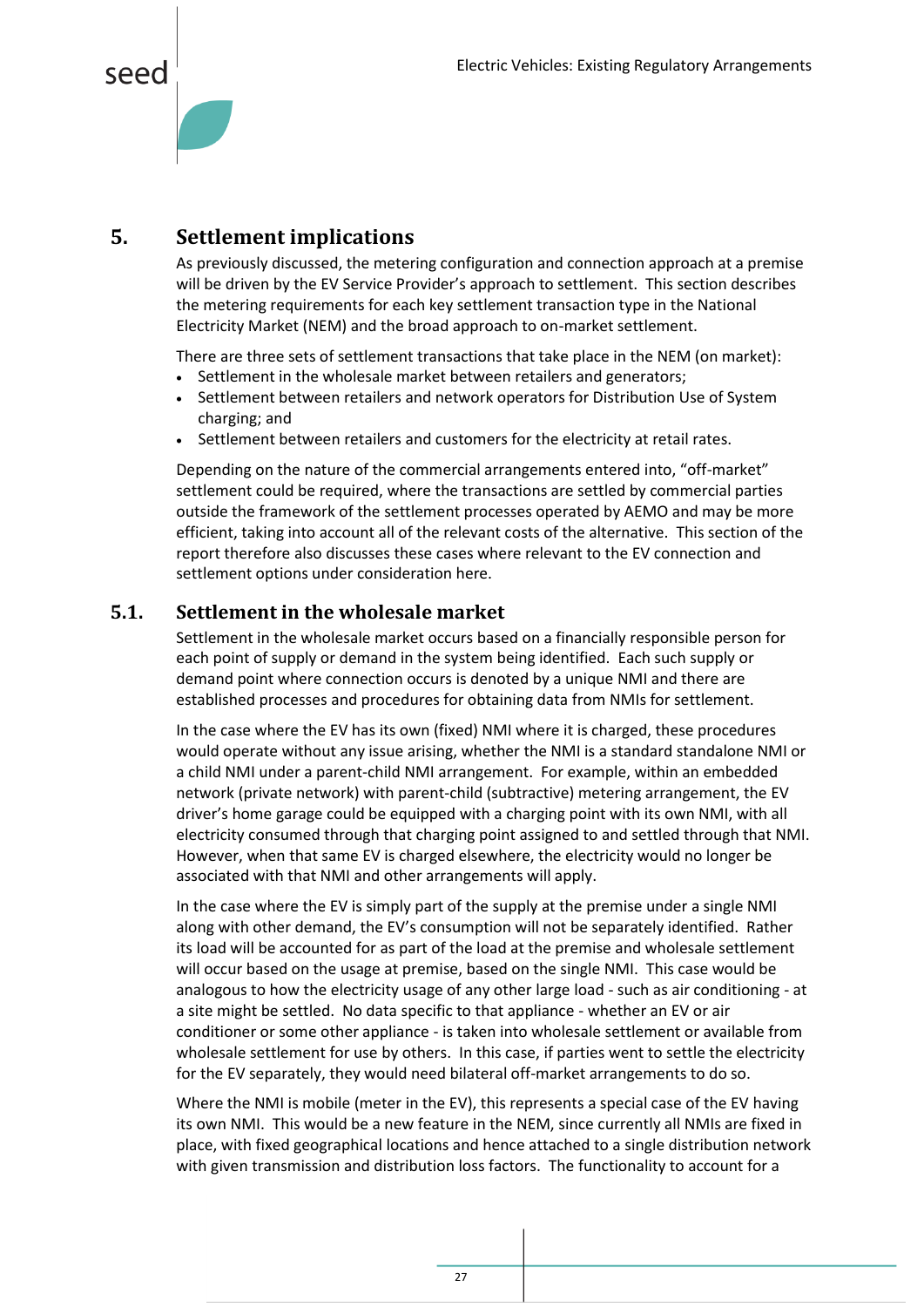

 $\ddot{\phantom{a}}$ 

mobile NMI is not currently available in the NEM and the case has not been considered in any detail in this report.<sup>8</sup>

#### <span id="page-28-0"></span>**5.2. Settlement between retailers and network operators for Distribution Use of System charging**

Where data is available in wholesale settlement, there are processes and procedures in place to provide the data to the relevant retailer and network operator for use in settlement between the retailer and the DNSP and between the retailer and the customer.

This means that no new processes or procedures would be required in the case where the EV is charged at its own NMI, as appropriate data would still be available from wholesale settlement.

The case where the NMI is in the EV could provide some new complications for determining tariffs for Distribution Use of System, as for example the EV might be charged in different areas on the same day – requiring different charges to be levied – not connected anywhere on some days – requiring adjustment to the profile used in settlement. Further, a fair system applying fixed supply charges to the new, mobile NMI might be challenging.

In the case of a NMI which is a child meter, under existing rules DUOS will be charged solely to the retailer that serves the parent meter. If any accounting of the DUOS charge is to be borne by the retailer to the child EV metering point, then off-market DUOS settlement between the retailers at the parent and child meters would be required.

Where the EV does not have its own NMI, no data specific to the EV is available from wholesale settlement for use by other and there is no specific settlement between retailers and network operators for Distribution Use of System charging in respect of the EV. If any part of the DUOS charge levied on the retailer of the NMI under which the EV is charged is to be borne separately, the settlement would need to be off-market with that retailer and based on data other than that which is available in wholesale settlement.

#### <span id="page-28-1"></span>**5.3. Settlement between retailers and customers for the electricity at retail rates**

Customers purchase electricity through appointing a retailer at the NMI where they are supplied. If the EV has its own NMI, the appointed retailer can settle with the customer under existing processes and procedures. The customer of the electricity retailer is not necessarily the EV driver. It could, for example, be an EV service provider who has some other billing arrangement with the EV driver.

If the EV does not have its own NMI, then the costs of EV charging will appear as part of a larger bill for electricity supply to the NMI where the EV is charged. Electricity bills do not generally distinguish between electricity used for different appliances. If the costs of EV

 $^8$  Issues include: the association of the mobile NMI with a distribution network and loss factors on a dynamic basis, depending on where the EV is being charged; the need to ensure there is no double charging if the mobile NMI were connected downstream of another NMI; issues relating to interstate travel, where a Victorian based EV could travel to South Australia or NSW and might connect to networks there.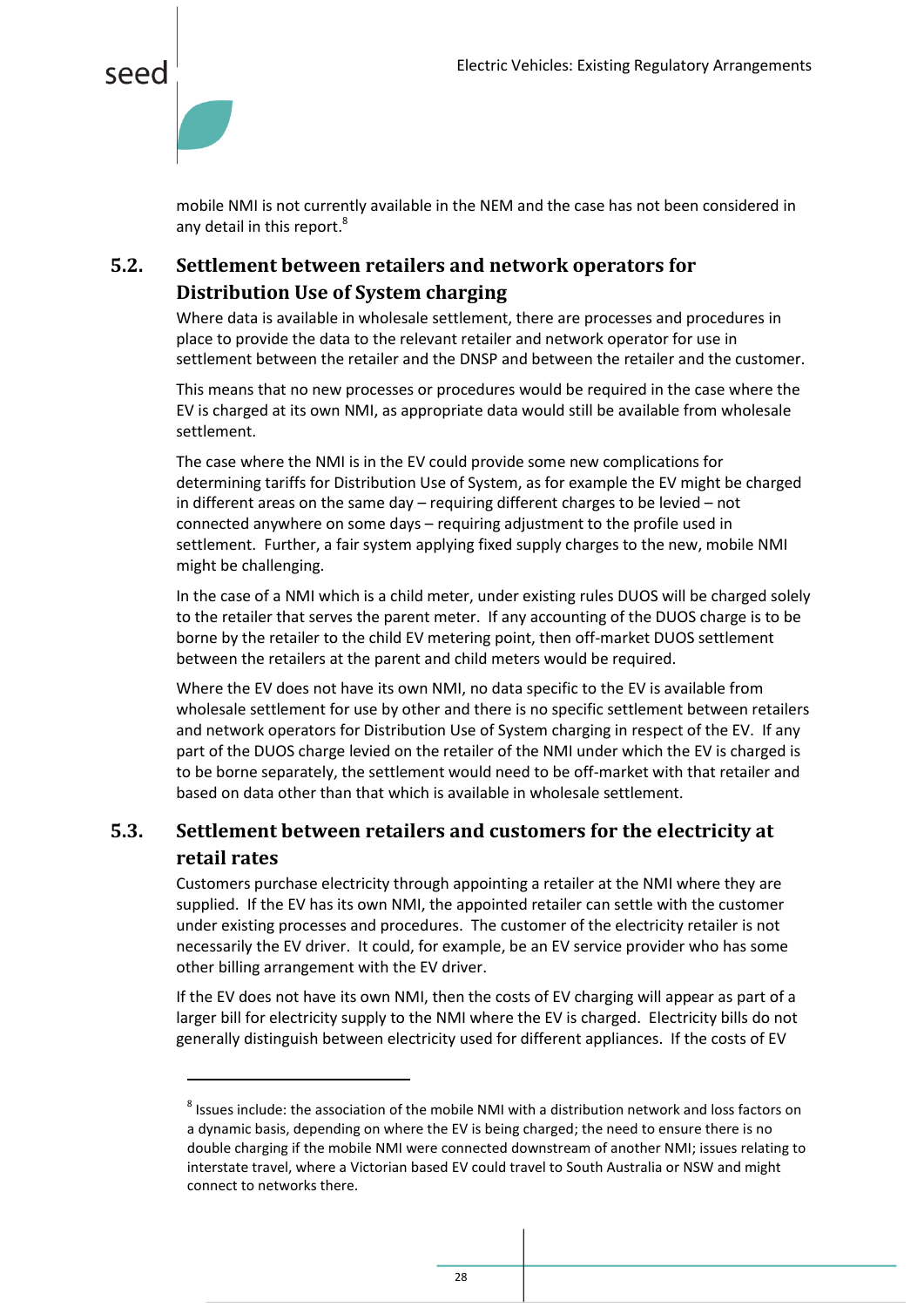

charging are to be separated out, then separate bilateral arrangements will be required, based on a separate stream of data that is applicable only to the EV charging and not to other electricity use under the NMI.

#### <span id="page-29-0"></span>**5.4. Summary of settlement arrangements**

The settlement issues discussed above are summarised in Table 5.1 below.

**Table 5.1 Settlement Issues: Summary**

| <b>Business Model, Case</b><br>and Metering                              | <b>Settlement Options</b>                                                    | Comments / Issues                                                                                                                                                                                                                              |
|--------------------------------------------------------------------------|------------------------------------------------------------------------------|------------------------------------------------------------------------------------------------------------------------------------------------------------------------------------------------------------------------------------------------|
| 'Plug and Play'                                                          |                                                                              |                                                                                                                                                                                                                                                |
| Cases A, B: No new<br>meter or NMI for the EV                            | No separate on-market<br>settlement for the EV will<br>be in place           | If separate settlement is wanted for<br>the EV charging, then new bilateral<br>(off-market) arrangements based on<br>estimates of the EV consumption will<br>be required.                                                                      |
| <b>Charging Infrastructure Provider</b>                                  |                                                                              |                                                                                                                                                                                                                                                |
| Case C: Sub-meter<br>installed                                           | No separate on-market<br>settlement for the EV will<br>be in place           | If separate settlement is wanted for<br>the EV charging, then new bilateral<br>(off-market) arrangements will be<br>required.                                                                                                                  |
| Case C: Meter in the EV,<br>not a NMI                                    | No separate on-market<br>settlement for the EV will<br>be in place           | If separate settlement is wanted for<br>the EV charging, then new bilateral<br>(off-market) arrangements will be<br>required. For the EV to have its own<br>NMI associated with it when it is<br>charged elsewhere, the NMI must be<br>mobile. |
| <b>Bundled Service Provider</b>                                          |                                                                              |                                                                                                                                                                                                                                                |
| Case D: New (fixed) NMI<br>for the EV charging<br>(separation of supply) | Settlement based on<br>existing procedures and<br>processes                  | No new issues arise.                                                                                                                                                                                                                           |
| Case E: New (fixed) NMI<br>for EV charging<br>(embedded network)         | Settlement based on<br>existing procedures and<br>processes                  | No new issues arise. Note that if the<br>EV NMI is a child NMI then full DUOS<br>settlement will be applied only to the<br>parent NMI. An off-market<br>arrangement may be required to settle<br>DUOS between the parent and child<br>NMI.     |
| Meter in the EV with a<br><b>NMI</b>                                     | Settlement based on<br>modifications to existing<br>procedures and processes | New challenges arise because of<br>mobility, including dynamic assignment<br>of location, network and loss factors<br>and existing DUOS tariff structures<br>would need to be revisited.                                                       |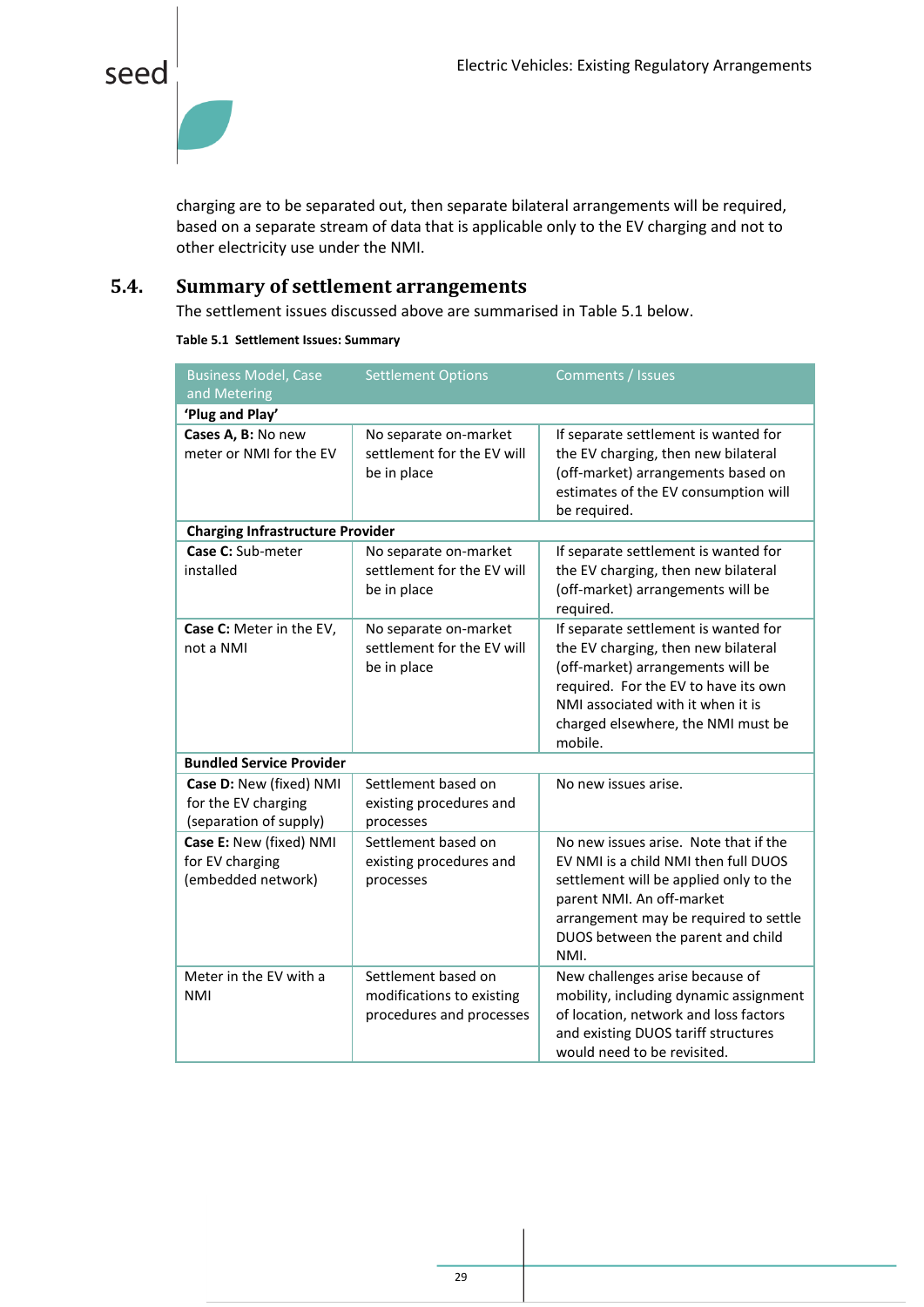<span id="page-30-2"></span>

#### <span id="page-30-0"></span>**6. Possible future directions**

#### <span id="page-30-1"></span>**6.1. Implications of our findings**

The existing processes for establishing charging infrastructure in Victoria, including those that involve a new meter and a National Meter Identifier (NMI) can range from a relatively simple process similar to installing any new large appliance such as an air conditioner or pool pump to a more complex, time consuming and potentially costly process. The simple connection processes relate to connections that do not require a new meter or new NMI. The more complex connection processes involve the establishment of a new NMI.

Not all delays experienced when connecting an EV are as a result of regulatory or other requirements. The REC we spoke to compared the current experience to the installation industry's previous experience of installing the initial solar PV installations. With some coordination, elements of the delay could be reduced or eliminated, to the benefit of consumers. This particularly appears to be the case in establishing an accepted process for the installation of a second meter with its own NMI. In the absence of an accepted process, delays – potentially significant – can emerge in the process of initiating the meter connection.

Looking at the set of processes involved in the EV Service Providers' business models, connection, metering and settlement involve complex interactions with a range of parties. While some of these interactions are regulatory, some of which are determined by internal business rules not addressed in the regulatory framework. Addressing these internal business rules may be difficult – it is unclear that the Victorian Government has the relevant direct authority, but the parties may consent to participating in a forum to agree to defined processes that would reduce these interactions and the associated costs.

Even without the requirement for a separate meter, our analysis suggests that the larger part of the expense of an EV connection relates to the costs of installing the required equipment, including a 15 amp GPO and any required wiring downstream of the meter. The larger part of these costs  $-$  those relating to the GPO and the wiring downstream of the meter  $-$  is not regulated. The private costs could be reduced by co-ordination of installation standards, use of an improved standard form EWR for works notifications and better information provision to participants involved. Our estimate based on information provided to us by one stakeholder is that the reduction in costs might be in the order of 20 per cent of the REC's costs in the installation process, but we have not tested this estimate with other industry participants.

The requirement to have a second meter results in an increase in the complexity of the interactions and contributes to the expense. Again, however, the larger part of these costs is not regulated. The costs associated with the second meter and a new meter board, where required, are regulated, but the requirement to involve the DNSP and a Licensed Electrical Inspector adds to the co-ordination task, may contribute to delays and increases the expense. The requirement for a second standalone meter is a function of the particular business model adopted by one of the industry participants and its settlement preferences. The extent to which wholesale market and industry practices should be conformed to that participant's business model is a matter for policy consideration.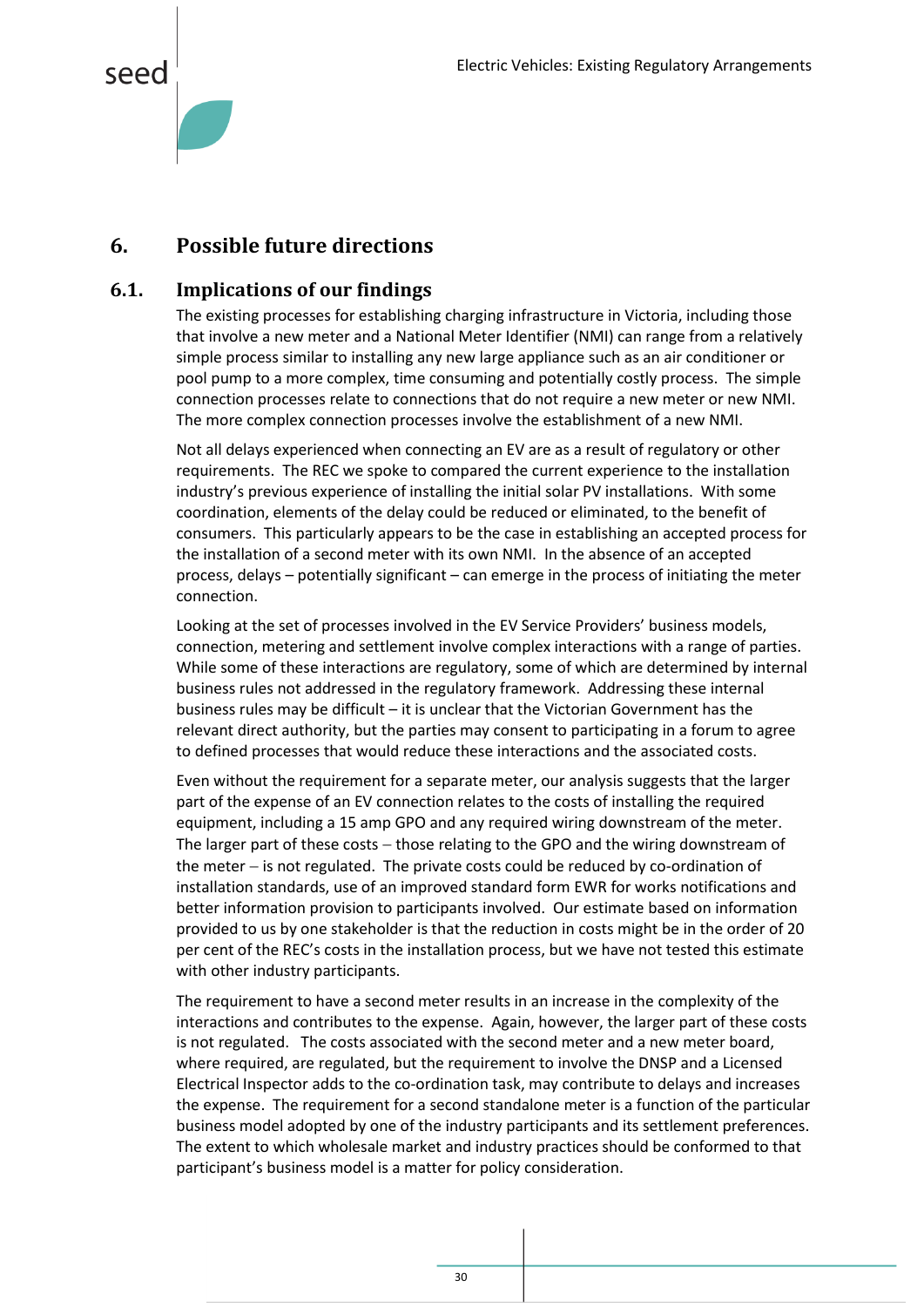



As the penetration of EVs increases, issues raised in relation to the size of private costs of installing appropriate connections in existing premises, as well as issues relating to the consent to installations in multi-occupancy premises, are likely to become more significant than is currently the case. These issues fall outside the scope of energy market regulation, involving a range of considerations including planning, building standards, tenancy and liability issues.

At this stage in the development of EV Service Provider business models, a likely preferred model has not emerged. Alternatives exist to achieve the preferred outcomes of the existing models – as the number of potential processes identified in this report illustrates – and identifying the appropriate policy response is very difficult in the current circumstances. As the discussion below relating to the current arrangements in California illustrates, there is no obvious, easy solution to the issues raised by EVs.

#### <span id="page-31-0"></span>**6.2. The approach used in California**

#### **6.2.1. Sub-metering options**

 $\overline{a}$ 

The California Public Utilities Commission is still grappling with the same issues that are discussed in this report and has not yet reached any conclusions on appropriate metering arrangements for EVs or on settlement in the case where an EV is charged at a premise served by another retailer or DNSP. The Commission issued a decision in July 2011 on various aspects of EV deployment<sup>9</sup> and hosted a workshop on EV sub-metering in San Francisco on October 27, 2011.<sup>10</sup>

The decision sets out a process to develop an EV metering protocol to accommodate increased EV metering options, such as sub-metering. It considers three metering options:

- **Single metering** Single metering arrangements which measure and bill EV load as part of the total customer load using the pre-existing meter.
- **Separate metering** Separate metering arrangements requiring an additional meter dedicated to measuring EV load. This arrangement measures EV load as if the load were a separate service account and enables the EV load to be billed separately from other non-EV load served on the premises.
- **Sub-metering** Sub-metering arrangements in which a sub-meter measures EV charging apart from the primary meter. This is similar to separate metering in that it uses a dedicated meter for the EV load.

The Commission decided to leave all these options open, preserving customer choice in metering arrangements at this early stage of EV market development and stated that "despite the benefits of single metering in terms of keeping initial equipment costs low, we

<sup>&</sup>lt;sup>9</sup> See Phase 2 Decision Establishing Policies to Overcome Barriers to Electric Vehicle Deployment and Complying with Public Utilities Code Section 740.2, CPUC, Decision 11-07-029 July 14, 2011. [http://docs.cpuc.ca.gov/PUBLISHED/FINAL\\_DECISION/139969.htm.](http://docs.cpuc.ca.gov/PUBLISHED/FINAL_DECISION/139969.htm) Aspects of the decision that are not relevant in this report relate to rate design, service equipment, cost recovery, education and outreach, demand response and load management technology.

 $10$  The presentations made by various stakeholders can be found at [http://www.cpuc.ca.gov/PUC/hottopics/1Energy/111027\\_evsub.htm](http://www.cpuc.ca.gov/PUC/hottopics/1Energy/111027_evsub.htm)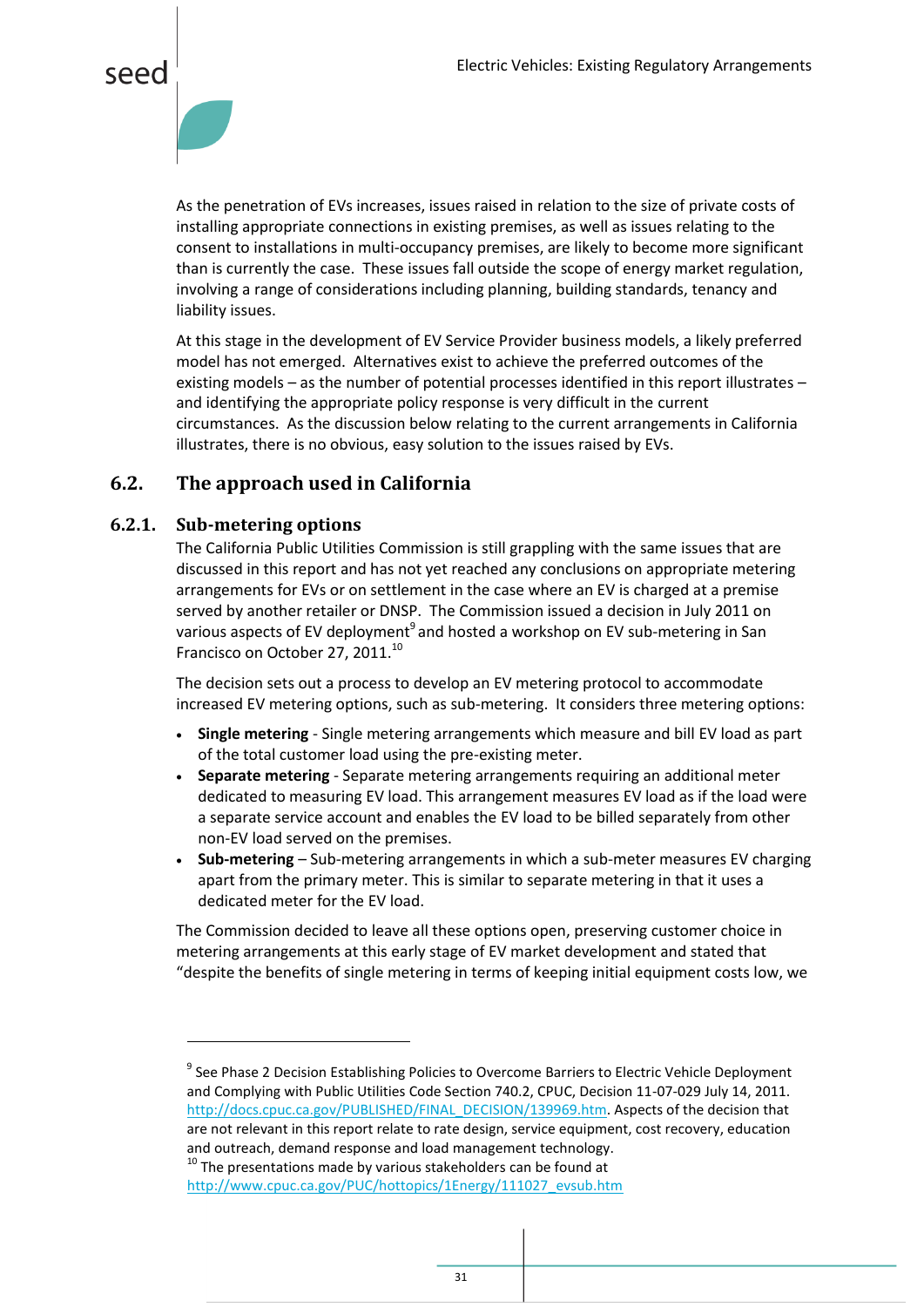

will not direct the utilities to encourage single metering options as the preferred approach in the near-term."<sup>11</sup>

In regard to sub-metering, the Commission noted that "the sub-meter is typically located on the customer's side of the primary meter, making it possible to bill EV load and the remaining household load on different rate schedules. At the present time, sub-metering is not an available option. In order to facilitate timely development of cost-effective submetering equipment, we direct the utilities to collaborate with other stakeholders to craft a sub-metering protocol."<sup>12</sup> The sub-metering protocol is to allow for the meter to be in the EV.

The roadmap report subsequently submitted by the utilities pursuant to the decision identified 17 use cases for sub-metering. The Commission set a deadline for completing a sub-metering protocol by July 31, 2012. However, its staff recommended that this deadline be changed, based on the substantial number of outstanding issues identified in the roadmap report.<sup>13</sup>

Of 17 identified sub-metering use cases (and one base case), Use Case 10 is the Standard Mobile Sub-meter Use Case.

The assessment of this Use Case has led the Investor Owned Utilities to categorise this use case as implementable in the *long-term*, for the following reasons:

- It is conceivable that there may be a mobile meter standard in the near term and automakers may be able to place such a mobile sub-meter in a car as long as it meets protocol requirements.
- In addition to meeting technical performance requirements, mobile sub-meters would need to develop a method for associating to master meters.
- Until performance and association issues are resolved, utilities have found that mobile sub-metering is not technically feasible.
- Leveraging mobile sub-meters for the purpose of roaming (inter-utility charging and bill reconciliation) is not feasible until a ubiquitous clearing house for revenue-grade billing data aggregation is developed and available and other issues resolved.
- The cost-effectiveness and timing for technical implementation are still indeterminate, compared to the current capability of the IOUs' AMI, separate metering and other nonsubtractive billing options.

#### **6.2.2. Settlement options**

Section 5.1.4 of the Commission's July 2011 decision is also relevant to this report. It briefly considers: "whether special arrangements were necessary for a residential customer to pay for electricity when charging an EV in another utility's service territory. For example, should the utilities establish a single billing procedure to link all EV electric usage, regardless of the service territory within which the EV charging occurs, to a customer's home utility. In the Staff's Rates Issue Paper, this issue was referred to as inter-utility

 $\ddot{\phantom{a}}$ 

<sup>&</sup>lt;sup>11</sup> CPUC, section 6.3

<sup>&</sup>lt;sup>12</sup> CPUC, section 6.1

 $13$  See:

[http://docs.cpuc.ca.gov/cyberdocs/WebQuickstart.asp?DOC\\_ID=E53144](http://docs.cpuc.ca.gov/cyberdocs/WebQuickstart.asp?DOC_ID=E53144) [http://docs.cpuc.ca.gov/cyberdocs/WebQuickstart.asp?DOC\\_ID=E54461](http://docs.cpuc.ca.gov/cyberdocs/WebQuickstart.asp?DOC_ID=E54461)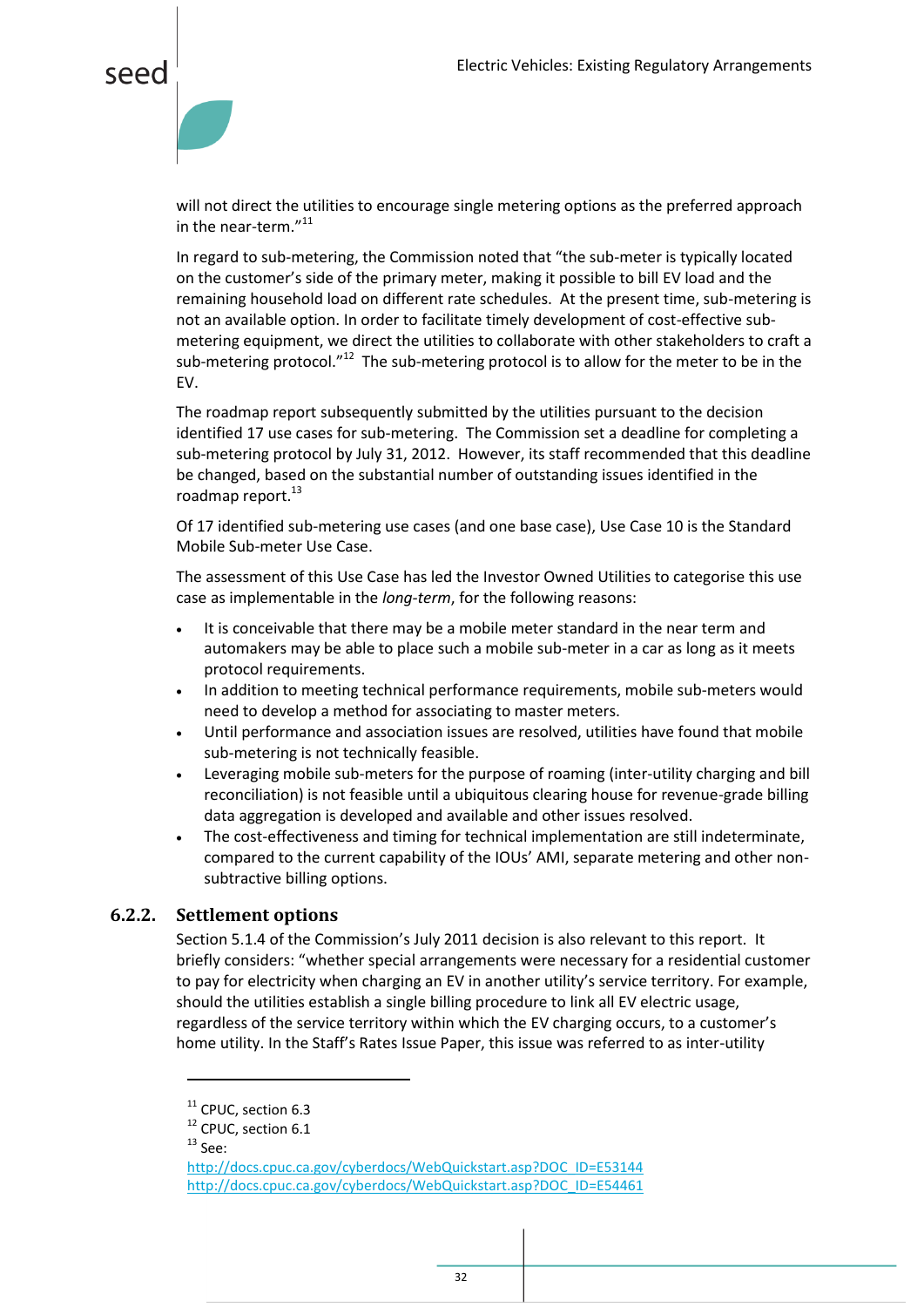



billing". It concludes: "We find that it is premature for the Commission to direct the utilities to implement inter-utility billing. We leave open the possibility that further development of this concept may be useful in the future."

The relevance to Victoria of the EV entering another utility's service territory is not just that the DNSP is different but also and primarily that the retail energy provider is different. In California, in the absence of retail competition the service territory defines the retailer that bills for energy.

#### <span id="page-33-0"></span>**6.3. Possible directions**

 $\overline{a}$ 

The following are some possible directions that could result in efficiency improvements in the addition of meters for measurement of EV charging energy use.

#### **6.3.1. Simplifying the EWR procedure**

For the EV Service Provider model where a second meter is required to be installed on the customer's meter board, an EWR is required to be lodged with the customer's retailer. It is then forwarded to the DNSP. There is no benefit in providing the EWR to the Retailer because all work is done by the DNSP. Further, the lodgement with the Retailer can be the source of delay and rework, as the request relates to an unfamiliar procedure. In addition, it is unclear that it is a requirement of the Victorian regulatory framework that the Retailer processes all requests initially. The regulatory framework appears to recognise Customer – DNSP requests. Finally, the traditional relationship – Customer to Retailer to DNSP - is not required in the NECF; the NECF includes recognition of a triangular relationship with the customer such that the DNSP can deal with the customer directly.<sup>14</sup>

In the short term, agreeing the form of a simplified procedure with the Retailers and DNSPs and training RECs in the appropriate form for the procedure could remove a source of delay and cost in the current connection process. However, the issues involved in agreeing on an appropriate form should not be under-estimated: our interviews with the DNSPs suggest there is no agreement about the preferred form of a second meter installation and some disagreement that it is even consistent with the wider NEM regulatory framework.

#### **6.3.2. Developing a Procedure for Customer-DNSP Requests**

Our interviews with the DNSPs suggest that, while some of the DNSPs recognise that the introduction of the NECF in July 2012 has the potential to change the Customer  $-$  DNSP relationship, no material work has been done in thinking about alternative procedures. Agreeing the form of a revised procedure with the DNSPs and training RECs in the appropriate form for the revised procedure could remove a source of delay and cost in the current connection process.

 $14$  This issue is complicated by the AMI derogation in Victoria. After the AMI derogation expires in Victoria at the end of 2013, it is not certain whether the DNSPs will retain exclusivity of metering provision for small customers. Should such metering be competitively provided, then the EWR would need to go to the Retailer first as the Retailer would appoint the Metering Provider and the Metering Data Provider.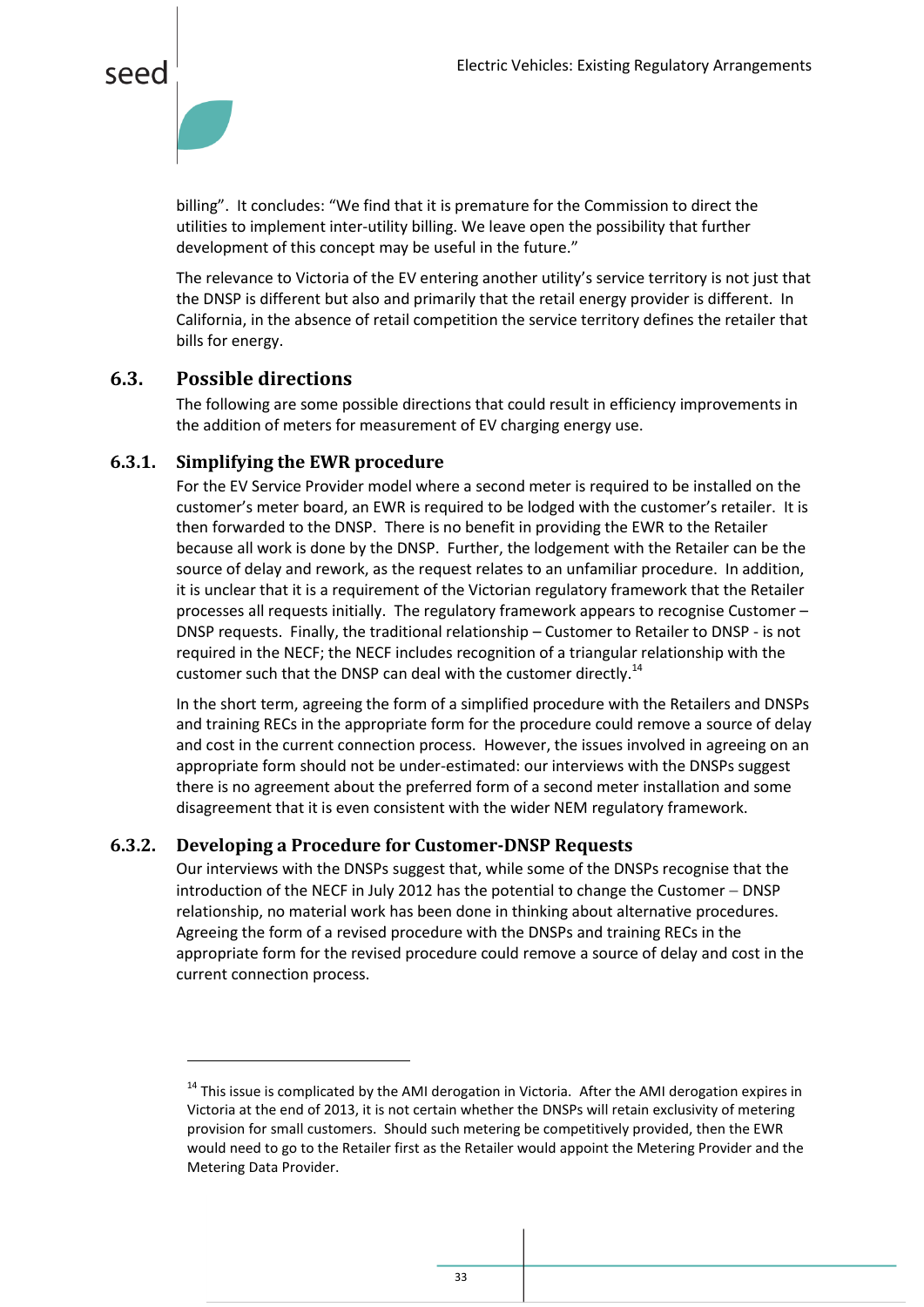



#### **6.3.3. Using Accredited Service Providers for Metering**

Where the DNSP is required to come to the customer premises to de-energise the premise, install a new meter and re-energise the premise, this can be costly, taking into account the time costs of the REC, as well as the regulated costs of the DNSP's attendance.

In NSW the ASP model operates, allowing Registered Electrical Contractors to become ASP and perform metering installation activities. This could streamline the process and reduce the costs for the installation of metering. In this model a REC qualified as an ASP would:

- Perform whatever electrical work is required at the customer's premise. In the case of EV Service Provider models generally, this would include running a new 15 amp circuit to the EV charge point;
- Obtain a suitable meter from the local Distribution business, that is pick up a meter at a DNSP's depot;
- De-energise the customer supply by removing the service fuse;
- Install the new meter;
- Re-energise supply by insertion of the service fuse; and
- Provide a Certificate of Electrical Safety to the DNSP and the customer. Subsequently, some or all such installations would be audited by an ESV inspector.

This ASP model could be work in Victoria and has the potential to reduce costs to customers and to improve service response times.

#### **6.3.4. Off-market Settlement**

Part of the complexity of the connection arrangements for the business models put forward by the EV Service Providers is a function of the requirement for on-market settlement in the NEM. Alternatively, private arrangements for off-market settlement, based on contracts between the required parties – which would not typically include the DNSPs – could provide similar functionality. We understand that, similar to the current experience in California, there are some parties interested in facilitating this functionality in the NEM and it may be worth assessing the necessary preconditions for off-market settlement to function.

#### **6.3.5. Issues outside the energy market**

Because we anticipate that issues raised in relation to the size of private costs of installing appropriate connections in existing premises and the consent to installations in multioccupancy premises, are likely to become more significant than is currently the case, we believe that the range of considerations including planning, tenancy and liability issues raised by these issues should be considered.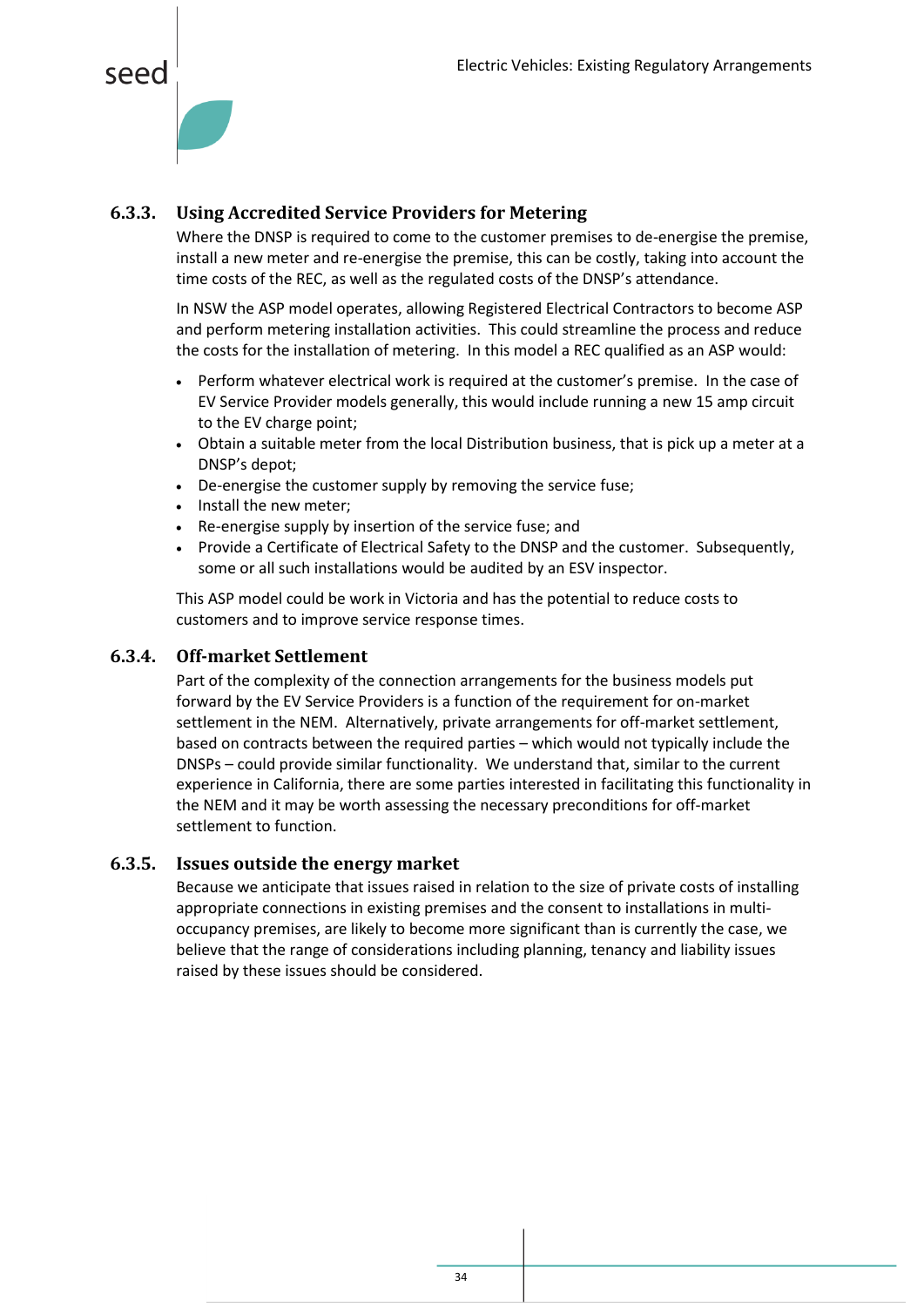

#### <span id="page-35-0"></span>**A. Stakeholders Interviewed**

During this project we interviewed industry participants from the following organisations.

| Organisation                           | <b>Industry Role</b>                     |
|----------------------------------------|------------------------------------------|
| <b>AGL Energy</b>                      | <b>Energy Retailer</b>                   |
| Australian Energy Market Operator      | Market Operator of the NEM               |
| <b>Better Place</b>                    | Electric Vehicle Service Provider        |
| <b>Charge Point</b>                    | Flectric Vehicle Service Provider        |
| CitiPower / Powercor                   | <b>Distribution Business</b>             |
| Department of Primary Industries (VIC) | <b>State Government Department</b>       |
| Department of Transport (VIC)          | <b>State Government Department</b>       |
| Jemena                                 | Distribution Business (Service Provider) |
| <b>SP AusNet</b>                       | <b>Distribution Business</b>             |
| Origin Energy                          | Energy Retailer                          |
| <b>Twin Electrics</b>                  | <b>Registered Electrical Contractor</b>  |
| United Energy                          | <b>Distribution Business</b>             |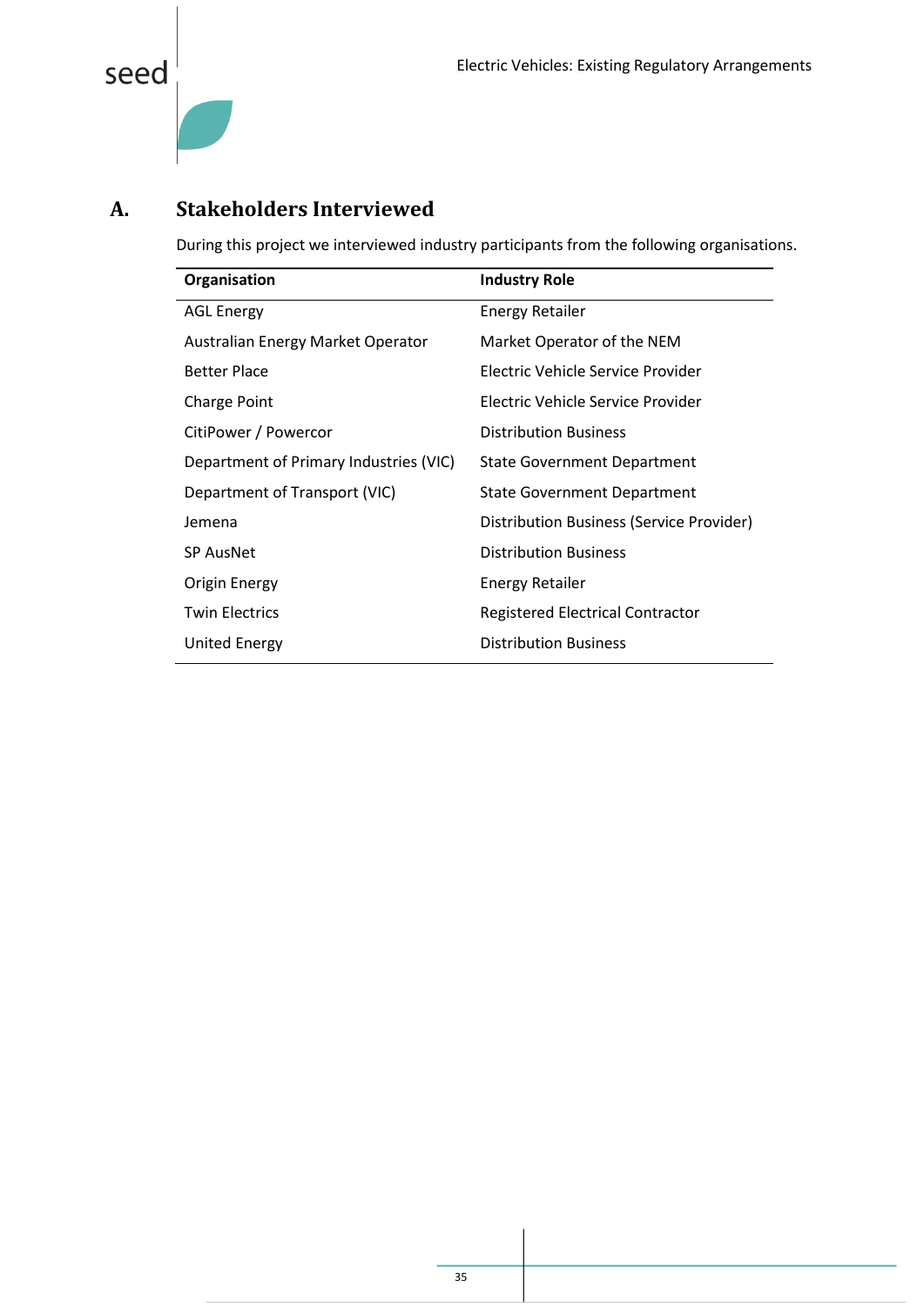<span id="page-36-1"></span>



 $\overline{a}$ 

#### <span id="page-36-0"></span>**B. An Overview of the Regulatory Instruments Reviewed**

The following is a listing of the codes and regulations that were reviewed in the process of analysing possible issues affecting the electrical connection of EVs for battery recharging and the settlement of EV energy use.

#### *Victorian Service and Installation Rules (SIRs)*

The Victorian SIRs were reviewed. The SIRs available on websit[e www.victoriansir.org.au](http://www.victoriansir.org.au/) are dated 2005 and are out of date in many respects $^{15}$ . We understand that an updated version of the SIRs is being prepared, but has been under review for more than 2 years. The most relevant parts of the SIRs in regard to EVs are:

- Section 5 Supply Application, Connection and Disconnection; and
- $\bullet$  Section 8 LV Metering.

Section 2.4 of the Victorian SIRs states "The objective of these rules is to provide Victorian electricity customers with industry agreed DNSP *reasonable technical requirements* (Rules) that meet all the legislative and code requirements for the supply and metering related aspects of any connection to the Victorian electricity supply networks."

The term "reasonable technical requirements" is used in section 2.6.1 (d) of the Electricity Distribution Code in relation to the conditions under which a DNSP will connect supply.

It would appear that the SIRs have no regulatory standing as they are issued by the electricity DNSPs but under no legislative or regulatory instrument. The DNSPs manage the SIRs and have sole responsibility for change control.

Some of the requirements of Section 5 will impact on EV Service Provider models for metering of EV consumption. In particular:

- Section 5.3, Item 5 "Customer's agent to ascertain the electrical installation and supply and metering requirements, completes electrical installation and provides Customer's Retailer with EWR Form … and the certificate of Electrical Safety".
- Section 5.3, Item 7 "Retailer's meter provider installs meters and requests DNSP to connect the electrical installation."

These clauses require the EWR to be submitted to the Retailer and not the DNSP because, under the NER, the Retailer can appoint a Meter Provider other than the DNSP to install metering. However, there is a derogation in Victoria from this rule giving exclusivity to DNSPs for all metering up to 160MWh pa until December 2013.

Some of the requirements of Section 8 may impact on EV Service Provider models for metering of EV consumption. In particular:

 Section 8.3.1 – Requirement for separate metering for each individual customer's electrical installation. An EV Service Provider model proposing to use a two element meter where one element was used for the billing of the EV Service Provider for EV energy use would be affected by this requirement, if the EV is to be treated as a separate customer.

<sup>&</sup>lt;sup>15</sup> For example, they refer to the requirements of the Office of the Chief Electrical Inspector which has since become Energy Safe Victoria (ESV). They also refer to AGL and TxU as DNSPs.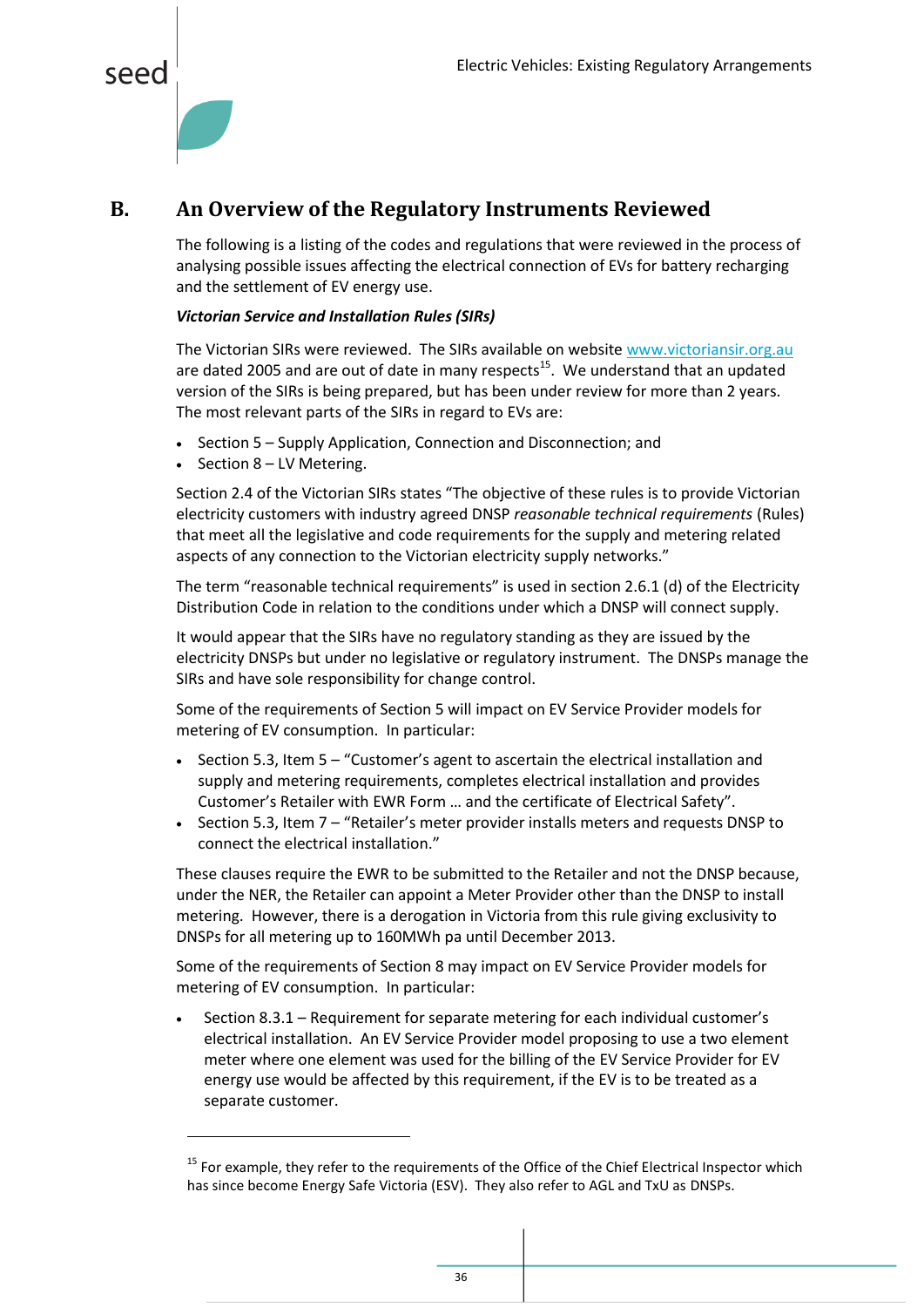

- Section 8.3.2 The DNSP must agree to the reuse of a metering panel for the addition of extra equipment (including metering) where sufficient wiring space is available.
- Section 8.11.2 Tables 8.2 and 8.3 list the maximum number of occupancy meters per panel. This will affect the EV Service Provider model where a second meter is added to the customer's meter board for measuring EV charging energy.
- Section 8.11.4.2 Requirement for each individual occupancy meter to be capable of being individually isolated by a supply disconnection device, normally a service fuse. This affects the EV Service Provider model where a second meter is added to the customer's meter board for measuring EV charging energy. It means that two service fuses will be required on the metering panel to allow for independent isolation of supply to either meter.

#### *Electricity Safety (Installations) Regulations 2009*

- Electricity Safety (Installations) Act 2009 Division 4 requires the provision of a Certificate of Electrical Safety (CES) for any electrical work done on a customer's electrical installation. Where the work does not affect the meter board or the electrical service connection from the DNSP this is covered by a non-prescribed CES. For non-prescribed electrical work the REC procures a non-prescribed CES form from Energy Safe Victoria (ESV) and completes this detailing the work done and providing copies to the customer and ESV. ESV uses Electrical Inspection companies to inspect the work done for a small random sample of non-prescribed CESs.
- Where electrical work done on a customer's electrical installation involves work on consumer mains, earthing systems, main switchboards (including metering) etc., this is categorised as Prescribed Electrical Installation work. All prescribed electrical installation work requires a Prescribed CES. The REC procures a prescribed CES form from ESV provided by ESV and completes this, detailing the work done and providing copies to the customer and ESV. For prescribed work ESV uses Electrical Inspection companies to inspect all work done. The DNSPs require this inspection to be done before they will allow electrical installation to be energised.
- For the EV Service Provider model where another meter is added to the customer's meter board to measure EV charging energy use, the installation of the second meter is a prescribed activity and will require an electrical inspection.
- The Regulations (clause 238) allow that, if there is only one item on the meter board that is changed, then this change would not require a prescribed CES. This reads as follows:
	- '(3) For the purposes of section 45 of the Act, prescribed electrical installation work does not include
		- a. the repair or maintenance of a single component part of an electrical installation; or
		- b. the replacement of a single component part of an electrical installation by an equivalent component part at the same location.
	- (4) A single component referred to in subregulation (3) includes any terminating device required to connect that single part of an electrical installation to the electricity supply.'
- This exemption means that for EV Service Provider models apart from those that require an additional meter, there will be no need for a prescribed CES.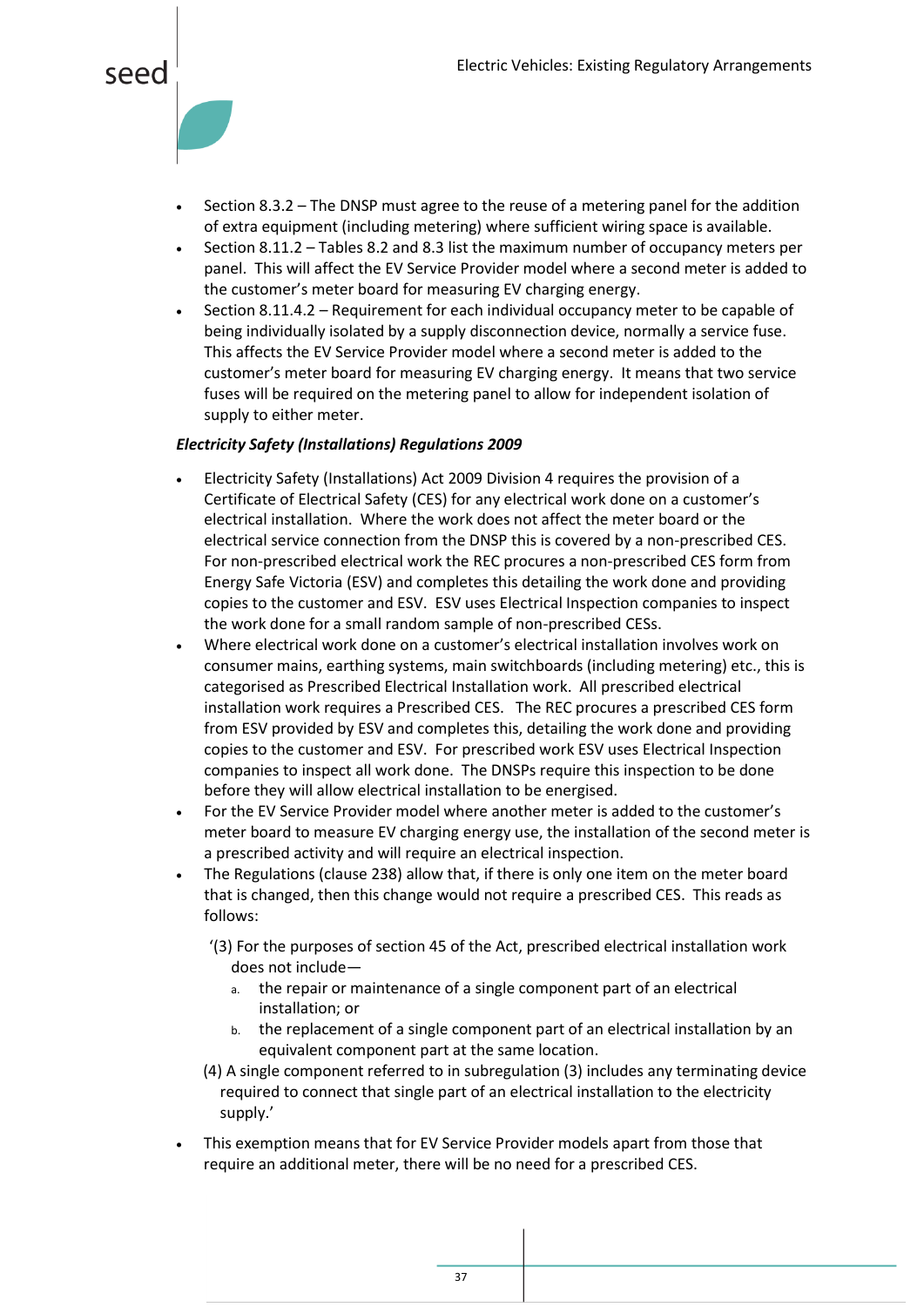

#### *Electricity Distribution Code*

The Distribution Code includes connection requirements relevant to EVs:

- Section 2.2 New connection must be completed by the DNSP within 10 business days after the request is received;
- Section 2.3.1 Requests for energisation must be made through a retailer. In the case where a second meter is being installed at an address, then it may be that this requires the retailer associated with the first meter to make the energisation request, which could be undesirable, considering competitive neutrality issues.
- Section 2.6.1(b)  $-$  a Certificate of Electrical Safety must be provided to the DNSP for the customer's electrical installation as a condition of connection.

#### *Electricity Customer Metering Code*

The Customer Metering Code regulates the non-technical provisions and customer obligations relating to metering in respect of first and second tier customers. The National Electricity Rules ("NER") contain the technical and market settlement provisions for first and second tier customers and is supported by the Metrology Procedure. This code applies to customers taking supply from a DNSP or in an embedded network (now called a private network). The code deals with:

- Meter Installation and Provision
	- ― Access to metering equipment;
	- ― Ownership of metering equipment (i.e.: the customer does not own meters);
	- ― Safety, check metering, information for customers;
	- ― changing tariffs;
	- ― meter seals;
	- ― meter testing requests;
	- ― obligation of DNSP or retailer to provide meters; and
	- ― embedded networks.
- Meter Data Services General Requirements
	- ― Access to data;
	- ― Confidentiality of data; and
	- ― Collection of metering data.

There are no specific requirements that impact permanent EV charging connections such as a charge point in a customer's garage. However if a "customer" can recharge their vehicle at various locations on a transient basis then the code may need to be revised to cover requirements such as:

- The customer's responsibility for the safety of the metering;
- The customer's ability to provide and install check metering;
- Customers' ability to access cumulative meter readings, which may limit where the meter can be located;
- Inappropriate references to a customer's premises.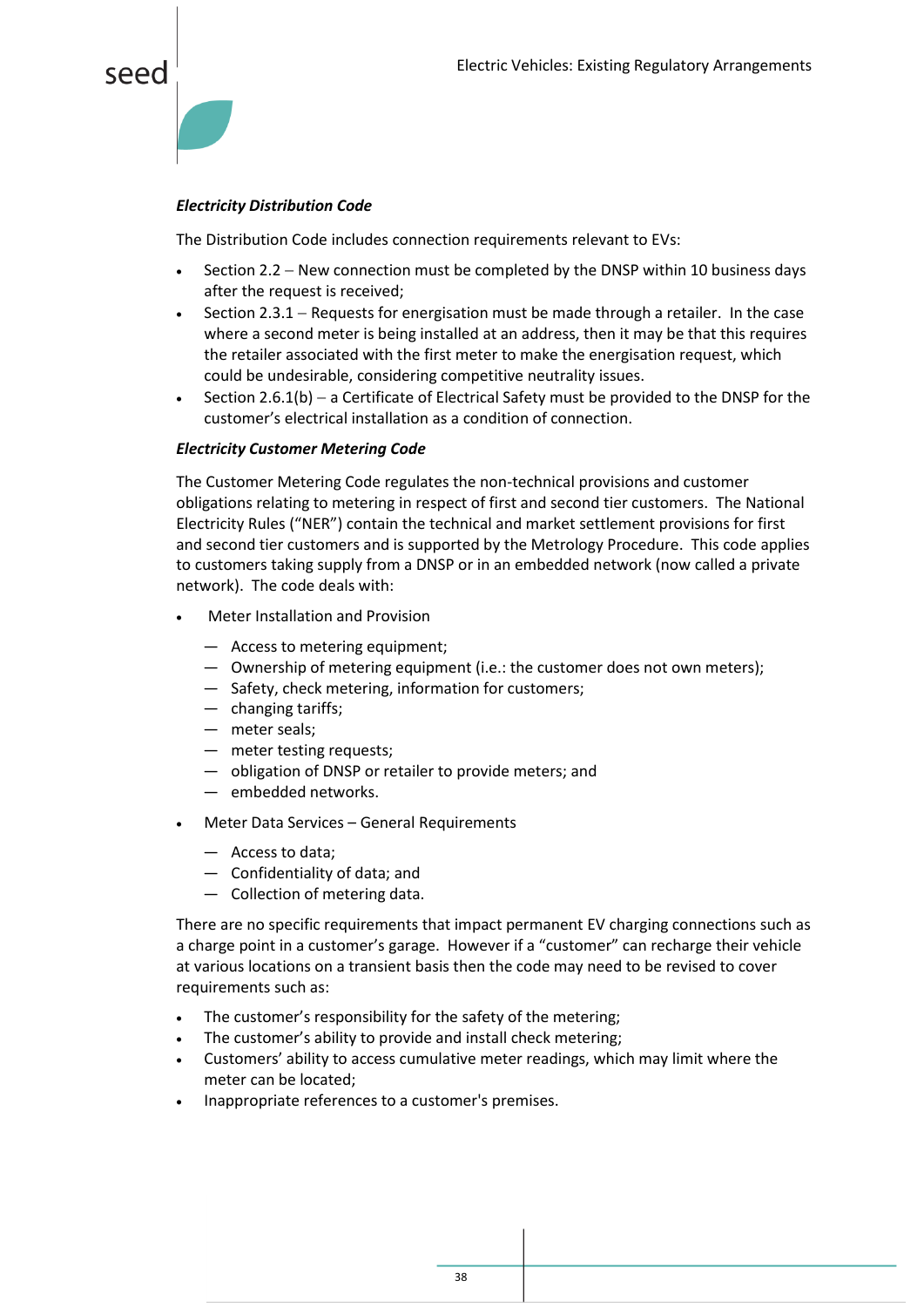

#### *Victorian Distribution Licences*

The following are some of the Distributors' licence obligations in relation to their potential impact on EV Service Provider models:

- Section 6 of the license requires that "if a retailer of a customer requests the Licensee to offer to provide connection services … the licensee must make such an offer within 20 business days in accordance with clause 11 and subject to the Electricity Distribution Code". Section 11 states that this period begins when the DNSP "receives all information which the Licensee reasonably requires to make the offer." Connection Services are defined as "the service of establishing connection between the … distribution system and another electrical system (including, without limitation, an electrical installation).
	- ― For the EV Service Provider model requiring a separate meter, the second meter is a connection. There is a new electrical installation and a new customer at the premise. Hence, the requirement for providing connection services within 20 business days should be applicable to this EV Service Provider model. Either the retailer or the customer can request connection services, allowing an EV Service Provider to lodge the connection request with the DNSP directly.
- A connection offer must be fair and reasonable and either consistent with the applicable Price Determination or the requirements relating to exempt services (now called Alternative Control Services) in that Price Determination.
- Section 14 requires the DNSP to issue unique NMIs for each metering installation in its distribution area (even in those cases where the National Electricity Code does not require it to do so).
	- ― This is relevant to the EV Service Provider model where there is a new meter is required. The DNSPs have contended that there cannot be more than one NMI at an address, yet the licence requires them to provide NMIs for each metering installation without limiting this to one metering installation at a premise. The definition of a metering installation is stated to be that as defined in the National Electricity Code (now the NER) and that definition does not limit the number of metering installations at a premise or address.
- Section 4, dealing with the Default use of system agreement, requires that customers (and retailers) cannot be discriminated against in the application of the terms and conditions of the default use of system agreement and must be treated fair and reasonably.
	- ― Assuming that the installation of a second or sub-meter is subject to the default use of system agreement, then changes to any business processes covered by the use of system agreement would presumably need to be extended to all classes of customers.
	- ― However, a Retailer, a person who has applied for a Retail License or an exempt retailer can enter into a use of system agreement, the terms and conditions of which can differ from the default use of system agreement. Other than a requirement that the use of system agreement be in writing, there are no other requirements in the License relating to this form of use of system agreement. However, by virtue of a clause that obliges the DNSP to offer all parties with use of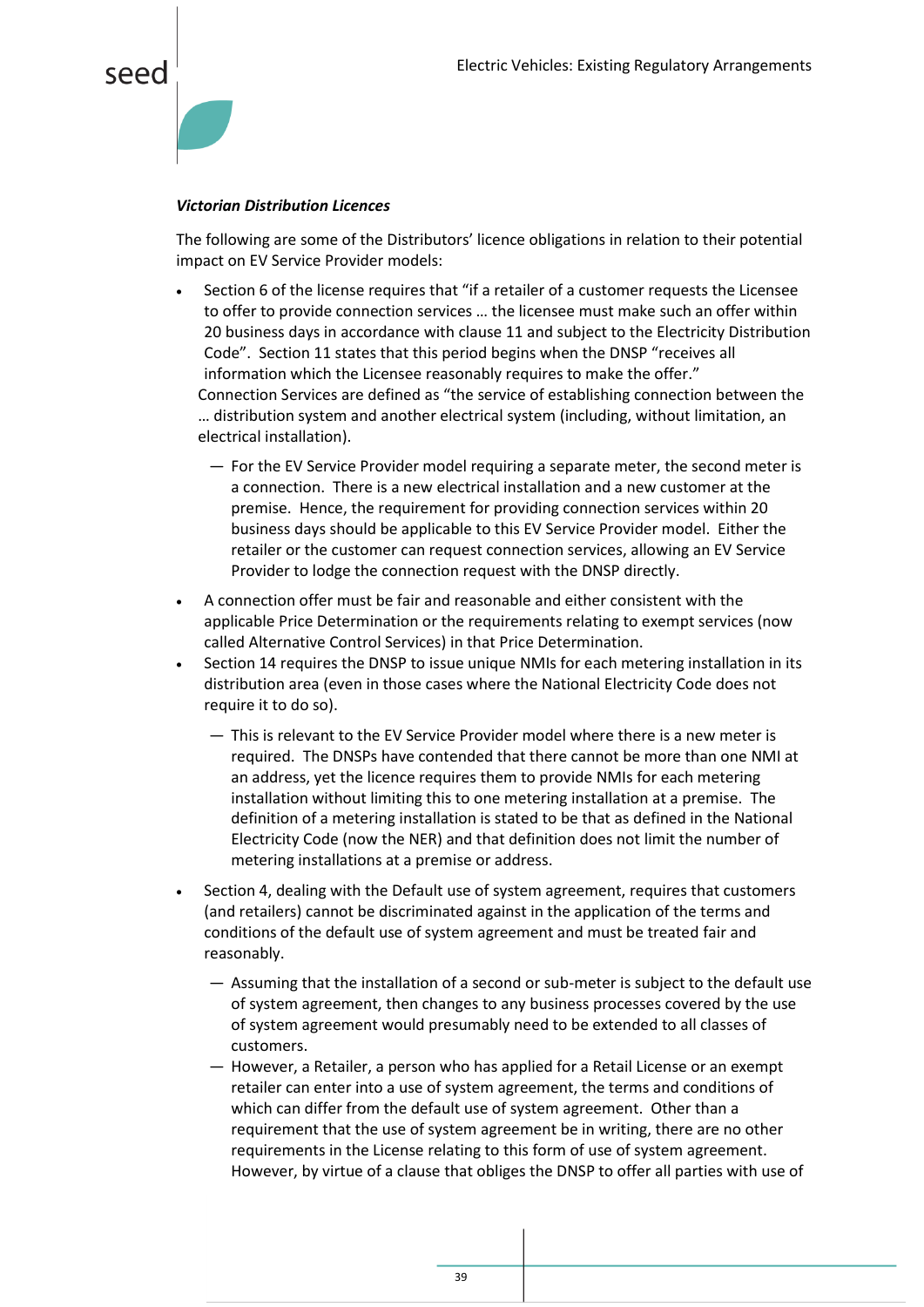

system agreements the option of moving to the default agreement in the event of changes to the default, the Retailer has the option of reverting to the default agreement in the event that its terms and conditions change to a superior offering.

- Obligation to offer connection services the license requires that in response to either a Retailer's or a customer's request, a DNSP is obliged to make an offer to provide connection services within 20 business days. As Connection Services are defined as "the service of establishing connection between the … distribution system and another electrical system (including, without limitation, an electrical installation), then, a request for a second or sub-meter is a request for connection services, given the scope of the definition of electrical installation.
	- ― Alternatively, a second or sub-meter may be caught by Section 8, Obligation to offer undergrounding and similar services, given that this category includes modification to the assets to "improve the amenity or appearance of the environment". Failing this – that is, if a second meter's not a request for connection services and not caught under this category – then it may not be a subject for the license at all.
	- ― Concerns relating to the costs of installation of a second or sub-meter presumably require reconciliation to the relevant charging schedule for the responsible DNSP. The route for contesting the charges is via the ESC (presumably, the AER) on the basis that the charges are not fair and reasonable.
- The license requires a unique NMI must be issued for all metering installations, in line with National Electricity Code requirements for all metering installations in its area, even if not required to do so under Metering Code for installation in question. The NMI must be issued prior to connection. In a somewhat circular process, metering installations are defined by reference to the National Electricity Code.
- The license provides for the ESC to require the DNSPs to participate in the development, issue and review of any standards and procedures specified by the Commission. Standards and procedures are defined as
	- ― Customer-related standards;
	- ― Overall performance standards;
	- ― Complaint handling … etc.;
	- ― Security deposit, disconnection and credit ... etc.;
	- ― Rules for compensating customers for failure to comply with standards; and
	- ― Procedures relating to prepayments, debit cards, etc.

To the extent that the ESC has the power to give rise to B2B standards and procedures relating to metering, presumably it would have to come under the first category, about which no further information is given.

#### *Use of System (UoS) agreements*

Each DNSP's licence requires it to offer retailers a default use of system agreement. However, the DNSP and retailer are free to negotiate a use of system agreement with terms and conditions that are different from the default use of system agreement approved by the ESC. Each of the DNSP's UoS default agreements is virtually identical.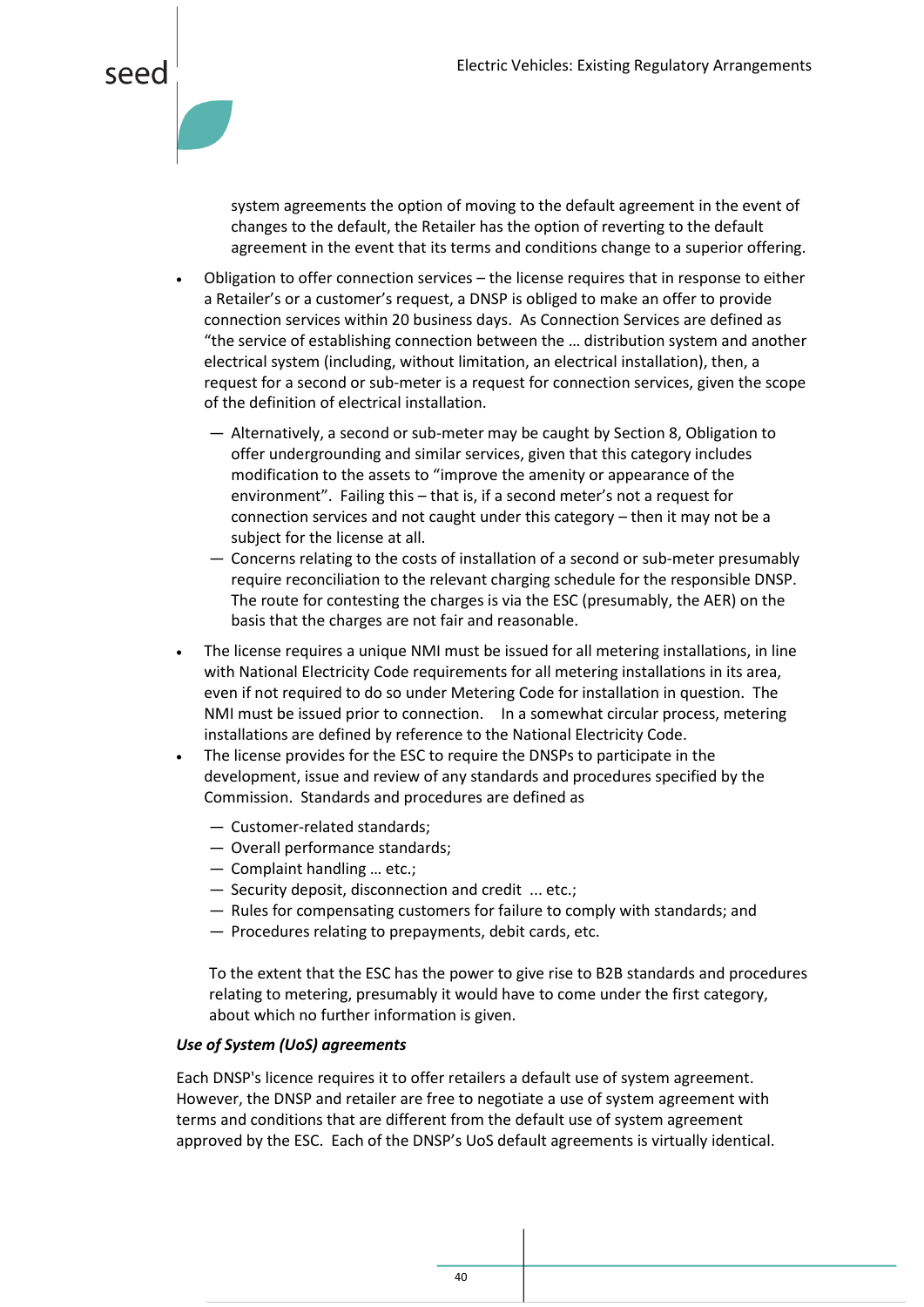

These agreements deal mainly with contractual matters between a Retailer and a DNSP and cover:

- 1. Compliance with Electricity Law
- 2. Customer relationship
- 3. Services
- 4. Connection
- 5. Disconnection and interruption of customer
- 6. Fees, billing and payment
- 7. Information exchange
- 8. Communication regarding customers and system data
- 9. Force Majeure
- 10. Enforcement of DNSP's rights against customers
- 11. Term and termination
- 12. Representations and Warranties
- 13. Notices
- 14. Confidentiality
- 15. Law and jurisdiction
- 16. General

The first category of definition of services in Item 3, "Services", is *"The Distributor will provide to the Retailer in relation to each Customer the Distribution Services in accordance with Good Electricity Industry Practice".* This allows DNSPs considerable latitude to insist on doing things their way and to represent this as good industry practice. With EVs projected to become a major new application of electricity this definition of service could limit innovation.

Item 5, "Connection", requires:

Section 5(a) - *If the Retailer receives a request for Connection from a Customer, the Retailer must submit to the Distributor a Connection Request in respect of the Customer without delay and in accordance with any electricity industry standards, but no later than the next Business Day following receipt of the Customer's request for Connection.*

In the EV Service Provider model which requires new metering to be installed on the customer's meter board, this is particularly applicable. The new metering constitutes a new connection, yet EV Service Providers advise that the delays in getting connection requests from Retailers to DNSPs are much longer than 1 business day.

#### *National Electricity Rules*

In relation to an EV Service Provider having a second meter installed at a customer's premise, section 7.2.4 of the NER is particularly relevant as it deals with "joint metering installations". This section requires that where there is more than one market participant using a metering installation, then one of the market participants needs to be the responsible person (RP): there cannot be two responsible persons for the metering installation. In the EV Service Provider model being considered this would mean that either the EV Service Provider's retailer or the end customer's retailer would be RP for the metering installation and presumably, that this would need to be the subject of agreement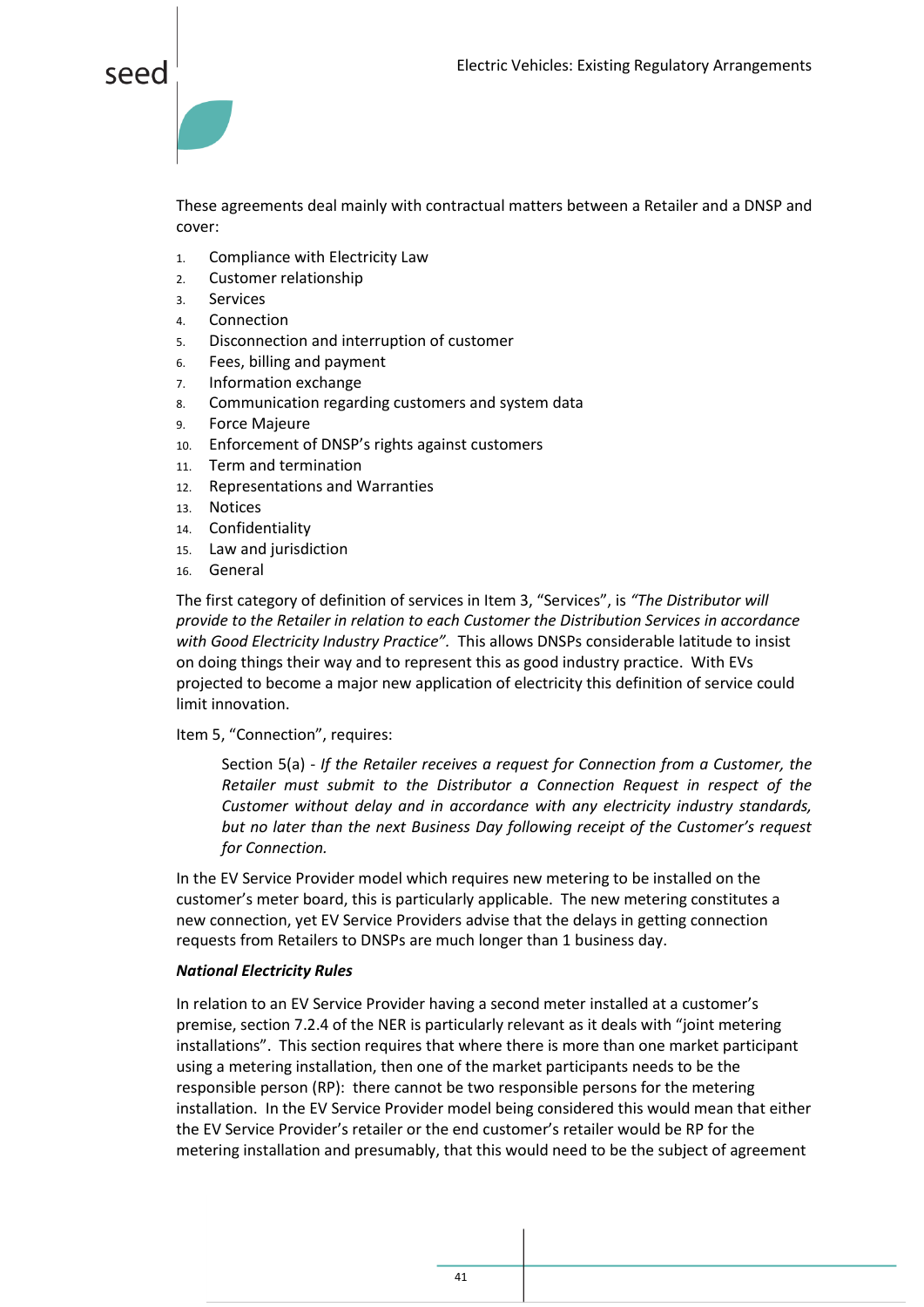



between the retailers responsible for the sale of electricity associated with each meter, where the retailers differ.

#### *AEMO metrology procedure*

Where a Market Participant or Local Network Service Provider requests in writing for the responsible person to provide and install a metering installation, the responsible person must use reasonable endeavours to provide and install the metering installation within 20 business days of receipt of the written request. (Clause 2.8.4)

In the EV Service Provider model which utilises an embedded network (private network) and where the EV energy use is measured by a child meter, the child meter is required to be an interval meter and the parent meter must be an interval meter. (Refer Clause 2.5)

#### *AEMO National Meter Identifier Procedure*

This AEMO procedure sets out the structure for National Metering Identifiers (NMIs) to be used in National Electricity Market (NEM) and details metering data streams for each category of installation.

In this procedure there are examples given of supply and metering installations with varying numbers of meters and varying numbers of NMIs. It is noted that in sections 13.7, 13.8, 13.9, 13.10 and 13.11 there are examples of multiple NMIs at one customer address. This is significant as some DNSPs have advised that their systems are designed to reject connection applications that would result in more one NMI per physical address. This DNSP business requirement affects the EV Service Provider model that requires an additional meter and NMI to be added to a customer premise. The impediment to installing two NMIs at a single address appears to be one relating to DNSP business processes rather than a regulatory requirement.

#### *Orders in Council for VIC AMI program*

The VIC AMI Orders in Council were reviewed. Nothing came to our attention that would impact on the connection of EVs for charging or for the settlement of EV energy use.

#### *AER Electricity NSP registration exemption guideline*

This covers the requirements for private networks, previously called embedded networks or exempt networks. An EV Service Provider seeking to have sub-metering for measurement of the electrical energy used in charging an EV would need to meet the requirements of this guideline. This guideline states that:

*"Anyone, no matter how small the network, who supplies electricity to another person over a private network of any kind, is providing an electricity distribution service. An exemption may be required for any network by which electricity is supplied to another party, be that party a legal person, corporation, government department or statutory body of any kind." (Part A, section 1, 3rd paragraph)*

If an EV Service Provider were to use this model, the meter customer becomes the private network operator and is required to meet the requirements of this guideline.

Implicit in this guideline is an assumption that there will be relatively few exempt private networks; the guideline does not contemplate the circumstance of perhaps hundreds of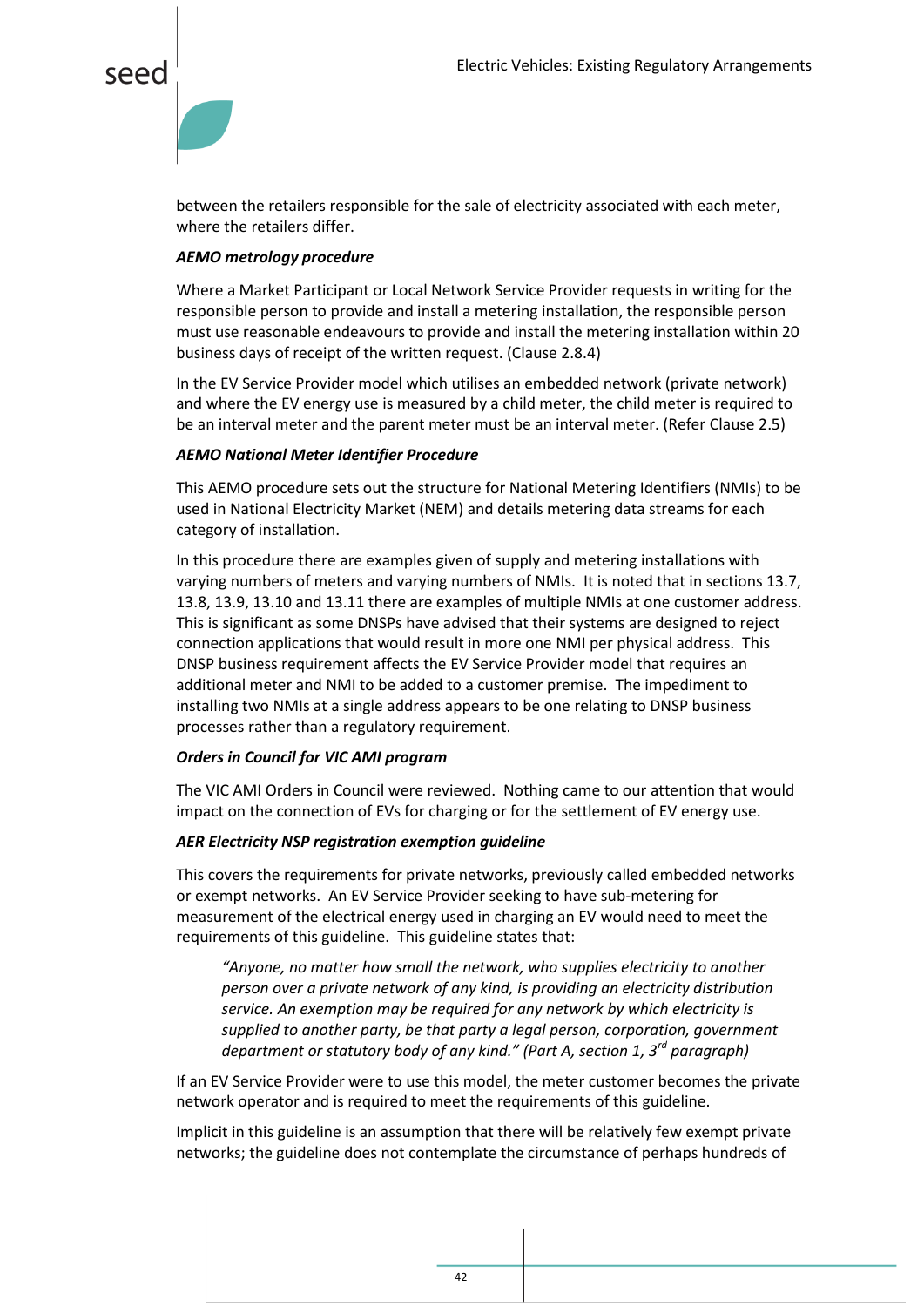

thousands of such networks being used for EV charging. The processes in the guideline would need to be changed if large numbers of EVs were connected to these networks.

#### *AEMO embedded network guidelines*

This guideline outlines how settlement operates for embedded networks of various configurations. The meter used to measure all energy entering the whole electrical installation is a market meter and is termed the parent meter. Meters within the embedded network are termed child meters. For subtractive metering to occur, the child meter must have its own NMI and both the parent meter and the child meter that is a market meter must be interval meters or smart meters.

For an EV Service Provider model using embedded networks and requiring subtractive metering, the child meter needs to be a market meter with a NMI and interval capability. With the Smart Meter rollout in Victoria by the end of 2013 all parent meters will be smart meters. A child meter that is an interval meter but not a smart meter will require the DNSP to manually read this meter, which given the absence of other manually read meters is likely to be quite expensive. The other option of having the child meter as a smart meter is viable but it will increase the cost of that meter.

An EV Service Provider model that uses off-market settlement would not require child meters to be market meters.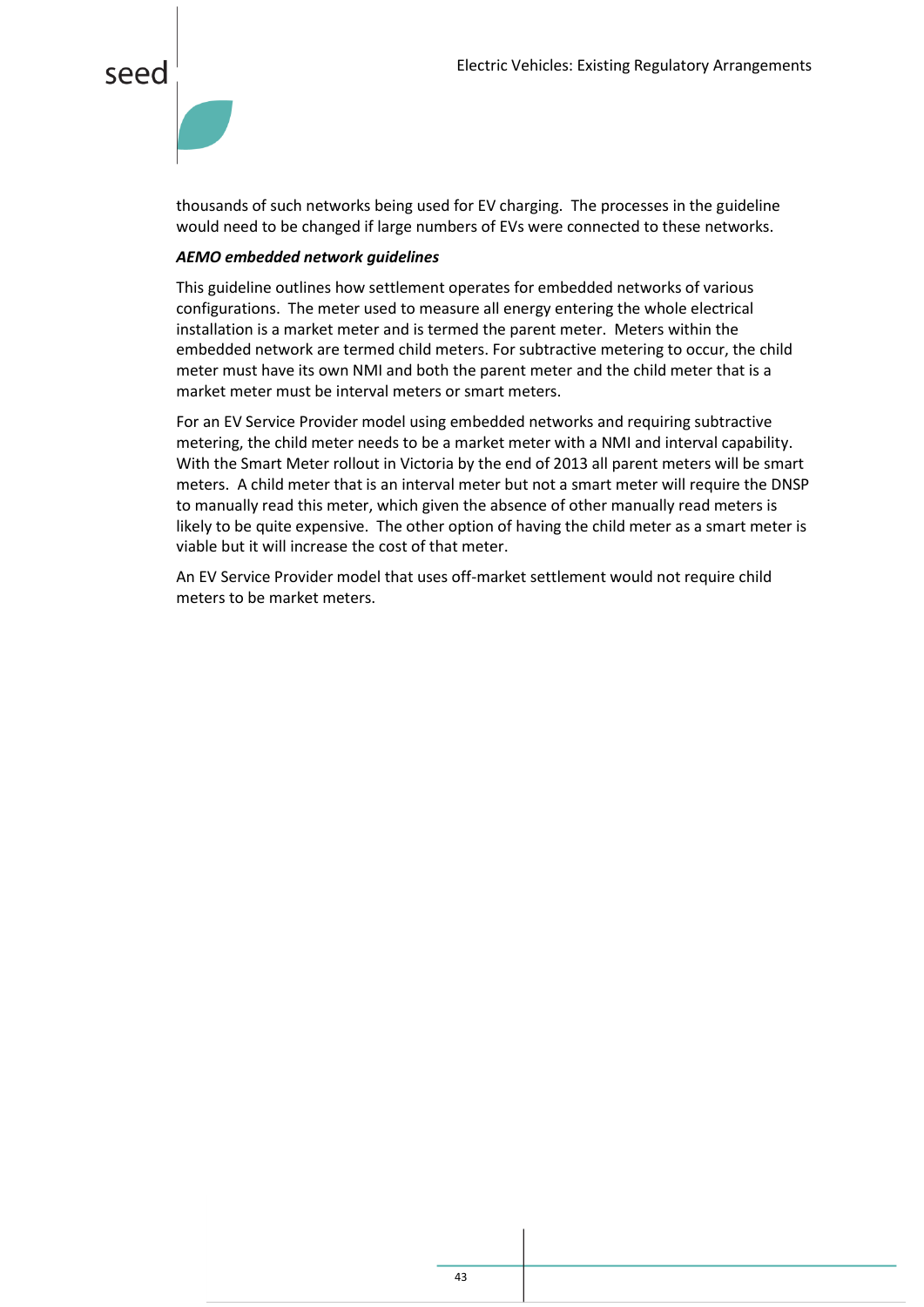#### <span id="page-44-1"></span>**C. EV Connection: Possible Models and Steps in the Connection Process**

#### **C. 1 Case A, B: "Plug and Play": plug in the wall without a new meter**

seed

<span id="page-44-0"></span>

|              | <b>Description</b>                                                                                                                                                                                                                                                                     | <b>Regulatory Source</b>                                                                                                                                              | <b>Comment</b>                                                                                                                                                                                                                                                            |
|--------------|----------------------------------------------------------------------------------------------------------------------------------------------------------------------------------------------------------------------------------------------------------------------------------------|-----------------------------------------------------------------------------------------------------------------------------------------------------------------------|---------------------------------------------------------------------------------------------------------------------------------------------------------------------------------------------------------------------------------------------------------------------------|
| 1            | EV Service Provider enters into agreement with customer to<br>provide relevant service.                                                                                                                                                                                                |                                                                                                                                                                       |                                                                                                                                                                                                                                                                           |
| $\mathbf{2}$ | EV Service Provider or Customer engages a REC to install a<br>charge point for the EV.<br>If there is a 15 amp General Purpose Outlet (GPO) often<br>called a power point - adjacent to the desired location of<br>the charge point skip to Step 7                                     | Regulatory - Electricity Safety Act<br>1998; Electricity Safety<br>(Installation) Regulations 2009;<br><b>SIRs</b>                                                    | . Only a REC can undertake this work.<br>. We understand that at a minimum a 15 amp<br>GPO will be required for most EVs because<br>most require level II charging which will<br>require a REC to install a 15 amp GPO if one is<br>not already available at the premise. |
| 3            | If there is not a 15 amp GPO available, then REC will need to<br>install an additional circuit.<br>Before doing this the REC is required to assess the site for<br>adequacy of supply capacity to meet the additional load of<br>the EV. If supply capacity is adequate skip to Step 6 | AS3000 Wiring Rules, Electricity<br>Safety (Installation) Regulations<br>2009; SIRs                                                                                   | • Particularly in older areas supply capacity can<br>be quite limited                                                                                                                                                                                                     |
| 4            | If there is insufficient supply capacity then the REC will issue<br>an EWR to the customer's retailer to seek an increase in the<br>supply capacity of the service connection.                                                                                                         | Distribution code, Electricity Safety<br>(Installation) Regulations 2009,<br><b>SIRs</b>                                                                              | • Theoretically an EWR can be lodged with the<br>DNSP directly. However, the current practice<br>is to go via the Retailer.                                                                                                                                               |
| 5.           | The Retailer will process the EWR, forward to the DNSP who<br>will arrange with the REC to have the supply capacity<br>increased if there are no supply constraints on the DNSP's<br>network. The DNSP will undertake the required works and<br>charge the site owner.                 | Distribution Code, Electricity Safety<br>(Installation) Regulations 2009;<br>AEMO B2B procedures, SIRs, AER<br>price determination of charges for<br>upgrading supply | . The DNSP will only undertake this additional<br>work if included in an EWR.<br>• The cost for this work will be as approved by<br>the AER.                                                                                                                              |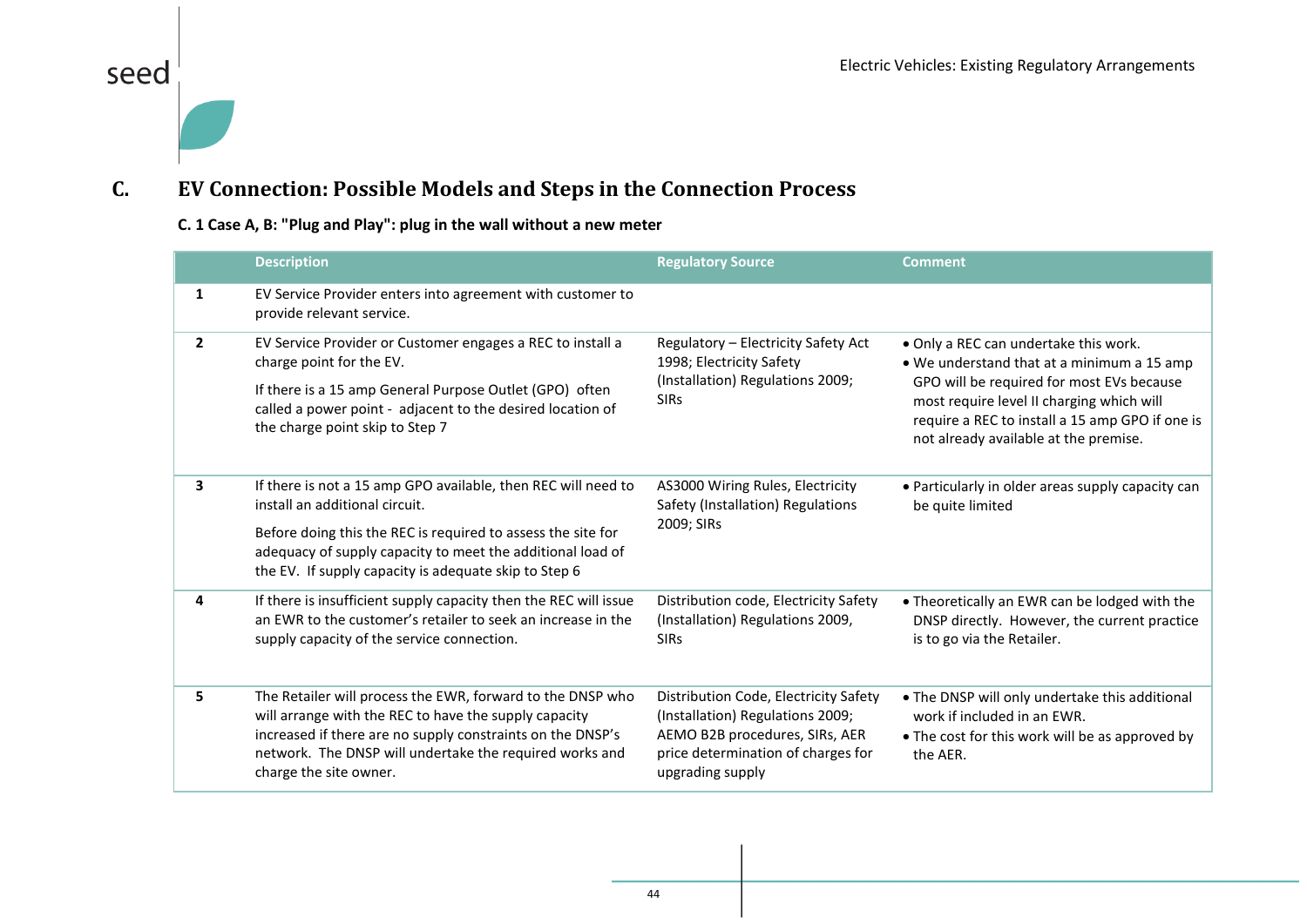| The REC will install an addition circuit breaker on the site<br>owner's switchboard, run a new cable to charge point<br>location and fit a 15 amp general purpose power outlet<br>(GPO)              | AS 3000 wiring rules,                                       | • In some cases there may be additional costs -<br>for example where there is not sufficient<br>space on the switchboard for an additional<br>circuit breaker.<br>• The cost of running a new cable from the<br>switchboard to the charge point will vary<br>significantly from site to site dependent on<br>the distance the cable is to be run and the<br>nature of the construction of the building. |
|------------------------------------------------------------------------------------------------------------------------------------------------------------------------------------------------------|-------------------------------------------------------------|---------------------------------------------------------------------------------------------------------------------------------------------------------------------------------------------------------------------------------------------------------------------------------------------------------------------------------------------------------------------------------------------------------|
| The REC will install the charge point and issue a Certificate<br>of Electrical Safety; one copy to the site owner and one to<br>ESV. ESV inspectors may inspect the installation at a later<br>time. | Electricity Safety (Installation)<br>Regulations 2009; SIRs | • ESV undertakes a random audit of all non-<br>prescribed CES work.                                                                                                                                                                                                                                                                                                                                     |

 $\left| \begin{array}{c} 1 \\ 1 \\ 1 \end{array} \right|$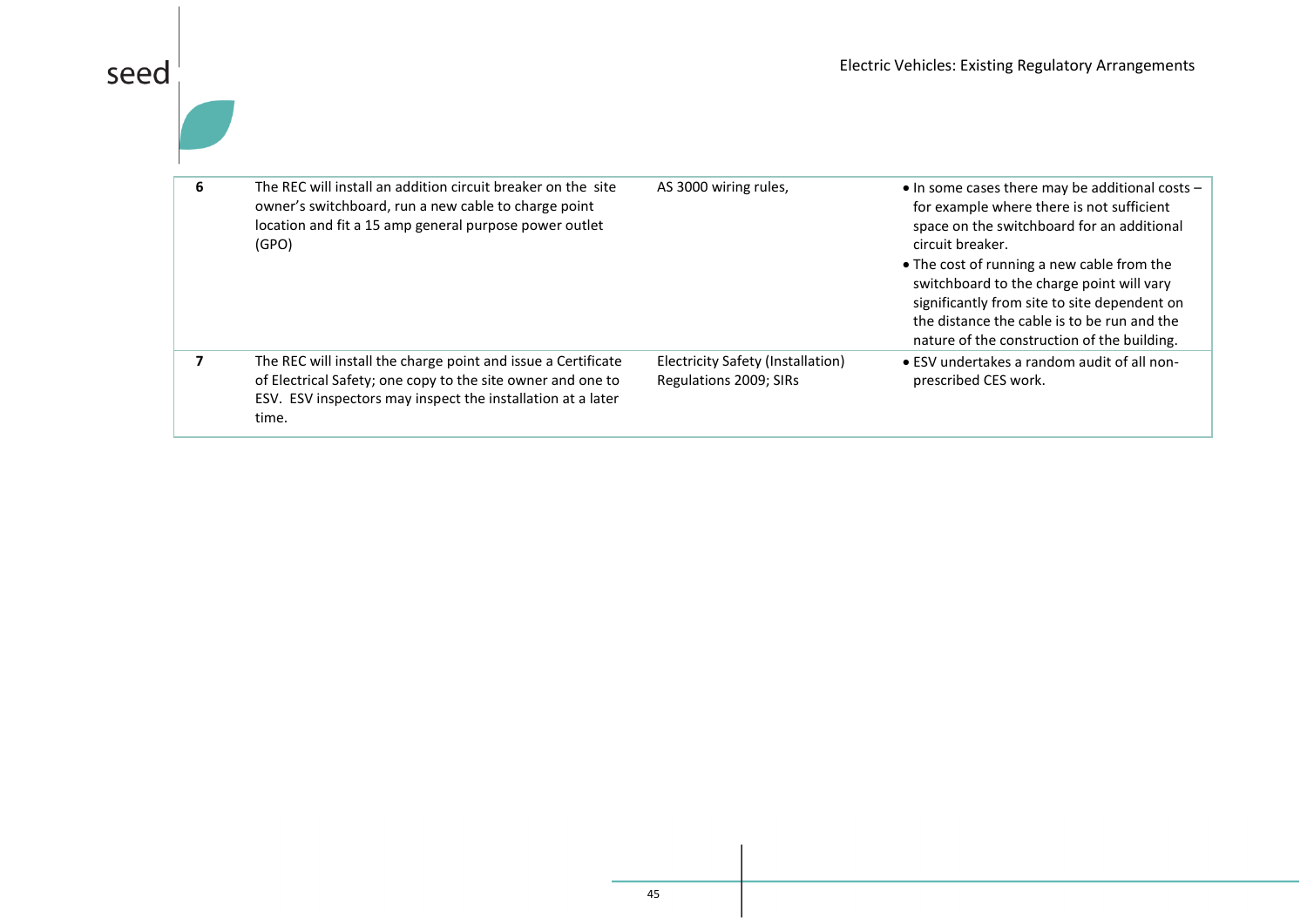## seed

#### **A Measuring Device is required, no new NMI**

#### **C. 2. Case C: Installation of a sub meter (no new NMI)**

|              | <b>Description</b>                                                                                                                                                                                                                                                                     | <b>Regulatory Source</b>                                                                                                                                                 | <b>Comments</b>                                                                                                                                                                                                                                                                                                                                                              |
|--------------|----------------------------------------------------------------------------------------------------------------------------------------------------------------------------------------------------------------------------------------------------------------------------------------|--------------------------------------------------------------------------------------------------------------------------------------------------------------------------|------------------------------------------------------------------------------------------------------------------------------------------------------------------------------------------------------------------------------------------------------------------------------------------------------------------------------------------------------------------------------|
| 1            | EV Service Provider enters into agreement with customer /<br>site owner to install charging infrastructure.                                                                                                                                                                            |                                                                                                                                                                          |                                                                                                                                                                                                                                                                                                                                                                              |
| $\mathbf{2}$ | EV Service Provider engages a REC to install a charge point<br>for the EV and sub meter.<br>If there is a 15 amp general purpose outlet (GPO) often<br>called a power point - adjacent to the desired location of<br>the charge point skip to Step 7                                   | Electricity Safety Act 1998; Electricity<br>Safety (Installation) Regulations 2009;<br><b>SIRs</b><br><b>National Measurements Institute</b><br>metrology specifications | . Only a REC can undertake this work.<br>• We understand that at a minimum a 15<br>amp GPO will be required for most EVs<br>because most require level II charging<br>which will require a REC to install a 15 amp<br>GPO if one is not already available at the<br>premise.<br>• The sub meter needs to meet legal<br>metrology requirements but not market<br>requirements |
| 3            | If there is not a 15 amp GPO available, then REC will need to<br>install an additional circuit.<br>Before doing this the REC is required to assess the site for<br>adequacy of supply capacity to meet the additional load of<br>the EV. If supply capacity is adequate skip to Step 6 | AS3000 Wiring Rules, Electricity<br>Safety (Installation) Regulations 2009;<br><b>SIRs</b>                                                                               | • Particularly in older areas supply capacity<br>can be quite limited                                                                                                                                                                                                                                                                                                        |
| 4            | If there is insufficient supply capacity then the REC will issue<br>an EWR to the customer's retailer to seek an increase in the<br>supply capacity of the service connection.                                                                                                         | Distribution code, Electricity Safety<br>(Installation) Regulations 2009, SIRs                                                                                           | • Theoretically an EWR can be lodged with<br>the DNSP directly; however the current<br>practice is to go via the Retailer.                                                                                                                                                                                                                                                   |
| 5            | The Retailer will process the EWR, forward to the DNSP who<br>will arrange with the REC to have the supply capacity<br>increased if there are no supply constraints on the DNSP's                                                                                                      | Distribution Code, Electricity Safety<br>(Installation) Regulations 2009; AEMO<br>B2B procedures, SIRs, AER price                                                        | . The DNSP will only undertake this<br>additional work if included in an EWR.<br>• The cost for this work will be as approved                                                                                                                                                                                                                                                |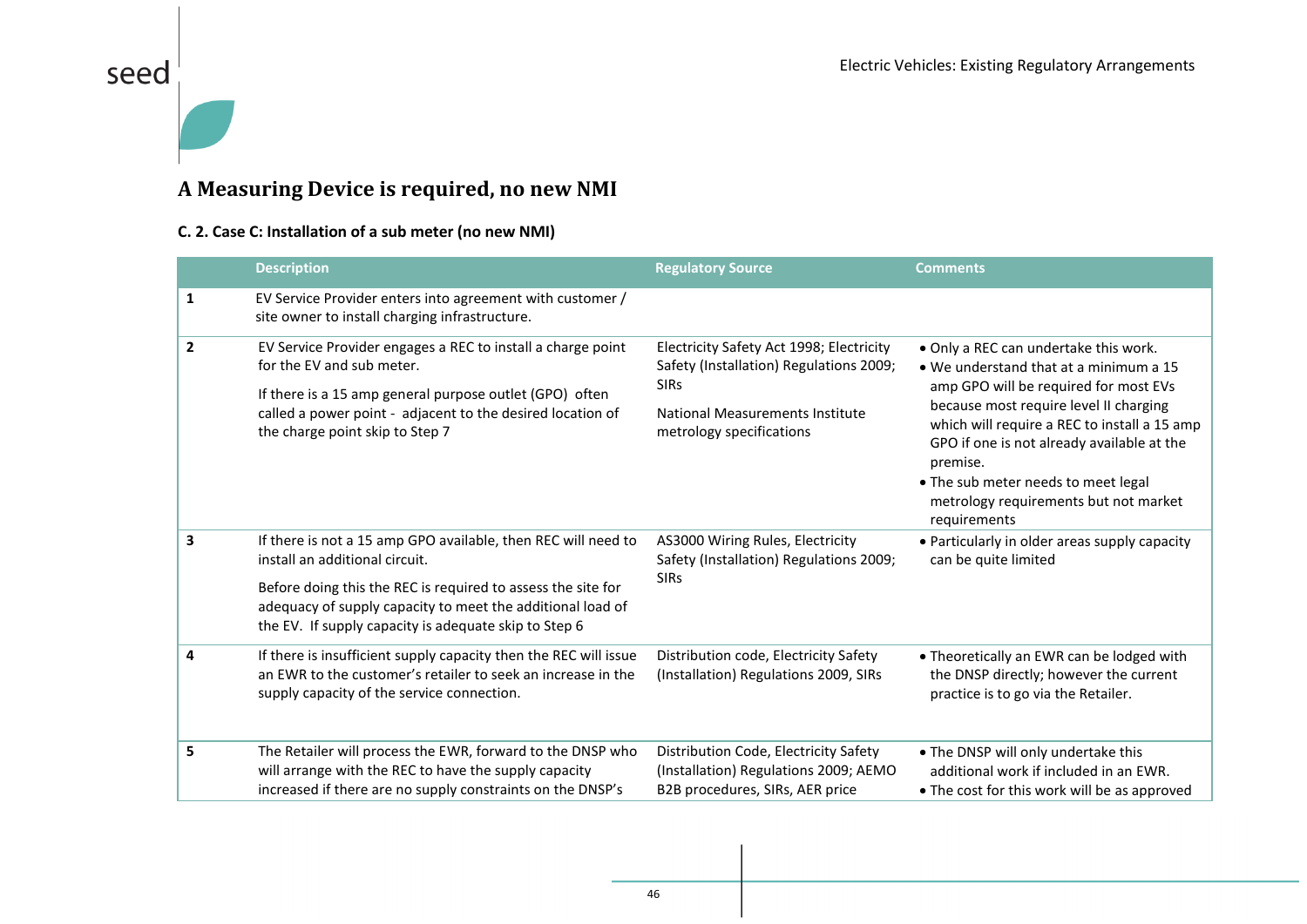|   | <b>Description</b>                                                                                                                                                                                                   | <b>Regulatory Source</b>                                    | <b>Comments</b>                                                                                                                                                                                                                                                                                                                                                                                         |
|---|----------------------------------------------------------------------------------------------------------------------------------------------------------------------------------------------------------------------|-------------------------------------------------------------|---------------------------------------------------------------------------------------------------------------------------------------------------------------------------------------------------------------------------------------------------------------------------------------------------------------------------------------------------------------------------------------------------------|
|   | network. The DNSP will undertake the required works and<br>charge the site owner.                                                                                                                                    | determination of charges for<br>upgrading supply            | by the AER.                                                                                                                                                                                                                                                                                                                                                                                             |
| 6 | The REC will install an addition circuit breaker on the site<br>owner's switchboard, run a new cable to charge point<br>location and fit a 15 amp general purpose power outlet<br>(GPO)                              | AS 3000 wiring rules,                                       | • In some cases there may be additional<br>costs – for example where there is not<br>sufficient space on the switchboard for an<br>additional circuit breaker.<br>• The cost of running a new cable from the<br>switchboard to the charge point will vary<br>significantly from site to site dependent on<br>the distance the cable is to be run and the<br>nature of the construction of the building. |
| 7 | The REC will install a sub-meter and the charge point and<br>issue a Certificate of Electrical Safety- one copy to the site<br>owner and one to ESV. ESV inspectors may inspect the<br>installation at a later time. | Electricity Safety (Installation)<br>Regulations 2009; SIRs | • ESV undertakes a random audit of all non-<br>prescribed CES work.                                                                                                                                                                                                                                                                                                                                     |
| 8 | Customer enters into a supply agreement with its chosen<br>retailer for the entire site.                                                                                                                             | National Electricity Rules / NECF                           | • In the absence of an off-market settlement<br>arrangement, the retailer for the EV load is<br>the same retailer as the main premise.                                                                                                                                                                                                                                                                  |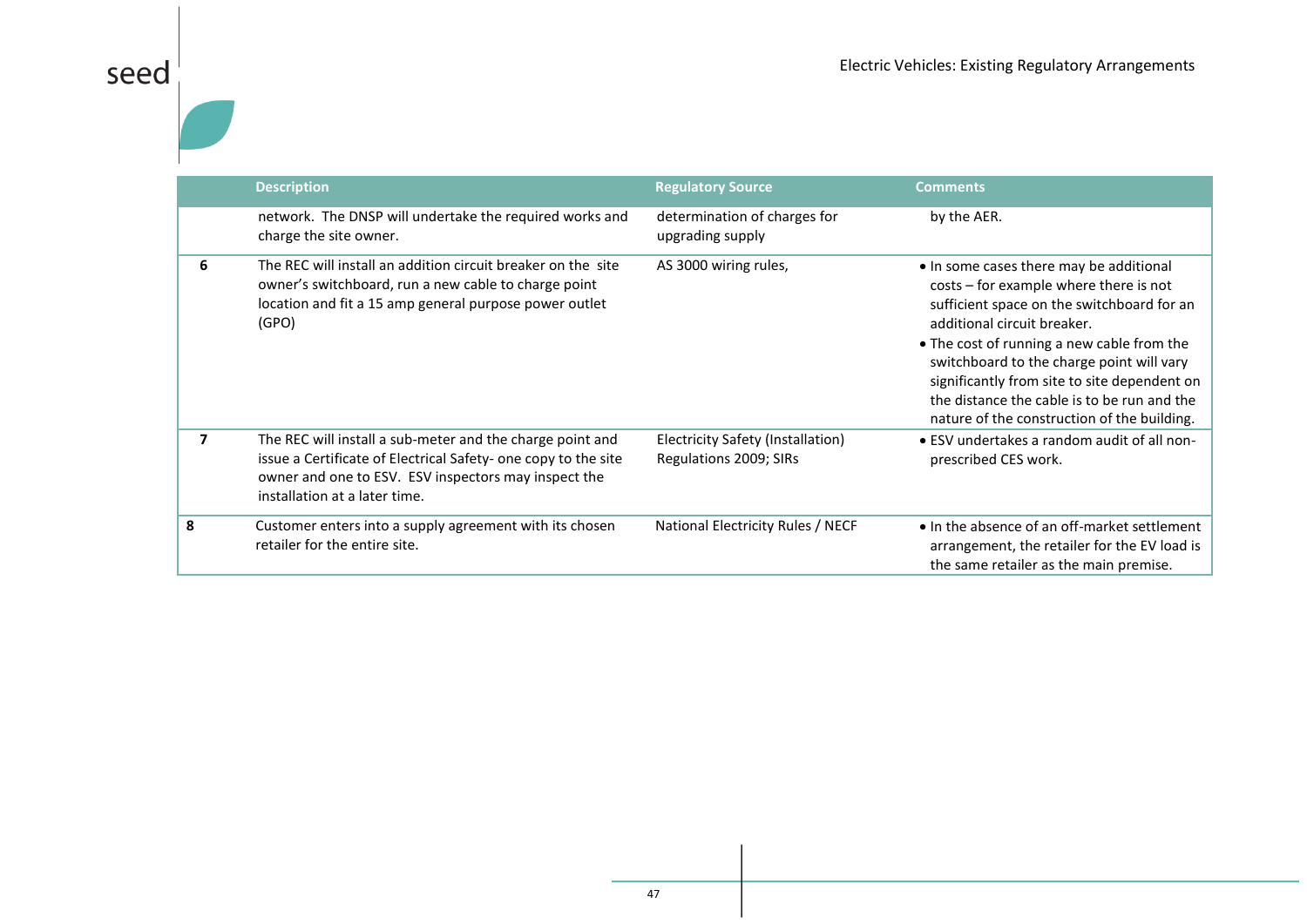

#### **C. 3. Meter in an EV (no new NMI)**

|              | <b>Description</b>                                                                                                                                                                                                                                                                              | <b>Regulatory Source</b>                                                                 | <b>Comments</b>                                                                                                                                                                                                                                                               |
|--------------|-------------------------------------------------------------------------------------------------------------------------------------------------------------------------------------------------------------------------------------------------------------------------------------------------|------------------------------------------------------------------------------------------|-------------------------------------------------------------------------------------------------------------------------------------------------------------------------------------------------------------------------------------------------------------------------------|
| $\mathbf{1}$ | EV Service Provider enters into<br>agreement with EV customer to provide<br>relevant service                                                                                                                                                                                                    |                                                                                          | . What type of metering and quality of<br>information would be required to enable off-<br>market settlement between relevant parties<br>based on the meter in the EV?<br>. How will the mobility of the car and the meter<br>impact any off-market settlement<br>arrangement? |
| $\mathbf{2}$ | EV Service Provider or Customer<br>engages a REC to install a charge point<br>for the EV.<br>If there is a 15 amp general purpose<br>outlet (GPO) often called a power point<br>- adjacent to the desired location of the<br>charge point skip to step 7                                        | Electricity Safety Act 1998; Electricity Safety<br>(Installation) Regulations 2009; SIRs | . Only a REC can undertake this work.<br>. We understand that at a minimum a 15 amp<br>GPO will be required for most EVs because<br>most require level II charging which will<br>require a REC to install a 15 amp GPO if one is<br>not already available at the premise.     |
| 3            | If there is not a 15 amp GPO available,<br>then REC will need to install an<br>additional circuit.<br>Before doing this the REC is required to<br>assess the site for adequacy of supply<br>capacity to meet the additional load of<br>the EV. If supply capacity is adequate<br>skip to step 6 | AS3000 Wiring Rules, Electricity Safety<br>(Installation) Regulations 2009; SIRs         | • Particularly in older areas supply capacity can<br>be quite limited                                                                                                                                                                                                         |
| 4            | If there is insufficient supply capacity<br>then the REC will issue an EWR to the<br>customer's retailer to seek an increase<br>in the supply capacity of the service                                                                                                                           | Distribution code, Electricity Safety (Installation)<br>Regulations 2009, SIRs           | . Theoretically an EWR can be lodged with the<br>DNSP directly; however the current practice is<br>to go via the Retailer.                                                                                                                                                    |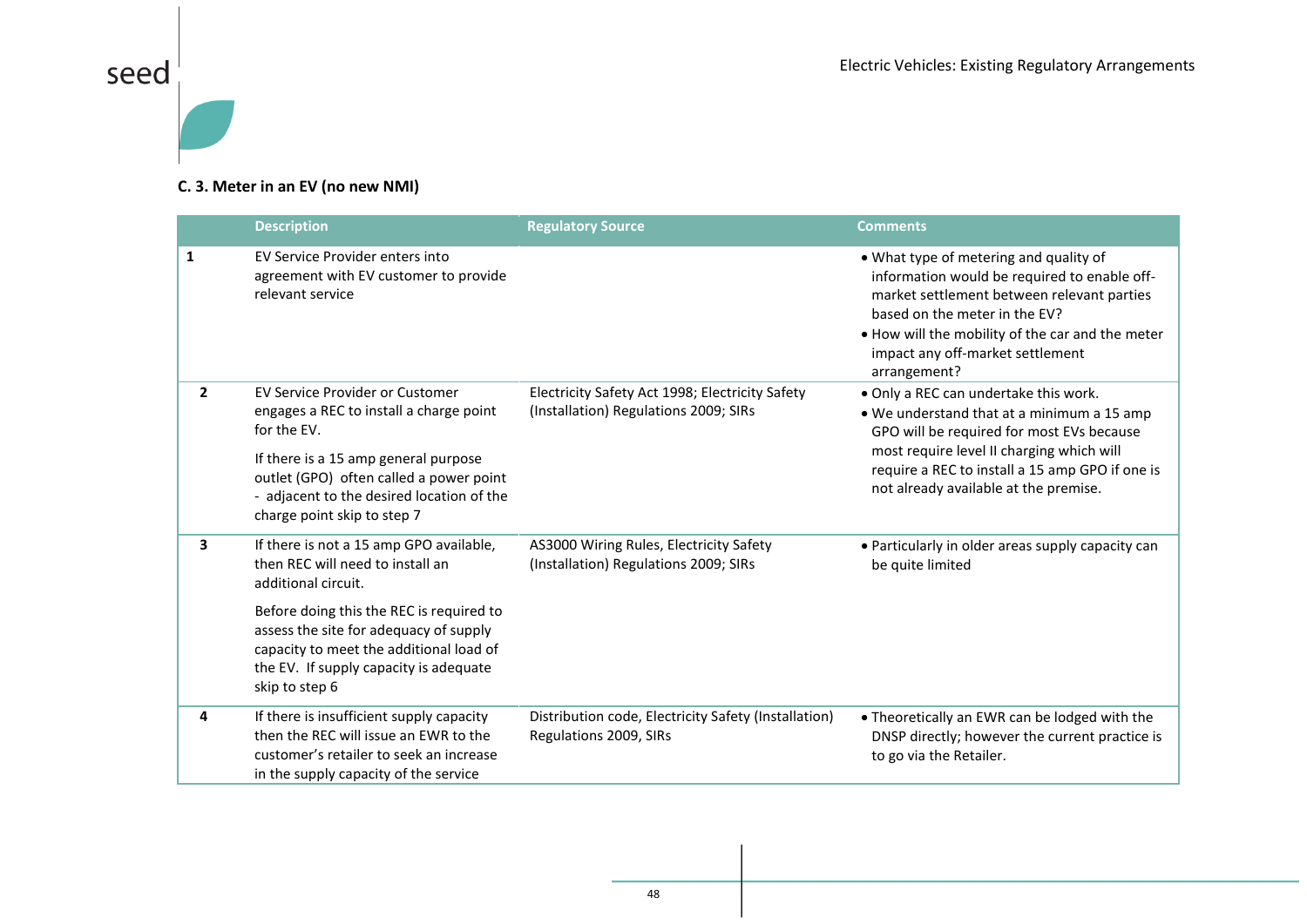|    | <b>Description</b>                                                                                                                                                                                                                                                           | <b>Regulatory Source</b>                                                                                                                                           | <b>Comments</b>                                                                                                                                                                                                                                                                                                                                                                                         |
|----|------------------------------------------------------------------------------------------------------------------------------------------------------------------------------------------------------------------------------------------------------------------------------|--------------------------------------------------------------------------------------------------------------------------------------------------------------------|---------------------------------------------------------------------------------------------------------------------------------------------------------------------------------------------------------------------------------------------------------------------------------------------------------------------------------------------------------------------------------------------------------|
|    | connection.                                                                                                                                                                                                                                                                  |                                                                                                                                                                    |                                                                                                                                                                                                                                                                                                                                                                                                         |
| 5. | The Retailer will process the EWR,<br>forward to the DNSP who will arrange<br>with the REC to have the supply capacity<br>increased if there are no supply<br>constraints on the DNSP's network. The<br>DNSP will undertake the required works<br>and charge the site owner. | Distribution Code, Electricity Safety (Installation)<br>Regulations 2009; AEMO B2B procedures, SIRs,<br>AER price determination of charges for<br>upgrading supply | . The DNSP will only undertake this additional<br>work if included in an EWR.<br>• The cost for this work will be as approved by<br>the AER.                                                                                                                                                                                                                                                            |
| 6  | The REC will install an additional circuit<br>breaker on the site owner's<br>switchboard, run a new cable to charge<br>point location and fit a 15 amp general<br>purpose power outlet (GPO)                                                                                 | AS 3000 wiring rules,                                                                                                                                              | • In some cases there may be additional costs -<br>for example where there is not sufficient space<br>on the switchboard for an additional circuit<br>breaker.<br>• The cost of running a new cable from the<br>switchboard to the charge point will vary<br>significantly from site to site dependent on the<br>distance the cable is to be run and the nature<br>of the construction of the building. |
| 7  | The REC will install the charge point and<br>issue a Certificate of Electrical Safety-<br>one copy to the site owner and one to<br>ESV. ESV inspectors may inspect the<br>installation at a later time.                                                                      | Electricity Safety (Installation) Regulations 2009;<br><b>SIRs</b>                                                                                                 | • ESV undertakes a random audit of all non-<br>prescribed CES work.                                                                                                                                                                                                                                                                                                                                     |

Note: The meter in the EV need not be a meter to measure electricity consumption – it is a measurement device that can be used to assess the amount of electricity used to charge the battery – examples include the odometer, the level of charge in the battery or an electricity measurement device.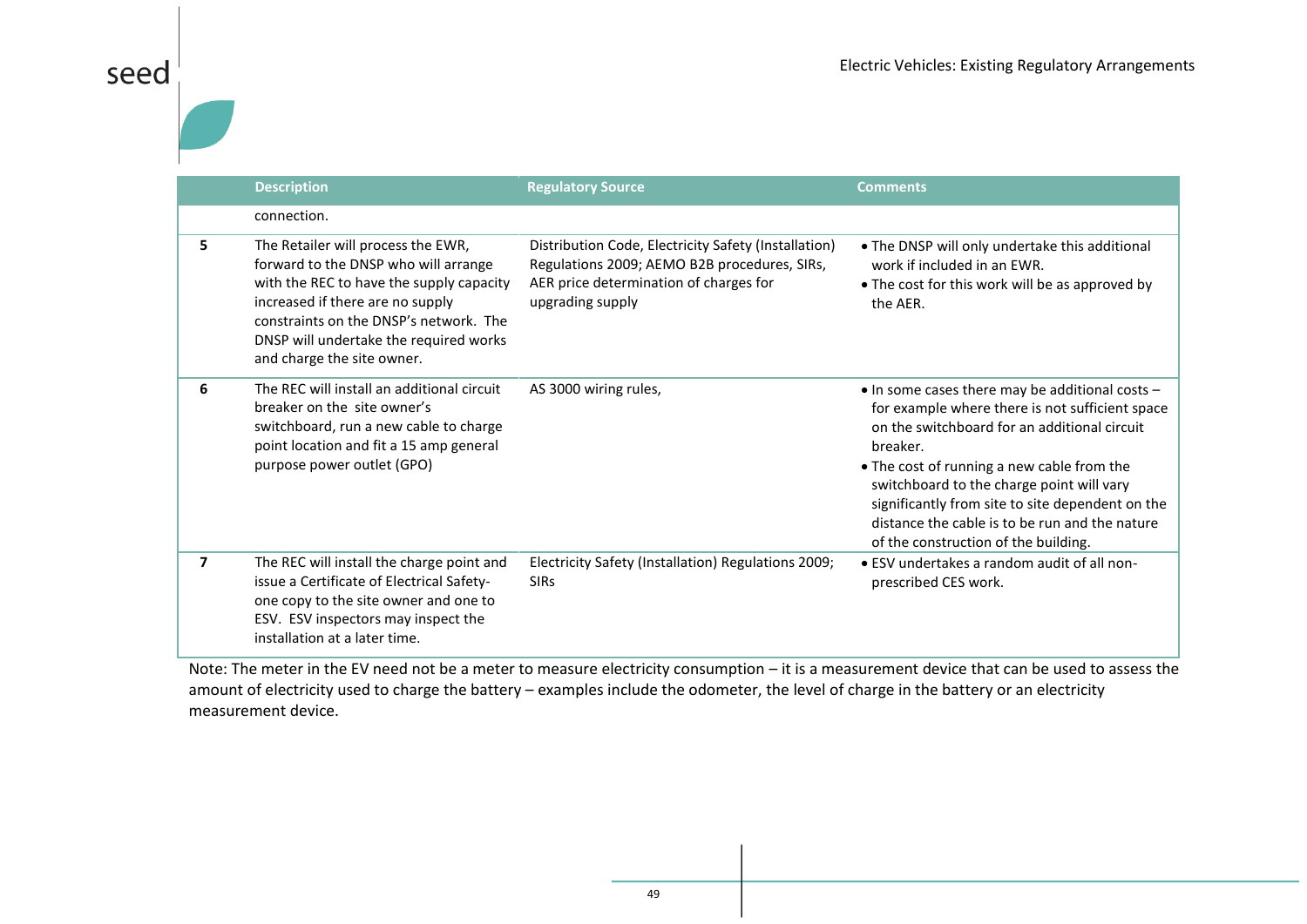#### **A new meter and a new NMI are required**

seed

The DNSPs consider this process to be a connection alteration. However, it is arguably a new connection. A service is being created for a new customer (the EV Service Provider) and there is a separate meter and separate electrical wiring. Nevertheless, the process steps below reflect a connection alteration.

#### **C. 4. Case D: Connection alteration [separation of supply] resulting in two NMIs**

|              | <b>Description</b>                                                                                                                                                                                                                                                                           | <b>Regulatory Source</b>                                                                 | <b>Comments</b>                                                                                                                                                                                                                                                                                                                                                                   |
|--------------|----------------------------------------------------------------------------------------------------------------------------------------------------------------------------------------------------------------------------------------------------------------------------------------------|------------------------------------------------------------------------------------------|-----------------------------------------------------------------------------------------------------------------------------------------------------------------------------------------------------------------------------------------------------------------------------------------------------------------------------------------------------------------------------------|
| 1            | EV Service Provider enters into agreement with<br>customer / site owner to install charging infrastructure.                                                                                                                                                                                  |                                                                                          |                                                                                                                                                                                                                                                                                                                                                                                   |
| $\mathbf{2}$ | EV Service Provider engages a REC to investigate wiring<br>requirements and installation of charging infrastructure.                                                                                                                                                                         | Electricity Safety Act 1998; Electricity Safety<br>(Installation) Regulations 2009; SIRs | • On the assumption that the customer has<br>requested the EV Service Provider to act on<br>their behalf.<br>. Only an REC can undertake this work at the<br>premise.                                                                                                                                                                                                             |
| 3            | REC assesses electrical installation:<br>whether the supply has sufficient capacity to<br>1.<br>meet the additional load of EV charging<br>whether the meter board has sufficient space<br>2.<br>for the additional meter and two service fuses<br>(two because supply has to be separated). | Distribution Code, SIRs (which details meter<br>board space requirements)                |                                                                                                                                                                                                                                                                                                                                                                                   |
| 4            | EV Service Provider enters into a supply agreement with<br>a Retailer for supply to EV charging installation.                                                                                                                                                                                | National Electricity Rules / NECF                                                        | • The retailer for the EV is required to be the<br>retailer on the EWR for the energisation of<br>the new NMI<br>• The retailer for the premise has to be<br>informed of the temporary de-energisation<br>of their NMI and re-energisation of their NMI<br>that occurs during this process.<br>• The co-ordination of both retailers can cause<br>additional time and complexity. |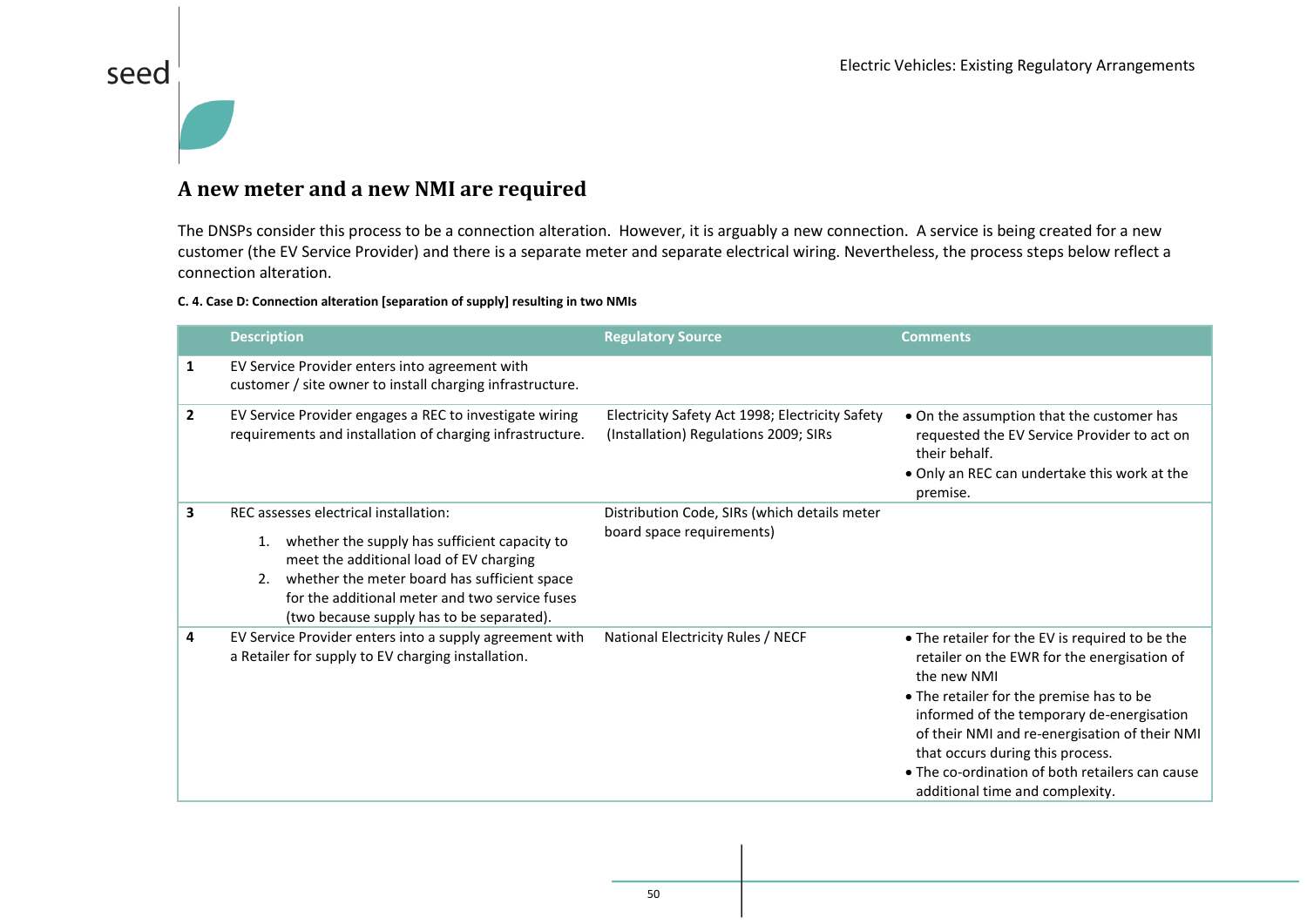|   | <b>Description</b>                                                                                                                                                                                                                                                                                          | <b>Regulatory Source</b>                                                     | <b>Comments</b>                                                                                                                                                                                                                                                                                                                                                                                                                                                                                                                                                                                                                           |
|---|-------------------------------------------------------------------------------------------------------------------------------------------------------------------------------------------------------------------------------------------------------------------------------------------------------------|------------------------------------------------------------------------------|-------------------------------------------------------------------------------------------------------------------------------------------------------------------------------------------------------------------------------------------------------------------------------------------------------------------------------------------------------------------------------------------------------------------------------------------------------------------------------------------------------------------------------------------------------------------------------------------------------------------------------------------|
|   |                                                                                                                                                                                                                                                                                                             |                                                                              | • Concerns by stakeholders have been raised<br>that if the address on the EWR for the new<br>NMI is the same address as the existing NMI<br>at the site this will cause problems in the<br>DNSPs' and retailers' systems.<br>. We understand this is a business process or<br>system issue as opposed to a regulatory<br>requirement driving the need to have a new<br>address for each NMI on the site.<br>• We understand from stakeholders that<br>privacy legislation also adds complexity to<br>the EWR as the REC is unable to send private<br>customer information to the DNSP and / or<br>retailer without the customers consent. |
| 5 | REC performs the electrical installation. If the meter<br>board does not require replacing, the REC will install<br>wiring ready for the new meter (plus new service fuses),<br>install new switchboard and circuit breaker and run new<br>cabling to location of charge point and install charge<br>point. | AS3000 Wiring Rules, SIRs, Energy Safety<br>(installations) Regulations 2009 |                                                                                                                                                                                                                                                                                                                                                                                                                                                                                                                                                                                                                                           |
|   | If meter board does need replacing the REC will prepare<br>the new meter board with wiring ready for the new<br>meters and switchboards, plus run new cable to location<br>of charge point and install charge point.                                                                                        |                                                                              |                                                                                                                                                                                                                                                                                                                                                                                                                                                                                                                                                                                                                                           |
|   | REC books a Licensed Electrical Inspector to undertake<br>the inspection.                                                                                                                                                                                                                                   |                                                                              |                                                                                                                                                                                                                                                                                                                                                                                                                                                                                                                                                                                                                                           |
| 6 | Licensed Electrical Inspector and REC meet at the site.<br>Licensed Electrical Inspector (LEI) inspects installation<br>before signing off on Certificate of Electrical Safety (CES)                                                                                                                        | <b>Energy Safety (installations) Regulations</b><br>2009.                    | • All installations of this type must be<br>inspected by a Licensed Electrical Inspector.                                                                                                                                                                                                                                                                                                                                                                                                                                                                                                                                                 |

seed $\vert$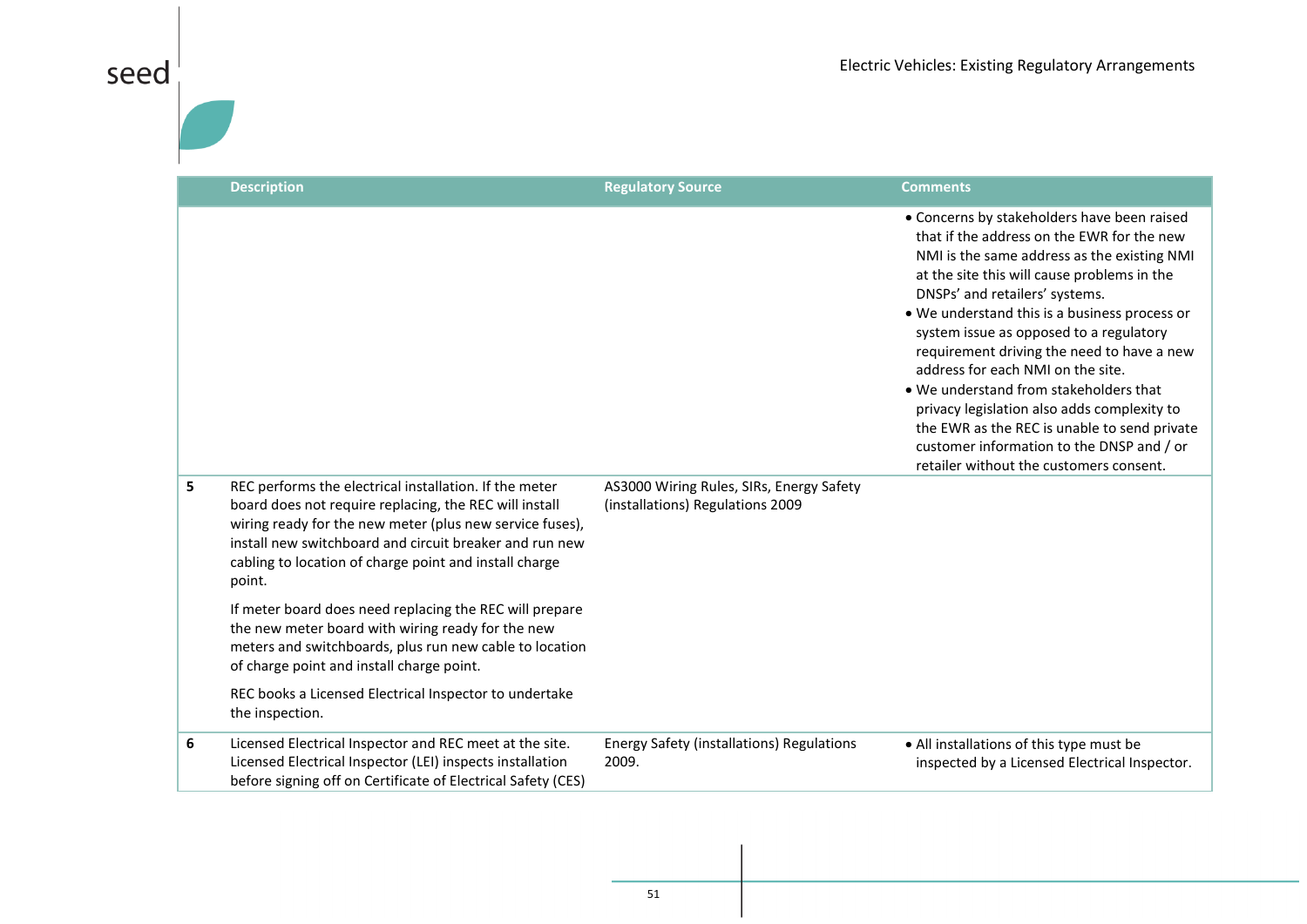|                          | <b>Description</b>                                                                                                                                                                                                                                                                                                                                                    | <b>Regulatory Source</b>                                                   | <b>Comments</b>                                                                                                                                                                                                                                                                                                                                                                                                                                                                                                                           |
|--------------------------|-----------------------------------------------------------------------------------------------------------------------------------------------------------------------------------------------------------------------------------------------------------------------------------------------------------------------------------------------------------------------|----------------------------------------------------------------------------|-------------------------------------------------------------------------------------------------------------------------------------------------------------------------------------------------------------------------------------------------------------------------------------------------------------------------------------------------------------------------------------------------------------------------------------------------------------------------------------------------------------------------------------------|
|                          | and providing copies to REC/site owner / DNSP and ESV.                                                                                                                                                                                                                                                                                                                |                                                                            |                                                                                                                                                                                                                                                                                                                                                                                                                                                                                                                                           |
| $\overline{\phantom{a}}$ | EV Service Provider / REC submits an EWR and CES to<br>the EV retailer including if relevant the requirement to<br>replace the meter board and increase the supply<br>capacity.                                                                                                                                                                                       | <b>SIRs</b>                                                                |                                                                                                                                                                                                                                                                                                                                                                                                                                                                                                                                           |
| 8                        | The EV retailer submits EWR to DNSP                                                                                                                                                                                                                                                                                                                                   | <b>SIRs</b>                                                                | . We understand that retailers can take up to 5<br>business days to process the EWR.<br>• Stakeholders have also expressed concerns<br>about the level of complexity in the EWR<br>process going via the retailer and the lack of<br>familiarity by the retailer of potentially<br>technical metering requirements causing<br>delays.<br>• The introduction of NECF will assist in<br>simplifying this process as the customer (or<br>REC as agent for the customer) can contact a<br>DNSP directly and send the EWR to them<br>directly. |
| 9                        | <b>DNSP allocates NMI</b>                                                                                                                                                                                                                                                                                                                                             | National Electricity Rules, AEMO National<br>Metering Identifier Procedure | • The allocation of the NMI is a simple process<br>which will take up to 5 business days.                                                                                                                                                                                                                                                                                                                                                                                                                                                 |
| 10                       | DNSP schedules truck visit (on or before 10 working<br>days) to the site and communicates this date to the EV<br>retailer who then communicates the date to the REC. If<br>meter board is to be replaced then this will require the<br>REC to be on site.<br>If REC is required to be on-site then an agreed date and<br>time is negotiated between the REC and DNSP. | <b>Distribution Code</b>                                                   | • There is a GSL on a 2 hour window for<br>appointment and 15 minute arrival time for<br>the site visit by the DNSP.                                                                                                                                                                                                                                                                                                                                                                                                                      |
| 11                       | DNSP truck visit occurs and DNSPs service technician de-                                                                                                                                                                                                                                                                                                              | <b>SIRs</b>                                                                | • Only the DNSP can de-energise and remove                                                                                                                                                                                                                                                                                                                                                                                                                                                                                                |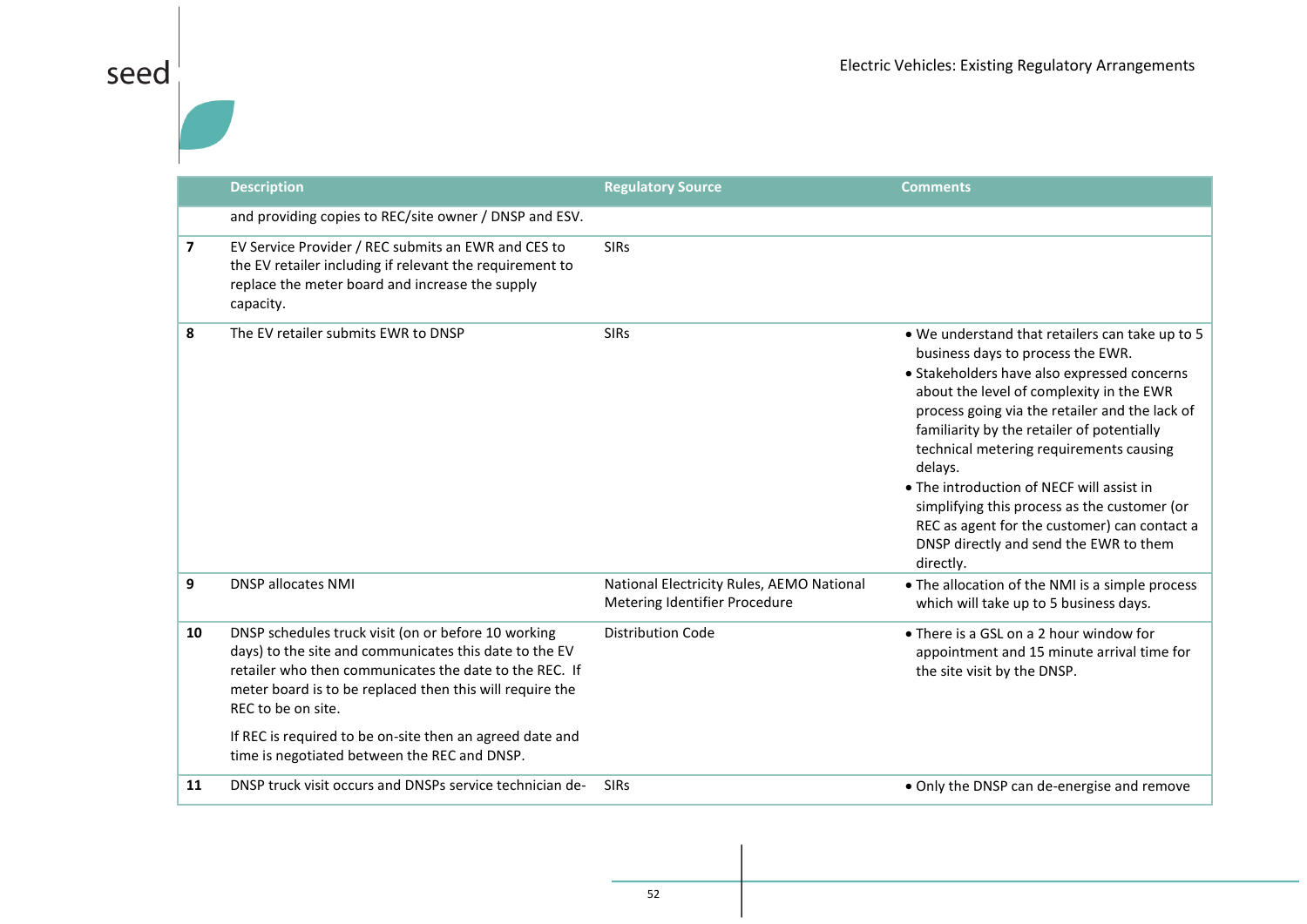|    | <b>Description</b>                                                                                                                                                                                                                                                                                                                                                             | <b>Regulatory Source</b>                                           | <b>Comments</b>                                                                                                                                                                                                                       |
|----|--------------------------------------------------------------------------------------------------------------------------------------------------------------------------------------------------------------------------------------------------------------------------------------------------------------------------------------------------------------------------------|--------------------------------------------------------------------|---------------------------------------------------------------------------------------------------------------------------------------------------------------------------------------------------------------------------------------|
|    | energises the site using the service fuse or pit<br>connection as appropriate.<br>If the meter board at the site is deemed by the DNSP's<br>service technician to be non-compliant for the addition<br>of a second meter (despite the REC considering it OK in<br>step 3) the REC will be informed of the requirement to<br>upgrade the meter board first, before the DNSP can |                                                                    | the first meter to enable the REC to<br>undertake the required work to upgrade the<br>meter board.                                                                                                                                    |
|    | install the new meter and fuse. Go to step 13                                                                                                                                                                                                                                                                                                                                  |                                                                    |                                                                                                                                                                                                                                       |
| 12 | If the meter board was known to need replacement<br>from step 3, the REC fits the new meter board and the<br>service technician connects the service cable and installs<br>all new metering.                                                                                                                                                                                   | SIRs, Electricity Customer Metering Code                           | . Only the DNSP can install the meter.<br>. We understand that the specific derogation<br>in the National Electricity Rules prohibiting<br>RECs from installing meters will cease at the                                              |
|    | If the meter board was known not to need replacement<br>from step 3, the DNSP's Service Technician installs<br>second meter                                                                                                                                                                                                                                                    |                                                                    | end of 2013.<br>• If it is not replaced, this will potentially allow<br>type 4 meters to be installed by a meter<br>provider (other than the DNSP). This may                                                                          |
|    | If the service connection required an upgrade as<br>identified in step 3, the service cable is replaced by the<br>DNSP's service technician (if an overhead supply) or if an<br>underground supply the Technician connects the new<br>service cable run by REC to the pit and the meter board<br>to give the required capacity.                                                |                                                                    | assist in addressing this issue.                                                                                                                                                                                                      |
|    | The DNSP service technician then re-energises the site.<br>Skip to step 16                                                                                                                                                                                                                                                                                                     |                                                                    |                                                                                                                                                                                                                                       |
| 13 | If REC can complete replacement of meter board in one<br>hour then truck remains to complete meter installation.<br>The DNSP service technician then connects the service<br>cable and installs all new metering. If the service<br>connection required an upgrade as identified in step 3,                                                                                    | AER price determination (defines one hour<br>service call prices). | • Stakeholders have said that if the process<br>takes longer than one hour, then usually the<br>truck stays if the time is not materially<br>longer. Otherwise, the truck usually comes<br>back later in the day for the second visit |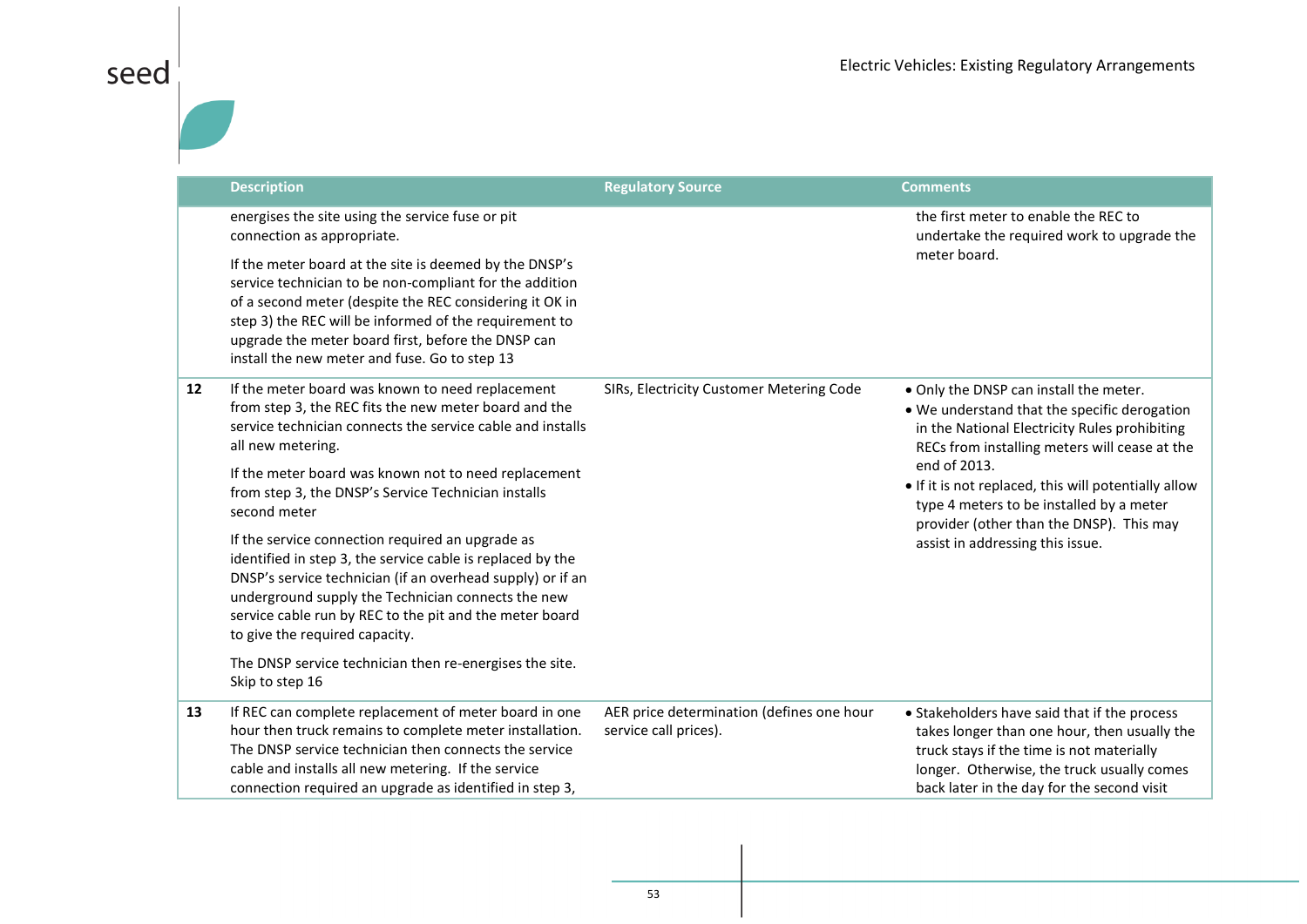|    | <b>Description</b>                                                                                                                                                                                                   | <b>Regulatory Source</b>     | <b>Comments</b>                                                                                                                                                                                                                                                                                                                                        |
|----|----------------------------------------------------------------------------------------------------------------------------------------------------------------------------------------------------------------------|------------------------------|--------------------------------------------------------------------------------------------------------------------------------------------------------------------------------------------------------------------------------------------------------------------------------------------------------------------------------------------------------|
|    | the service cable is replaced by the DNSP's service<br>technician. The site is then re-energised. Skip to step<br>16                                                                                                 |                              | based on discussions with the REC.                                                                                                                                                                                                                                                                                                                     |
|    | If REC cannot complete upgrade in one hour then a<br>second truck visit will need to be scheduled. Go to step<br>14                                                                                                  |                              |                                                                                                                                                                                                                                                                                                                                                        |
| 14 | While the site is de-energised, the REC replaces the<br>meter board. The DNSP truck returns when requested<br>by the REC to install all new meters and to reconnect<br>the service cable, then re-energise the site. | <b>Distribution Code</b>     | • The energisation of the site for the new NMI<br>can only occur if requested by the EV retailer<br>and would be on the EWR. The REC and / or<br>customer cannot request this.<br>• If not on the original EWR a new request<br>placed to energise the site. With the AMI roll<br>out this should be easy with no truck visit<br>required to energise. |
| 16 | DNSP communicates NMI to the EV retailer. DNSP<br>charges EV Service Provider via the EV Service Provider<br>Retailer                                                                                                | NER, AER price determination |                                                                                                                                                                                                                                                                                                                                                        |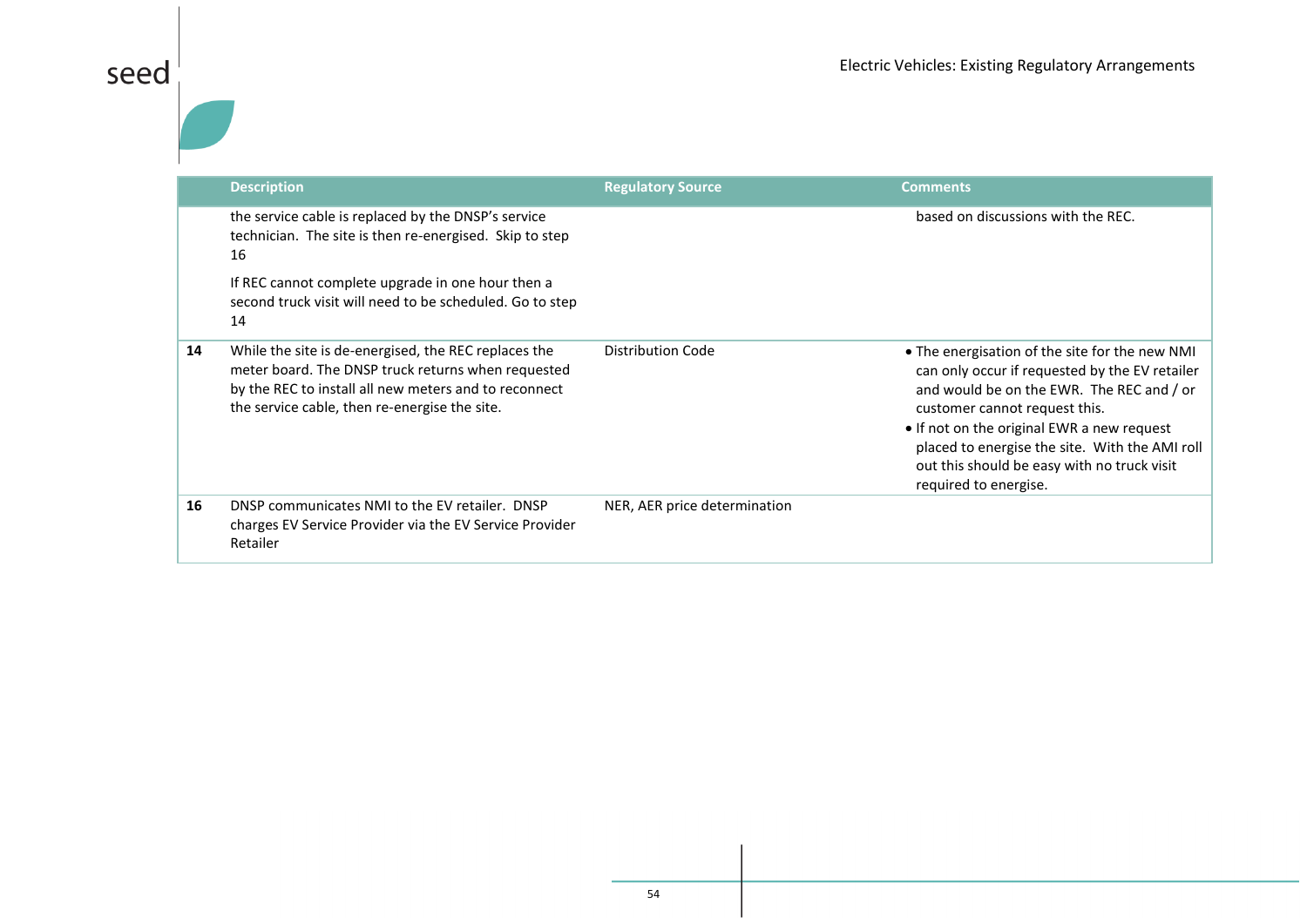# seed $\frac{1}{\vert}$

#### **C. 5. Case E: Connection alteration (embedded network) with the parent NMI being the original NMI and the EV having the child NMI.**

|                | <b>Description</b>                                                                                                                                                                                                                                              | <b>Regulatory Source</b>                                                                           | <b>Comments</b>                                                                                                                                                       |
|----------------|-----------------------------------------------------------------------------------------------------------------------------------------------------------------------------------------------------------------------------------------------------------------|----------------------------------------------------------------------------------------------------|-----------------------------------------------------------------------------------------------------------------------------------------------------------------------|
| 1              | EV Service Provider enters into agreement with customer<br>/ site owner to install charging infrastructure.                                                                                                                                                     |                                                                                                    |                                                                                                                                                                       |
| $\overline{2}$ | EV Service Provider engages a REC to investigate wiring<br>requirements and installation of charging infrastructure.                                                                                                                                            | Electricity Safety Act 1998; Electricity<br>Safety (Installation) Regulations 2009;<br><b>SIRs</b> | . On the assumption that the customer has<br>requested the EV Service Provider to act on<br>their behalf.<br>. Only an REC can undertake this work at the<br>premise. |
| 3              | REC assesses electrical installation:<br>1. whether the supply has sufficient capacity to<br>meet the additional load of EV charging<br>2. whether the meter board has sufficient space for<br>the additional meter.                                            | Distribution Code, SIRs (which details<br>meter board space requirements)                          |                                                                                                                                                                       |
| 4              | REC performs the electrical installation. If the meter<br>board does not require replacing, the REC will install<br>wiring ready for the new meter, install new circuit breaker<br>and run new cabling to location of charge point and install<br>charge point. | AS3000 Wiring Rules, SIRs, Energy Safety<br>(installations) Regulations 2009                       |                                                                                                                                                                       |
|                | If meter board does need replacing the REC will prepare<br>the new meter board with wiring ready for the new<br>meters and switchboards, plus run new cable to location<br>of charge point and install charge point.                                            |                                                                                                    |                                                                                                                                                                       |
|                | REC books a Licensed Electrical Inspector to undertake the<br>inspection.                                                                                                                                                                                       |                                                                                                    |                                                                                                                                                                       |
| 5              | Licensed Electrical Inspector and REC meet at the site.<br>Licensed Electrical Inspector (LEI) inspects installation<br>before signing off on Certificate of Electrical Safety (CES)                                                                            | <b>Energy Safety (installations) Regulations</b><br>2009.                                          | • All installations of this type must be<br>inspected by a Licensed Electrical Inspector.                                                                             |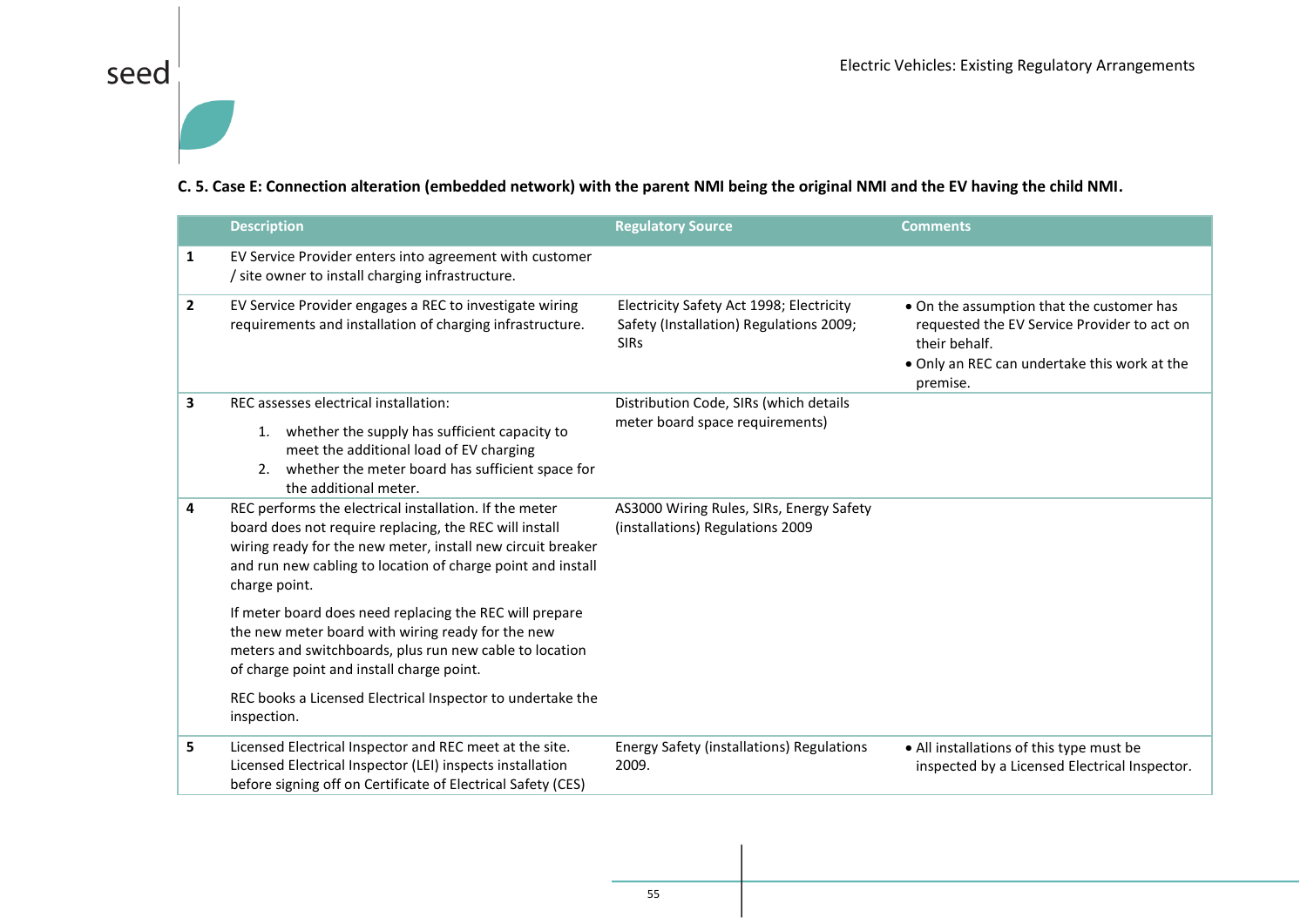|                         | <b>Description</b>                                                                                                                                                                         | <b>Regulatory Source</b>                                                                                          | <b>Comments</b>                                                                                                                                                                                                                                                                                                                                                                                                                                                                                                                                                                                                                                                                                                           |
|-------------------------|--------------------------------------------------------------------------------------------------------------------------------------------------------------------------------------------|-------------------------------------------------------------------------------------------------------------------|---------------------------------------------------------------------------------------------------------------------------------------------------------------------------------------------------------------------------------------------------------------------------------------------------------------------------------------------------------------------------------------------------------------------------------------------------------------------------------------------------------------------------------------------------------------------------------------------------------------------------------------------------------------------------------------------------------------------------|
|                         | and providing copies to REC/site owner / DNSP and ESV.                                                                                                                                     |                                                                                                                   |                                                                                                                                                                                                                                                                                                                                                                                                                                                                                                                                                                                                                                                                                                                           |
| 6                       | Customer (or EV Service Provider on their behalf) makes<br>application for exemption/registration for the embedded<br>network and for the customer to be the Embedded<br>Network Operator. | Distribution Code, Embedded Network<br>Guidelines, AER exemption guidelines,<br>National Electricity Rules / NECF | • The customer or EV Service Provider will be<br>the embedded network operator.<br>• A registration needs to be sent to AEMO and<br>an application for exemption / registration<br>needs to be sent to the AER.                                                                                                                                                                                                                                                                                                                                                                                                                                                                                                           |
| $\overline{\mathbf{z}}$ | Customer or EV Service Provider enters into a supply<br>agreement with its chosen retailer for the energy to<br>charge the EV.                                                             | National Electricity Rules / NECF                                                                                 | . The retailer for the EV (child NMI) does not<br>have to be the same retailer as the main<br>premise (parent NMI).                                                                                                                                                                                                                                                                                                                                                                                                                                                                                                                                                                                                       |
| 8                       | EV Service Provider / REC submits an EWR and CES to the<br>parent meter retailer including if relevant the<br>requirement to replace the meter board and increase the<br>supply capacity.  | <b>SIRs</b>                                                                                                       |                                                                                                                                                                                                                                                                                                                                                                                                                                                                                                                                                                                                                                                                                                                           |
| 9                       | The parent meter retailer submits EWR to DNSP                                                                                                                                              | <b>SIRs</b>                                                                                                       | • The retailer for the EV is required to be the<br>retailer on the EWR for the energisation of<br>the new NMI.<br>• The retailer for the parent meter has to<br>submit an EWR to the DNSP as the main<br>connection point to the distribution network.<br>. We understand that if the retailer for the<br>parent NMI does not consent to their EWR<br>that the process can stop at this stage.<br>• The co-ordination of both retailers can cause<br>additional time and complexity.<br>. We understand that retailers can take up to 5<br>business days to process the EWR.<br>• Stakeholders have also expressed concerns<br>about the level of complexity in the EWR<br>process going via the retailer and the lack of |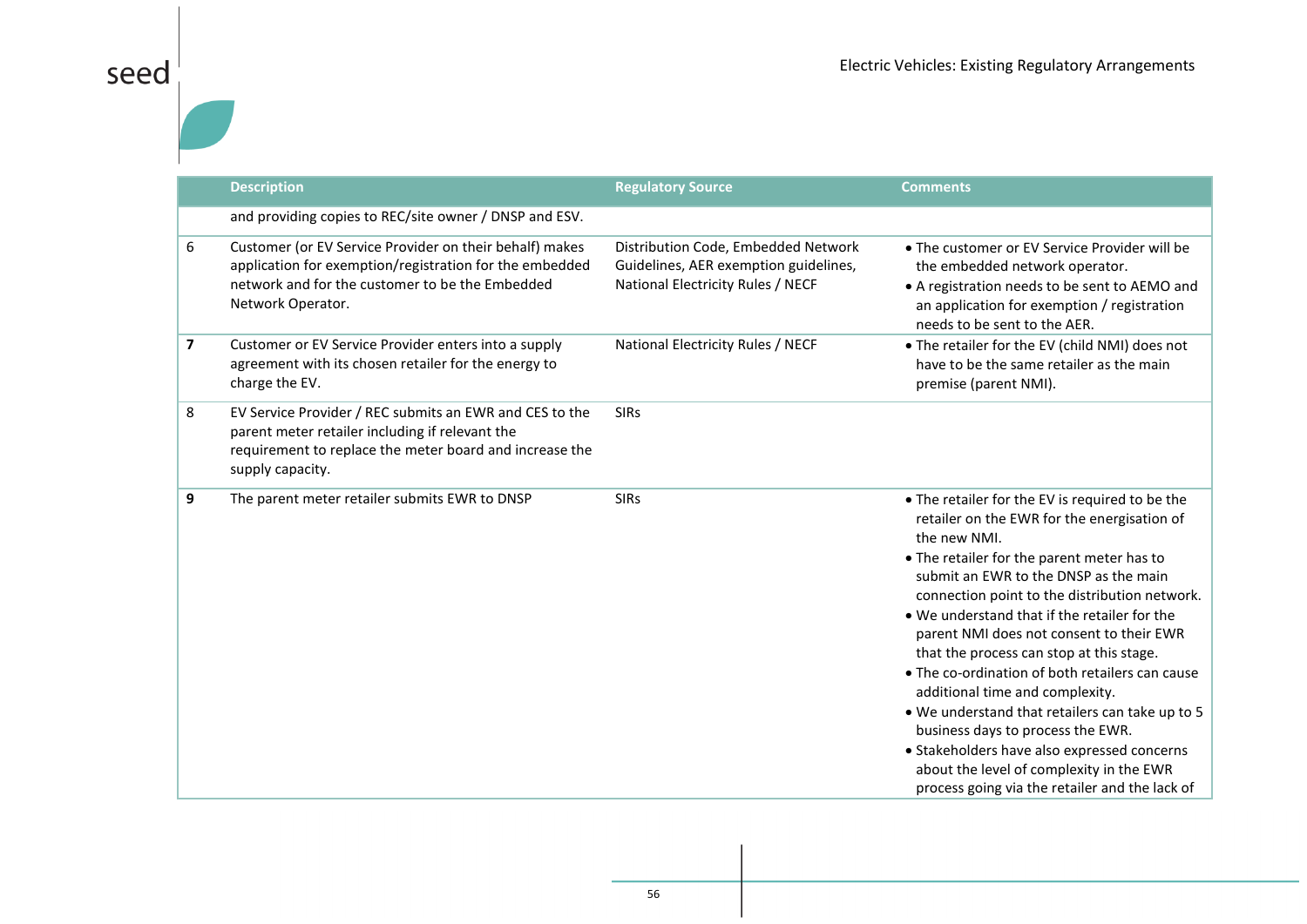| eec<br>$\varsigma$ |
|--------------------|
|--------------------|

|    | <b>Description</b>                                                                                                                                                                                                                                                                                                                                                    | <b>Regulatory Source</b>                                                   | <b>Comments</b>                                                                                                                                                                                                                                                                                      |
|----|-----------------------------------------------------------------------------------------------------------------------------------------------------------------------------------------------------------------------------------------------------------------------------------------------------------------------------------------------------------------------|----------------------------------------------------------------------------|------------------------------------------------------------------------------------------------------------------------------------------------------------------------------------------------------------------------------------------------------------------------------------------------------|
|    |                                                                                                                                                                                                                                                                                                                                                                       |                                                                            | familiarity by the retailer of potentially<br>technical metering requirements causing<br>delays.<br>• The introduction of NECF will assist in<br>simplifying this process as the customer (or<br>REC as agent for the customer) can contact a<br>DNSP directly and send the EWR to them<br>directly. |
| 10 | <b>DNSP allocates NMI</b>                                                                                                                                                                                                                                                                                                                                             | National Electricity Rules, AEMO National<br>Metering Identifier Procedure | • The allocation of the NMI is a simple process<br>which will take up to 5 business days.                                                                                                                                                                                                            |
| 11 | DNSP schedules truck visit (on or before 10 working days)<br>to the site and communicates this date to the EV retailer<br>who then communicates the date to the REC. If meter<br>board is to be replaced then this will require the REC to be<br>on site.<br>If REC is required to be on-site then an agreed date and<br>time is negotiated between the REC and DNSP. | <b>Distribution Code</b>                                                   | • There is a GSL on a 2 hour window for<br>appointment and 15 minute arrival time for<br>the site visit by the DNSP.                                                                                                                                                                                 |
| 12 | DNSP truck visit occurs.                                                                                                                                                                                                                                                                                                                                              | <b>SIRs</b>                                                                | • Only the DNSP can replace meters                                                                                                                                                                                                                                                                   |
|    | If the meter board at the site is deemed by the DNSP's<br>service technician to be non-compliant for the addition of<br>a second meter (despite the REC having considered it OK<br>at step 3) the REC will be informed of the requirement to<br>upgrade the meter board first, before the DNSP can install<br>the new meter and fuse. Go to step 14                   |                                                                            |                                                                                                                                                                                                                                                                                                      |
| 13 | If the meter board was known to need replacement from<br>step 3, the DNSP's service technician de-energises the<br>site. The REC fits the new meter board and the service<br>technician connects the service cable and installs all new                                                                                                                               | SIRs, Electricity Customer Metering Code                                   | . Only the DNSP can install the meter.<br>. We understand that the specific derogation<br>in the National Electricity Rules prohibiting<br>RECs from installing meters will cease at the                                                                                                             |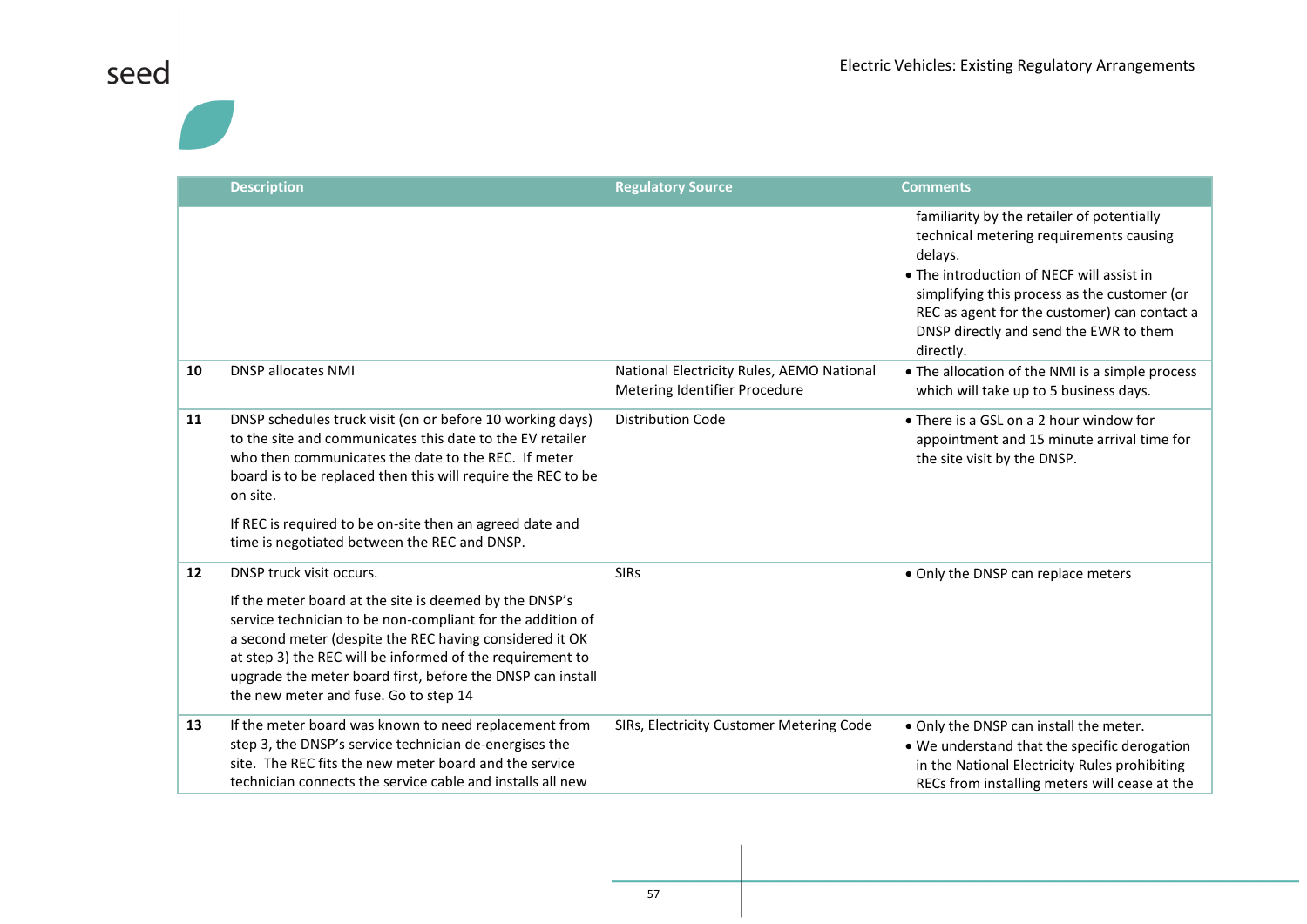|    | <b>Description</b>                                                                                                                                                                                                                                                                                                                                                                                                                                                                                                                                     | <b>Regulatory Source</b>                                           | <b>Comments</b>                                                                                                                                                                                                                                                                                                                                        |
|----|--------------------------------------------------------------------------------------------------------------------------------------------------------------------------------------------------------------------------------------------------------------------------------------------------------------------------------------------------------------------------------------------------------------------------------------------------------------------------------------------------------------------------------------------------------|--------------------------------------------------------------------|--------------------------------------------------------------------------------------------------------------------------------------------------------------------------------------------------------------------------------------------------------------------------------------------------------------------------------------------------------|
|    | metering.<br>If the meter board was known not to need replacement<br>from step 3, the DNSP's Service Technician turns off the<br>main switch and installs second meter<br>If the service connection required an upgrade as<br>identified in step 3, the service cable is replaced by the<br>DNSP's service technician (if an overhead supply) or if an<br>underground supply the Technician connects the new<br>service cable run by REC to the pit and the meter board.<br>The DNSP service technician then re-energises the site.<br>Skip to step 16 |                                                                    | end of 2013.<br>• If it is not replaced, this will potentially allow<br>type 4 meters to be installed by a meter<br>provider (other than the DNSP). This may<br>assist in addressing this issue.                                                                                                                                                       |
| 14 | If REC can complete replacement of meter board in one<br>hour then truck remains to complete meter installation.<br>The DNSP service technician then connects the service<br>cable and installs all new metering. If the service<br>connection required an upgrade as identified in step 3,<br>the service cable is replaced by the DNSP's service<br>technician. The site is then re-energised. Skip to step 16<br>If REC cannot complete upgrade in one hour then a<br>second truck visit will need to be scheduled. Go to step 15                   | AER price determination (defines one<br>hour service call prices). | • Stakeholders have said that if the process<br>takes longer than one hour, then usually the<br>truck stays if the time is not materially<br>longer. Otherwise, the truck usually comes<br>back later in the day for the second visit<br>based on discussions with the REC.                                                                            |
| 15 | While the site is de-energised, the REC replaces the meter<br>board. The DNSP truck returns when requested by the<br>REC to install all new meters and to reconnect the service<br>cable, then re-energise the site.                                                                                                                                                                                                                                                                                                                                   | <b>Distribution Code</b>                                           | . The energisation of the site for the new NMI<br>can only occur if requested by the EV retailer<br>and would be on the EWR. The REC and / or<br>customer cannot request this.<br>• If not on the original EWR a new request<br>placed to energise the site. With the AMI roll<br>out this should be easy with no truck visit<br>required to energise. |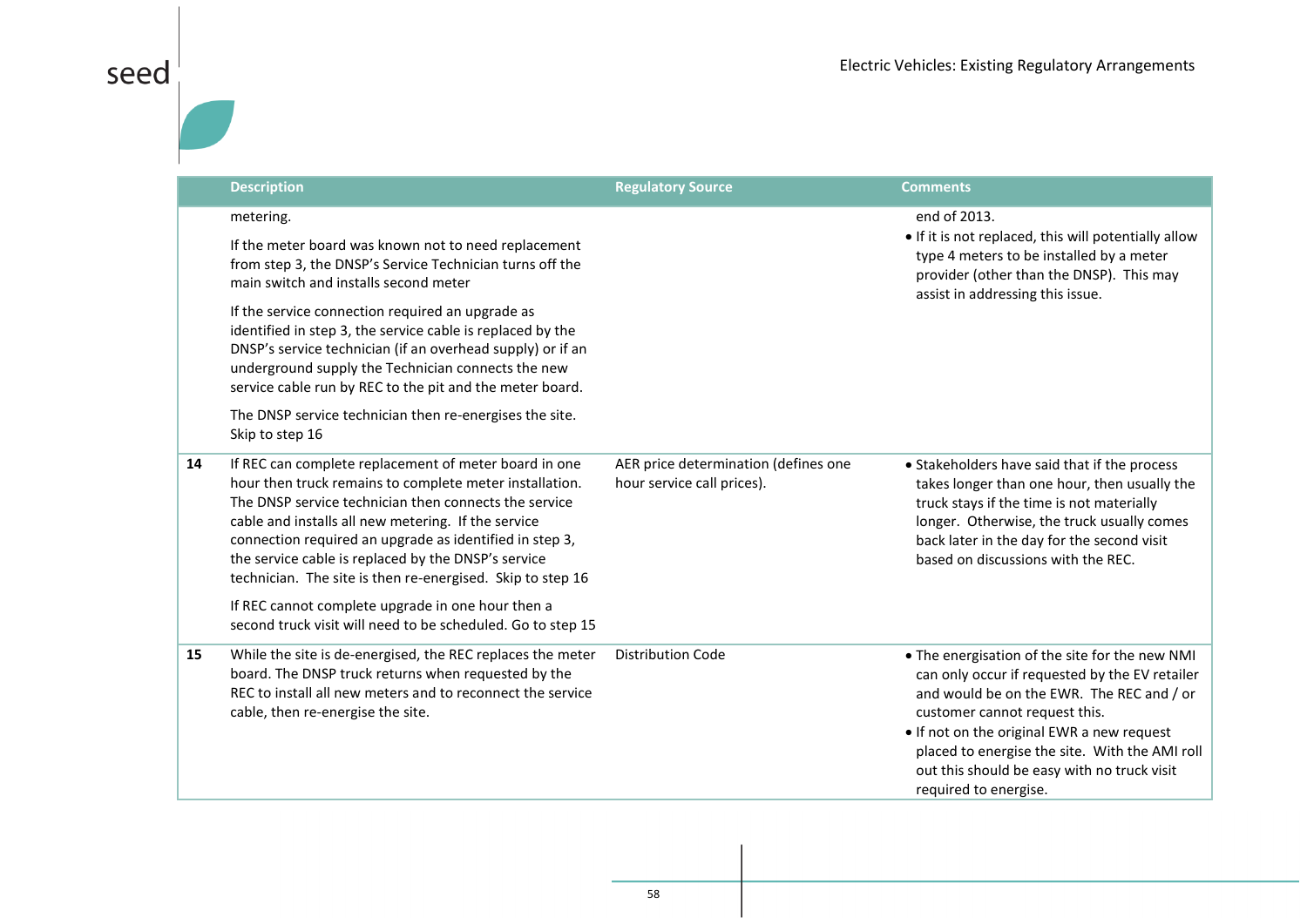|    | <b>Description</b>                                                                                                                                        | <b>Regulatory Source</b>          | <b>Comments</b>                                                                                                                                                                        |
|----|-----------------------------------------------------------------------------------------------------------------------------------------------------------|-----------------------------------|----------------------------------------------------------------------------------------------------------------------------------------------------------------------------------------|
| 16 | DNSP communicates NMI to the EV retailer. DNSP<br>charges EV Service Provider via the EV Service Provider<br>Retailer                                     | NER, AER price determination      |                                                                                                                                                                                        |
| 17 | Site owner requests transfer of new NMI (if required) to<br>appropriate retailer if the EV retailer is to be different<br>from the main premise retailer. | <b>National Electricity Rules</b> | • The parent NMI retailer will need to assume<br>subtractive metering and billing capabilities<br>for network charges as the DNSP will only bill<br>network charges to the parent NMI. |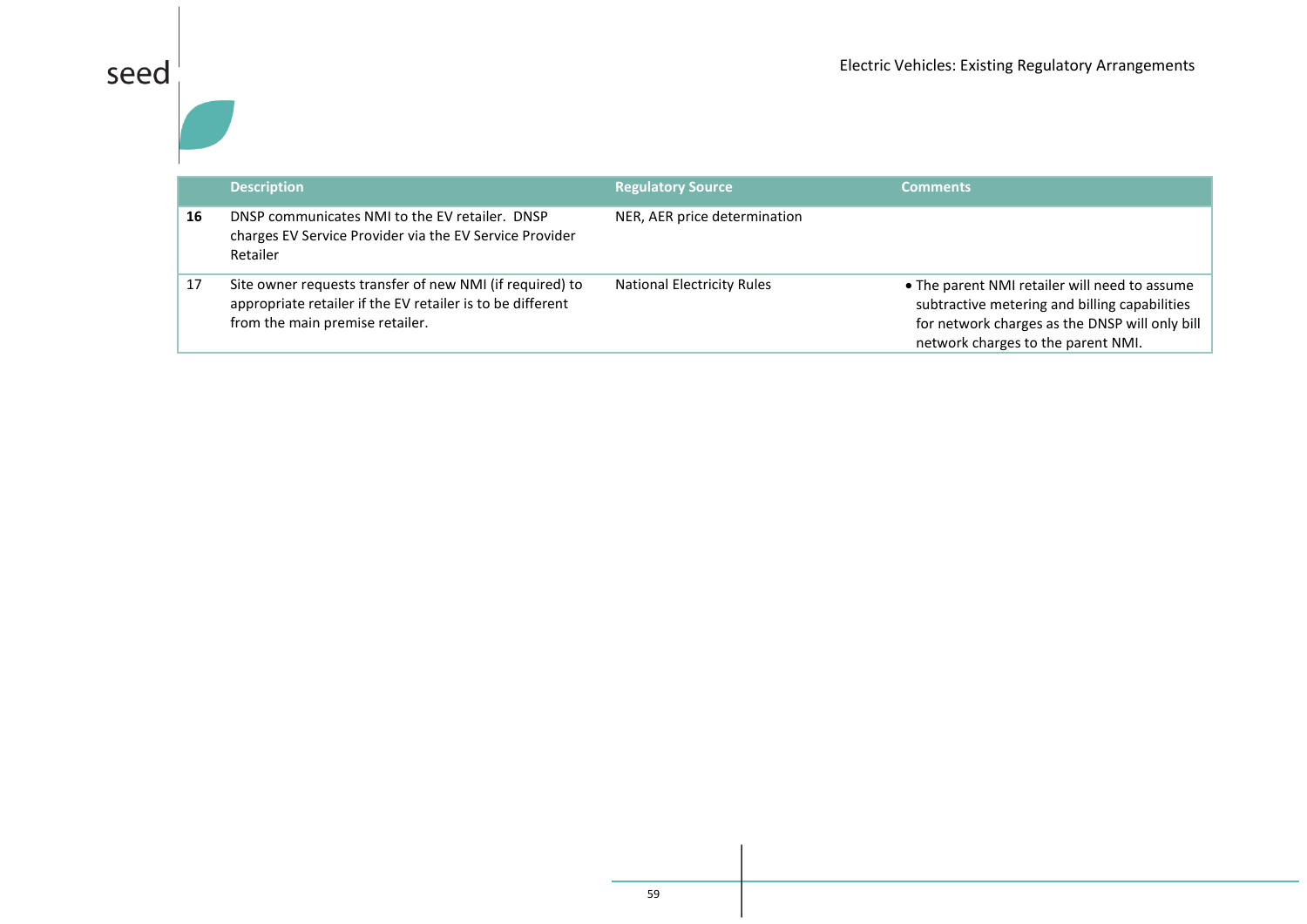#### **Meter in an EV which is a new NMI**

We appreciate that this process is somewhat theoretical, given the current technical, regulatory and system limitations preventing a NMI from being in a moveable location as well as an embedded network. This process has therefore been developed on our understanding of how it may work if possible as opposed to an accurate representation of how it does work in practice.

#### **C. 6. Meter in an EV which is a new NMI**

seed

|   | Description                                                                                                                                                                                                                                                        | <b>Regulatory Source</b>                                                                 | Comments                                                                                                                                                                                                                                                                                                       |
|---|--------------------------------------------------------------------------------------------------------------------------------------------------------------------------------------------------------------------------------------------------------------------|------------------------------------------------------------------------------------------|----------------------------------------------------------------------------------------------------------------------------------------------------------------------------------------------------------------------------------------------------------------------------------------------------------------|
| 1 | EV Service Provider enters into<br>agreement with EV customer to<br>provide relevant service                                                                                                                                                                       |                                                                                          | • Not really a required step.<br>• What type of metering and quality of<br>information would be required to enable off-<br>market settlement between relevant parties<br>based on the meter in the EV?<br>. How will the mobility of the car and the<br>meter impact any off-market settlement<br>arrangement? |
| 2 | <b>EV Service Provider or Customer</b><br>engages a REC to install a charge<br>point for the EV.<br>If there is a 15 amp general<br>purpose outlet (GPO) often called<br>a power point - adjacent to the<br>desired location of the charge<br>point skip to step 7 | Electricity Safety Act 1998; Electricity Safety (Installation)<br>Regulations 2009; SIRs | . Only a REC can undertake this work.<br>• We understand that at a minimum a 15 amp<br>GPO will be required for most EVs because<br>most require level II charging which will<br>require a REC to install a 15 amp GPO if one is<br>not already available at the premise.                                      |
| 3 | If there is not a 15 amp GPO<br>available, then REC will need to<br>install an additional circuit.<br>Before doing this the REC is<br>required to assess the site for                                                                                              | AS3000 Wiring Rules, Electricity Safety (Installation) Regulations<br>2009; SIRs         | • Particularly in older areas supply capacity can<br>be quite limited                                                                                                                                                                                                                                          |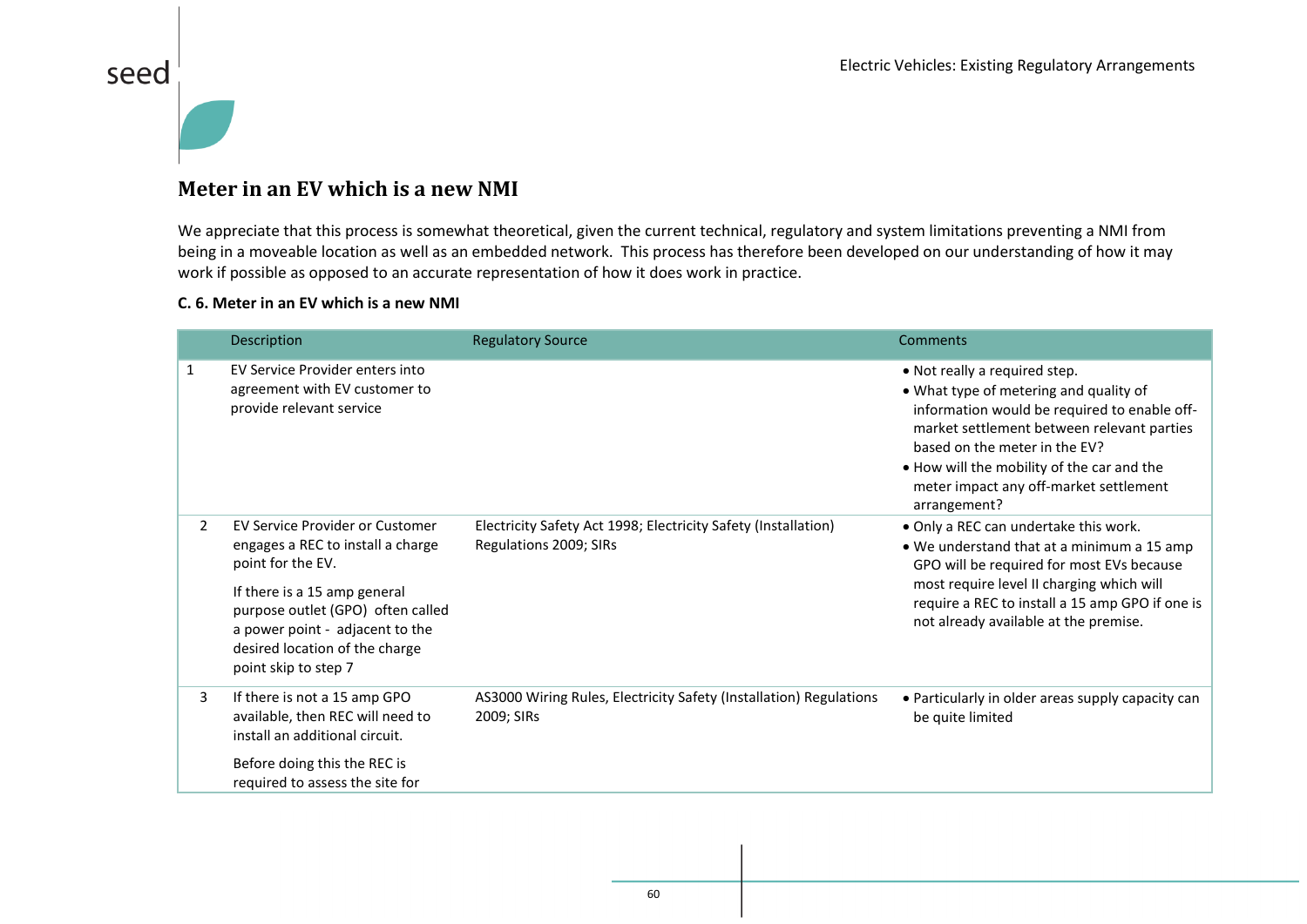|   | Description                                                                                                                                                                                                                                                                     | <b>Regulatory Source</b>                                                                                                                                        | Comments                                                                                                                                                                                                                                                                                                                                                                                                |
|---|---------------------------------------------------------------------------------------------------------------------------------------------------------------------------------------------------------------------------------------------------------------------------------|-----------------------------------------------------------------------------------------------------------------------------------------------------------------|---------------------------------------------------------------------------------------------------------------------------------------------------------------------------------------------------------------------------------------------------------------------------------------------------------------------------------------------------------------------------------------------------------|
|   | adequacy of supply capacity to<br>meet the additional load of the EV.<br>If supply capacity is adequate skip<br>to step 6                                                                                                                                                       |                                                                                                                                                                 |                                                                                                                                                                                                                                                                                                                                                                                                         |
| 4 | If there is insufficient supply<br>capacity then the REC will issue an<br>EWR to the customer's retailer to<br>seek an increase in the supply<br>capacity of the service connection.                                                                                            | Distribution code, Electricity Safety (Installation) Regulations<br>2009, SIRs                                                                                  | • Theoretically an EWR can be lodged with the<br>DNSP directly; however the current practice<br>is to go via the Retailer.                                                                                                                                                                                                                                                                              |
| 5 | The Retailer will process the EWR,<br>forward to the DNSP who will<br>arrange with the REC to have the<br>supply capacity increased if there<br>are no supply constraints on the<br>DNSP's network. The DNSP will<br>undertake the required works and<br>charge the site owner. | Distribution Code, Electricity Safety (Installation) Regulations<br>2009; AEMO B2B procedures, SIRs, AER price determination of<br>charges for upgrading supply | . The DNSP will only undertake this additional<br>work if included in an EWR.<br>• The cost for this work will be as approved by<br>the AER.                                                                                                                                                                                                                                                            |
| 6 | The REC will install an additional<br>circuit breaker on the site owner's<br>switchboard, run a new cable to<br>charge point location and fit a 15<br>amp general purpose power outlet<br>(GPO)                                                                                 | AS 3000 wiring rules,                                                                                                                                           | • In some cases there may be additional costs -<br>for example where there is not sufficient<br>space on the switchboard for an additional<br>circuit breaker.<br>• The cost of running a new cable from the<br>switchboard to the charge point will vary<br>significantly from site to site dependent on<br>the distance the cable is to be run and the<br>nature of the construction of the building. |
| 7 | The REC will install the charge<br>point and issue a Certificate of<br>Electrical Safety- one copy to the                                                                                                                                                                       | Electricity Safety (Installation) Regulations 2009; SIRs                                                                                                        | • ESV undertakes a random audit of all non-<br>prescribed CES work.                                                                                                                                                                                                                                                                                                                                     |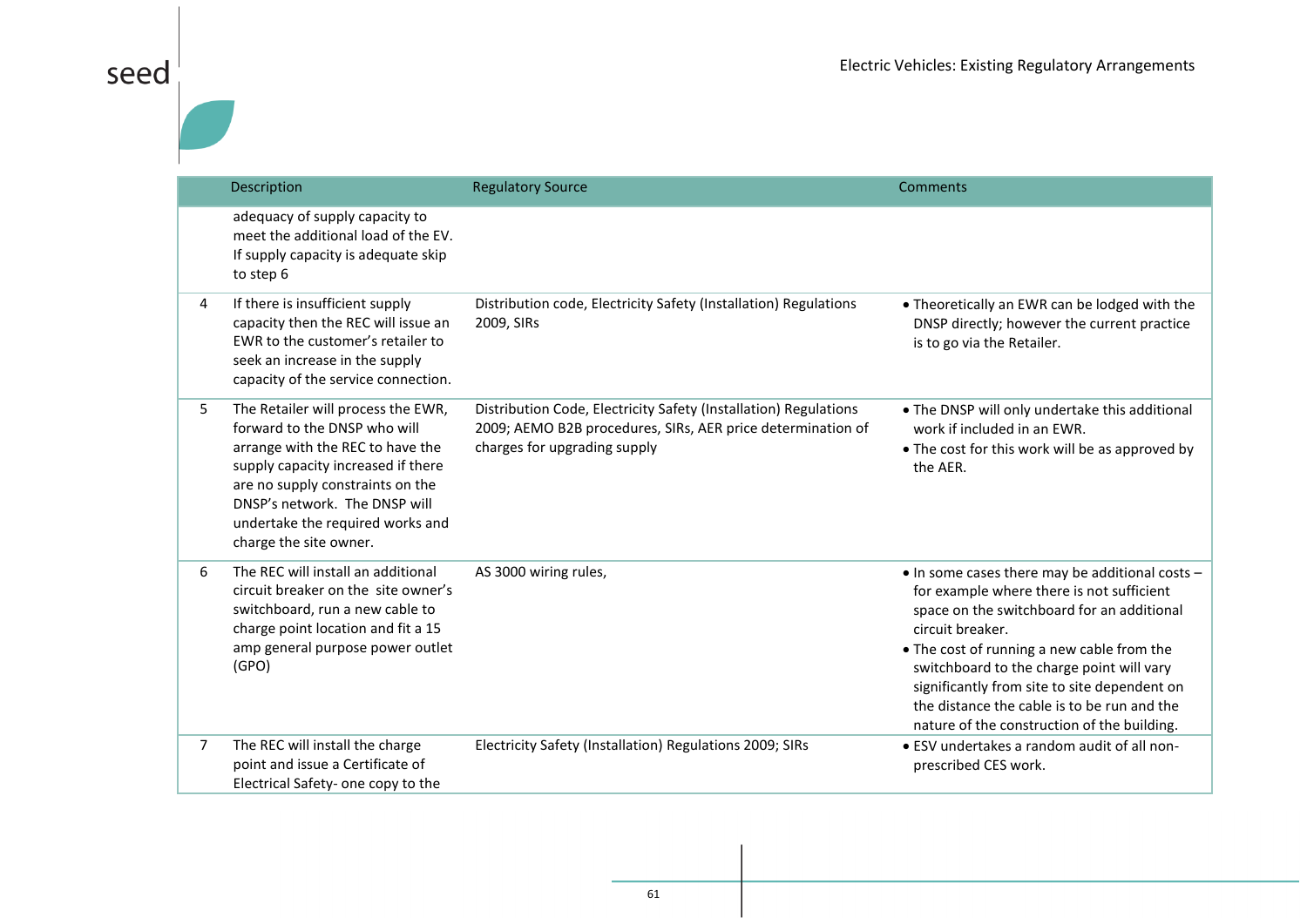| Description                                                                                   | <b>Regulatory Source</b> | Comments |
|-----------------------------------------------------------------------------------------------|--------------------------|----------|
| site owner and one to ESV. ESV<br>inspectors may inspect the<br>installation at a later time. |                          |          |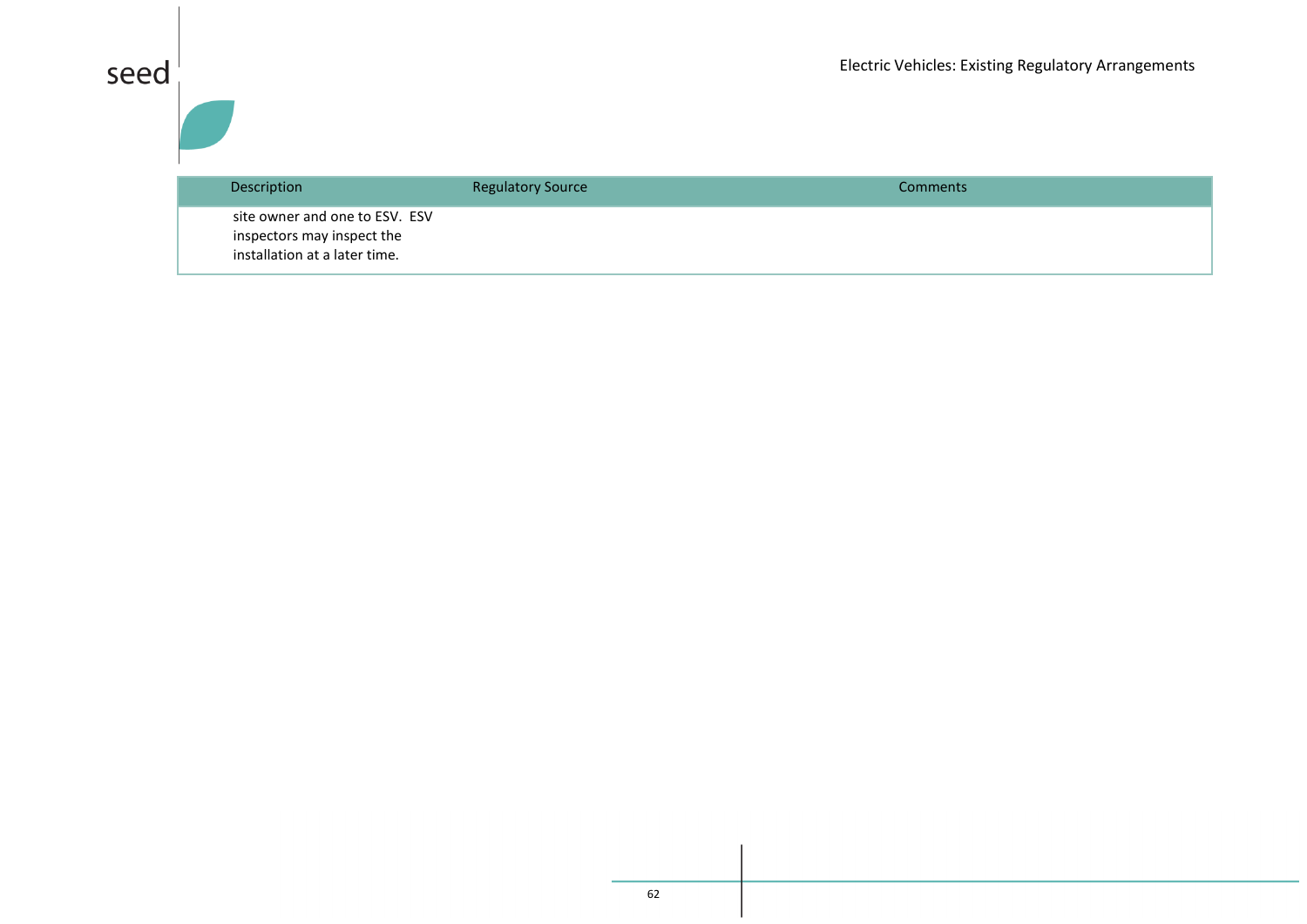#### **D. Key Questions – Thinking about the issues from a customer's perspective**

In this appendix, we consider the issues raised with DPI by stakeholders and reflect our findings in possible responses to those issues. In moving past the immediate answer to the question raised, we consider, in a preliminary way, what measures could be taken to address elements of the issues raises. The measures we identify feed into the Section [6](#page-30-2) where we discuss possible future directions.

#### **Table D.1 Key Questions in the Connection Process - Answers and Issues**

seed

<span id="page-63-0"></span>

| <b>Key Questions</b>                                                              | Answer                                                                                                                                                                                                                                                                                                                                                                                                                                                                                                                                                                                                                                                                                                                                                                                                                                                                                                                                                                                                                                                                                                                                                                                                                                                                                                                                                                           | <b>Issues</b>                                                                                                                                                                                                                                                                                                                                    |
|-----------------------------------------------------------------------------------|----------------------------------------------------------------------------------------------------------------------------------------------------------------------------------------------------------------------------------------------------------------------------------------------------------------------------------------------------------------------------------------------------------------------------------------------------------------------------------------------------------------------------------------------------------------------------------------------------------------------------------------------------------------------------------------------------------------------------------------------------------------------------------------------------------------------------------------------------------------------------------------------------------------------------------------------------------------------------------------------------------------------------------------------------------------------------------------------------------------------------------------------------------------------------------------------------------------------------------------------------------------------------------------------------------------------------------------------------------------------------------|--------------------------------------------------------------------------------------------------------------------------------------------------------------------------------------------------------------------------------------------------------------------------------------------------------------------------------------------------|
| What explains the customer's costs<br>to install?                                 | • The bulk of the customer's costs are unregulated/not subject to energy market<br>regulation.<br>Registered Electrical Contractor's prices are subject to competition.<br>Without any detail on the costs in the examples provided by DPI we<br>cannot be certain but we would anticipate the labour costs of the REC<br>explain the larger part of the costs. However, where the REC is charging<br>on a time and materials basis, then delays to the connection process,<br>including, for example, in the approval of the EWR, are likely to increase<br>the costs to the customer.<br>Only services provided by the DNSP are regulated and these services are<br>provided in line with published regulated prices.<br>The equipment, including the meter board, but excluding the meter, is<br>privately procured and the price is set in the market. This is true of all<br>equipment other than that provided as part of a DNSP regulated service.<br>The requirement for an upgrade to a meter board where a second meter<br>is to be installed is a function of the SIRs and is the result of the<br>requirement for a second meter. Our interviews did not suggest that<br>most premises would require an upgraded meter board in the absence of<br>a requirement for a second meter.<br>Meters provided by the DNSP are provided at the published regulated<br>price. | • The requirements for wiring to/from the meter<br>board and the configuration of the meter board are<br>set by the DNSPs in the SIRs.<br>The extent to which savings are possible as a<br>result of revisions to the SIRs/national<br>harmonisation is unknown, but, without a<br>wider changes to installation practices, may<br>not be large. |
| What explains the delay in the<br>commencement of the customer's<br>installation? | • The customer's meter installation should occur within 10 days of the receipt of<br>a valid EWR, or by agreement with the REC, in line with the requirements of<br>the Distribution Code.<br>• Our interviews suggest that the principle source of delay is the lodgement of a<br>valid EWR.<br>The DNSPs' systems apply a business rule that restricts to one the number                                                                                                                                                                                                                                                                                                                                                                                                                                                                                                                                                                                                                                                                                                                                                                                                                                                                                                                                                                                                       | • While the DNSPs appear to view the "one site, one<br>connection" rule as a requirement of AEMO's,<br>AEMO's view and our own is that there is no basis<br>in the market rules for this restriction.<br>However, we appreciate that, as a quality<br>control on the businesses' records, the                                                    |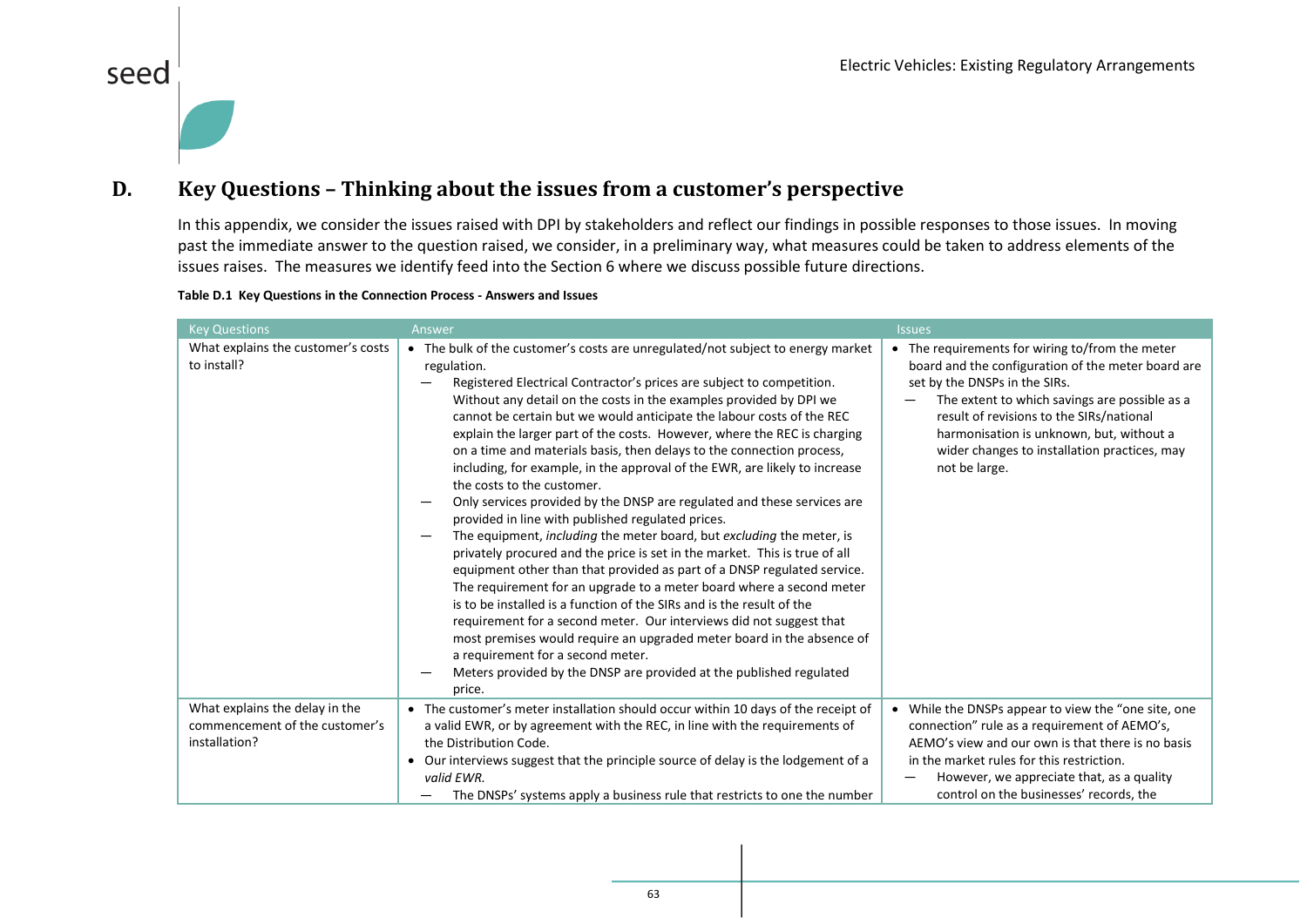| <b>Key Questions</b>                                           | Answer                                                                                                                                                                                                                                                                                                                                                                                                                                                                                                                                                                                                                                                                                                                                                                                                                                                                                                                                                                                                | <b>Issues</b>                                                                                                                                                                                                                                                                                                                                                                                                                                                                                                                                                                                                                                                                                                                                                                                                                                                                                                                                                                                                                                                                                                                                                                                                                                                                                                                                               |
|----------------------------------------------------------------|-------------------------------------------------------------------------------------------------------------------------------------------------------------------------------------------------------------------------------------------------------------------------------------------------------------------------------------------------------------------------------------------------------------------------------------------------------------------------------------------------------------------------------------------------------------------------------------------------------------------------------------------------------------------------------------------------------------------------------------------------------------------------------------------------------------------------------------------------------------------------------------------------------------------------------------------------------------------------------------------------------|-------------------------------------------------------------------------------------------------------------------------------------------------------------------------------------------------------------------------------------------------------------------------------------------------------------------------------------------------------------------------------------------------------------------------------------------------------------------------------------------------------------------------------------------------------------------------------------------------------------------------------------------------------------------------------------------------------------------------------------------------------------------------------------------------------------------------------------------------------------------------------------------------------------------------------------------------------------------------------------------------------------------------------------------------------------------------------------------------------------------------------------------------------------------------------------------------------------------------------------------------------------------------------------------------------------------------------------------------------------|
|                                                                | of connections that can be installed at a given address. As a result, an<br>EWR for a second meter at the same address will be rejected/not be<br>processed, on the basis that a meter already exists at the address.<br>The REC can implement a work-around by nominating a (fictional) second<br>address at the same site, for example, 1A The Avenue. In this case, the<br>EWR needs to distinguish between the billing address (1 The Avenue) and<br>the connection (1A The Avenue) to ensure that billing is received by the<br>customer at the site for the second meter.<br>• In some cases, the REC has found other issues that have prevented the<br>processing of the EWR. For example, the existing customer's name was not<br>held by the business systems for the existing connection - the customer was<br>known in the systems as "The Customer"- and an application for a second<br>meter in the customer's name was rejected for inconsistency with the existing<br>customer record. | business rule is a useful control.<br>Further, given the DNSPs' views on the status<br>of this requirement, then, short of the power<br>to force a change, voluntary compliance is<br>likely to be difficult to achieve.<br>• There is an existing process for, for example, the<br>conversion of a single site meter into a multiple<br>occupancy site that could be used as the basis for<br>an EWR in cases where a second meter with a NMI<br>is required.<br>There may be some resistance to this from the<br>DNSPs, but it could be a useful short term<br>measure as an agreed upon process is put in<br>place.<br>Guidance to installers would be useful if this<br>process is to widely used, to ensure<br>consistency in the approach among other<br>things, to nominating the second (fictitious)<br>address.<br>• There appears to be a business process "black hole"<br>in the processing of EWRs, where an EWR that fails<br>a retailer's or DNSP's requirements may not be<br>promptly returned to the REC with an indication as<br>to the reason for failure.<br>Better forms and better guidance for RECs<br>installing second meters would assist.<br>• There may also be a role for automating the B2B<br>lodgement and processing of EWRs, which would<br>improve turn-around times and could improve the<br>quality of EWRs submitted. |
| What about "the DNSP's truck<br>arrives, departs, reschedules, | • Our limited interviews didn't suggest this was a frequent issue, although the<br>REC we interviewed suggested that it would be preferable where a DNSP has                                                                                                                                                                                                                                                                                                                                                                                                                                                                                                                                                                                                                                                                                                                                                                                                                                          | • A customer has some limited redress for the failure<br>of the DNSP to meet the mandated performance                                                                                                                                                                                                                                                                                                                                                                                                                                                                                                                                                                                                                                                                                                                                                                                                                                                                                                                                                                                                                                                                                                                                                                                                                                                       |
| etc" part of the process?                                      | cancelled its attendance, for early notification to be given.                                                                                                                                                                                                                                                                                                                                                                                                                                                                                                                                                                                                                                                                                                                                                                                                                                                                                                                                         | level for customer appointments, although the                                                                                                                                                                                                                                                                                                                                                                                                                                                                                                                                                                                                                                                                                                                                                                                                                                                                                                                                                                                                                                                                                                                                                                                                                                                                                                               |
|                                                                | The EWR, if correctly lodged, should have identified that a meter board                                                                                                                                                                                                                                                                                                                                                                                                                                                                                                                                                                                                                                                                                                                                                                                                                                                                                                                               | level of the penalty is now quite small relative to                                                                                                                                                                                                                                                                                                                                                                                                                                                                                                                                                                                                                                                                                                                                                                                                                                                                                                                                                                                                                                                                                                                                                                                                                                                                                                         |
|                                                                | change was required.                                                                                                                                                                                                                                                                                                                                                                                                                                                                                                                                                                                                                                                                                                                                                                                                                                                                                                                                                                                  | the cost of the works.                                                                                                                                                                                                                                                                                                                                                                                                                                                                                                                                                                                                                                                                                                                                                                                                                                                                                                                                                                                                                                                                                                                                                                                                                                                                                                                                      |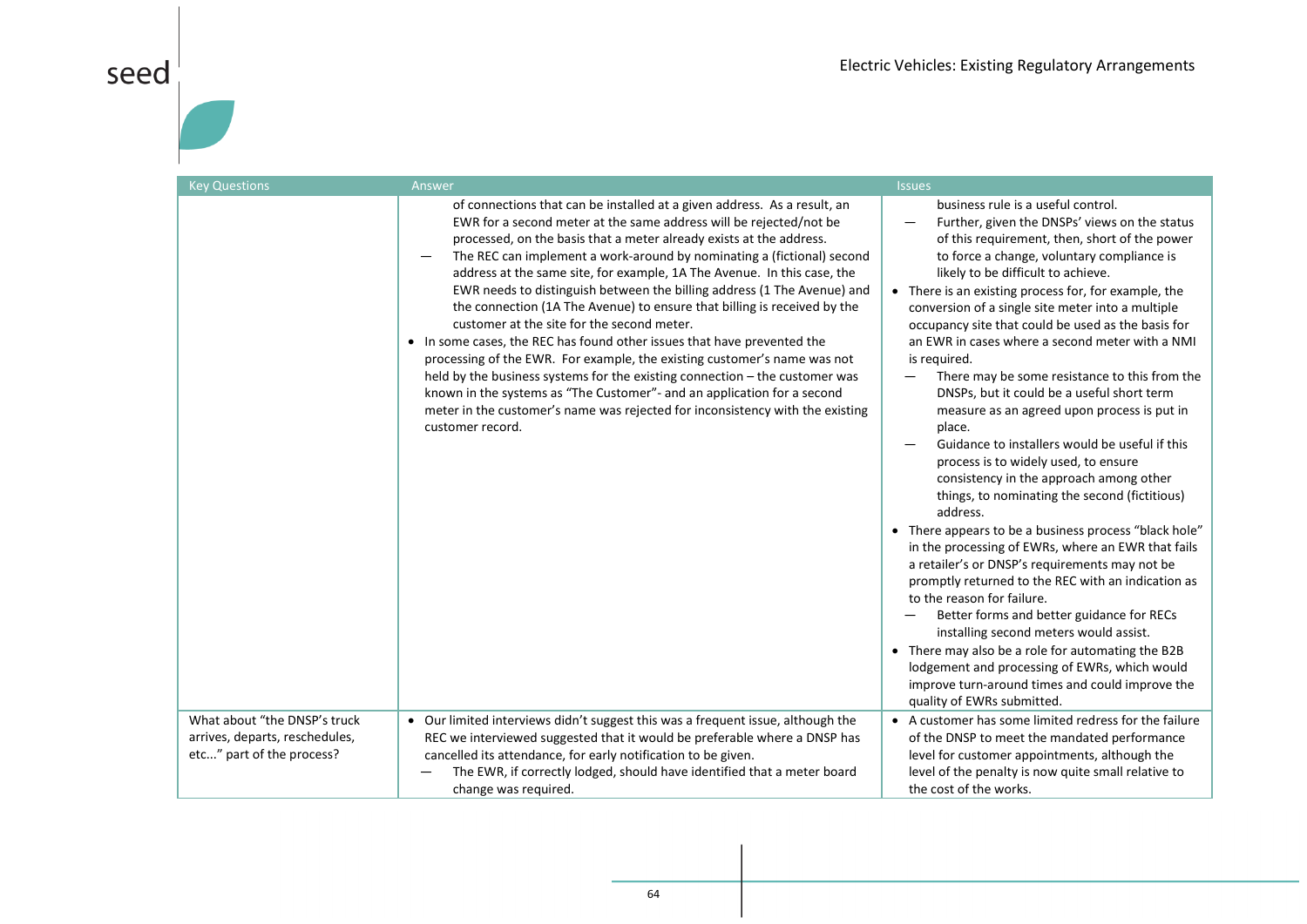# $\left| \begin{array}{c} 1 \ 1 \ 1 \end{array} \right|$

| <b>Key Questions</b>                              | Answer                                                                                                                                                                                                                                                                                                                                                                                                                                                                                                                                                                                                                                                                                                                                                                                                                                                                                                                                                                                                                                                                                                                                                                                                                                                                                                                                                                                                                                                                                                                                                                                                                                                                                                                               | <b>Issues</b>                                                                                                                                                                                                                                                                                                                                                                                                                                                                                                                                                                                                                                                                                                                                              |
|---------------------------------------------------|--------------------------------------------------------------------------------------------------------------------------------------------------------------------------------------------------------------------------------------------------------------------------------------------------------------------------------------------------------------------------------------------------------------------------------------------------------------------------------------------------------------------------------------------------------------------------------------------------------------------------------------------------------------------------------------------------------------------------------------------------------------------------------------------------------------------------------------------------------------------------------------------------------------------------------------------------------------------------------------------------------------------------------------------------------------------------------------------------------------------------------------------------------------------------------------------------------------------------------------------------------------------------------------------------------------------------------------------------------------------------------------------------------------------------------------------------------------------------------------------------------------------------------------------------------------------------------------------------------------------------------------------------------------------------------------------------------------------------------------|------------------------------------------------------------------------------------------------------------------------------------------------------------------------------------------------------------------------------------------------------------------------------------------------------------------------------------------------------------------------------------------------------------------------------------------------------------------------------------------------------------------------------------------------------------------------------------------------------------------------------------------------------------------------------------------------------------------------------------------------------------|
|                                                   | The REC would typically have undertaken the bulk of the work associated<br>$\qquad \qquad -$<br>with the meter board change prior to the arrival of the truck, up to and<br>including unscrewing but not detaching the existing meter board.<br>The REC we interviewed indicated that, in their experience, if there was a<br>(marginal) overrun in the time required, then the truck would stay (with a<br>commensurate increase in the cost) for the additional time required.<br>Failures by the DNSP to attend, although not frequent, occurred in the<br>context of, for example, crews being busy repairing the damage from<br>overnight storms.<br>• Our interviews did not support that the truck would be required (and<br>unprepared to undertake) works relating to the connection to the house or<br>other overhead works.<br>We are aware of estimates of the number of inner city properties that<br>might require rewiring, meter board upgrades, larger connections, etc.<br>However, one distribution businesses' experience in the trials, while very<br>limited in the number of trial installations, is not the source of these<br>estimates. This distribution business has no process for identifying supply<br>upgrades relating to the installation of an EV.<br>In any event, the EWR lodged would typically include requirements, if<br>necessary, for the upgrade of the connection.<br>• Finally, the DNSPs' view is that, if a truck crew were to become aware of the<br>requirement for overhead works, then it was generally the case that the crew<br>would be equipped to undertake most required works in the course of the visit<br>and, failing this, would install a temporary fix if possible. | • In the event of the failure of the DNSP to<br>adequately prepare for the services required in a<br>correctly lodged EWR, then I imagine the customer<br>(and the REC) would be in a position to dispute the<br>DNSP's charges.<br>• Are the EWR's correct when lodged by the REC?<br>We can't tell, although the DNSPs did not raise<br>this as an issue when we spoke to them.<br>Better forms and better guidance for RECs<br>installing second meters would assist.<br>• Perhaps the installation issues should be being<br>considered in the same light as, for example, pay<br>television installations, with specialist installers as a<br>sub-class of RECs used by EV Service Providers to<br>manage connections in the early days of EV uptake. |
| Is the ESV inspection requirement<br>the problem? | • Again, neither the REC we interviewed nor the DNSPs regarded this as an<br>issue.<br>• Accredited inspectors are private contractors and are booked to be on site at<br>the time the meter changeover occurs.                                                                                                                                                                                                                                                                                                                                                                                                                                                                                                                                                                                                                                                                                                                                                                                                                                                                                                                                                                                                                                                                                                                                                                                                                                                                                                                                                                                                                                                                                                                      | • Are ESV inspections required for all meter related<br>changes?<br>Unlike electrical works generally, where<br>around 1 in 10 jobs are inspected, all changes<br>to the meter are required to be inspected.<br>(We have not found a direct source for this:<br>see the discussion in Appendix B.)<br>Is this a safety issue related to the general<br>public's safety from faulty metering<br>installations or is it a damage limitation<br>exercise for the DNSP, which is otherwise                                                                                                                                                                                                                                                                     |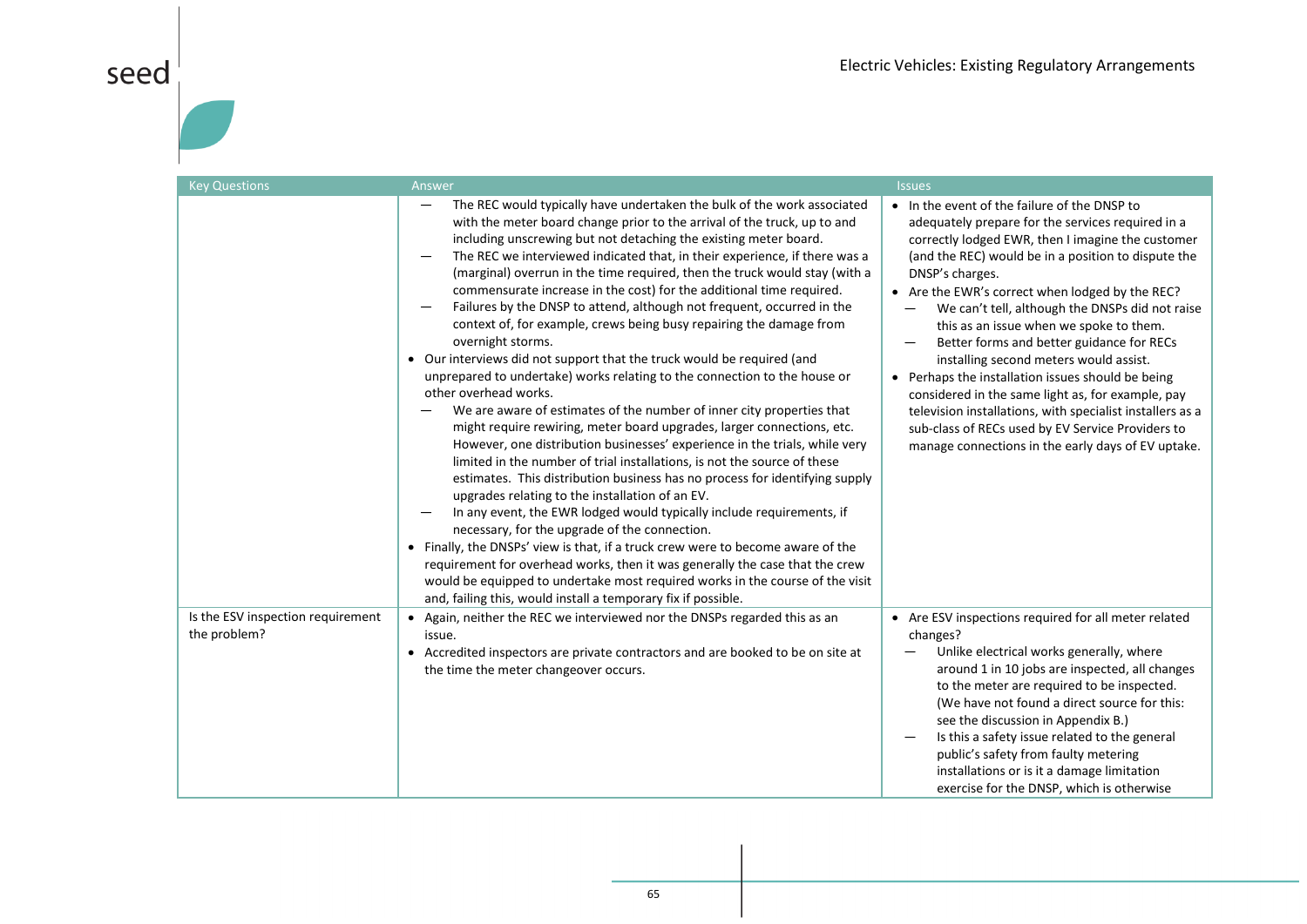# seed $\frac{1}{1}$

| <b>Key Questions</b>                                                                                           | Answer                                                                                                                                                                                                                                                                                                                                                                                                                                                                                                                                                                                                                                                                                                                                                                                                                                                                                                                                                                                                                                                                                                                                                                                                                                                                                                                                                                                                                                                                                                          | <b>Issues</b>                                                                                                                                                                                                                                                                                                                                                                                                                                                                                                                                                                                                                                                                                                        |
|----------------------------------------------------------------------------------------------------------------|-----------------------------------------------------------------------------------------------------------------------------------------------------------------------------------------------------------------------------------------------------------------------------------------------------------------------------------------------------------------------------------------------------------------------------------------------------------------------------------------------------------------------------------------------------------------------------------------------------------------------------------------------------------------------------------------------------------------------------------------------------------------------------------------------------------------------------------------------------------------------------------------------------------------------------------------------------------------------------------------------------------------------------------------------------------------------------------------------------------------------------------------------------------------------------------------------------------------------------------------------------------------------------------------------------------------------------------------------------------------------------------------------------------------------------------------------------------------------------------------------------------------|----------------------------------------------------------------------------------------------------------------------------------------------------------------------------------------------------------------------------------------------------------------------------------------------------------------------------------------------------------------------------------------------------------------------------------------------------------------------------------------------------------------------------------------------------------------------------------------------------------------------------------------------------------------------------------------------------------------------|
|                                                                                                                |                                                                                                                                                                                                                                                                                                                                                                                                                                                                                                                                                                                                                                                                                                                                                                                                                                                                                                                                                                                                                                                                                                                                                                                                                                                                                                                                                                                                                                                                                                                 | responsible for the safe operation of the<br>network and, by insisting on an inspection,<br>limits its exposure? If the latter, what is the<br>case for the customer bearing the cost?<br>• There may be a redundancy in the process in future<br>as EVs are considered for V2G. At least one of the<br>DNSPs strongly holds the view that the DNSP will<br>require its own crew to undertake an anti-islanding<br>test, notwithstanding the two previous anti-<br>islanding tests that are undertaken by the REC and<br>the ESV Inspector respectively.<br>• However, there is no suggestion that this is<br>currently an issue, as the EV installations that are<br>going ahead are not currently considering V2G. |
| What about the involvement of all<br>these retailers (the main premise<br>and the EV retailer) in the process? | • Not all processes relating to the meter, including the establishment of a<br>second meter, include a role for the retailer and, from our review of the<br>relevant instruments, it's not entirely obvious that this one does. However, in<br>the examples seen by DPI, the involvement of the premise retailer and the EV<br>retailer is a direct consequence of a business model separating the EV Service<br>Provider electricity supply from the home supply, using a NMI and on-market<br>settlement.<br>Business models not involving the physical separation of the EV's<br>electricity supply from that of the existing connection point may only<br>need to notify the host retailer of the temporary disruption to supply<br>from changes to the wiring and meter board, where required.<br>Where the physical separation of the electricity supply between the<br>connection points is not required, it may be possible to achieve the<br>required economic outcome, but it requires prior agreement with the<br>host retailer about off-market settlement and the arrangements, such as<br>the level of required data quality, to support off-market settlement.<br>• Furthermore, the NECF's introduction on 1 July opens the door to an<br>alternative process, where the customer interacts directly with the DNSP for a<br>range of services.<br>• However, discussions with the DNSPs did not suggest that their thinking on<br>how the changed processes under NECF could be implemented was | • A requirement to notify the host retailer of a range<br>of changes to a customer's connection was<br>regarded as a key protection to unauthorised<br>churning (and to the customer departing with an<br>unpaid, difficult to recover account). Whether this<br>should be altered for the case where the customer<br>is separating out an element of his/her supply is a<br>matter for policy.<br>• Having said that, the B2B processes for these<br>notifications could potentially be improved, with<br>efficiency gains to the parties in the installation<br>process.                                                                                                                                           |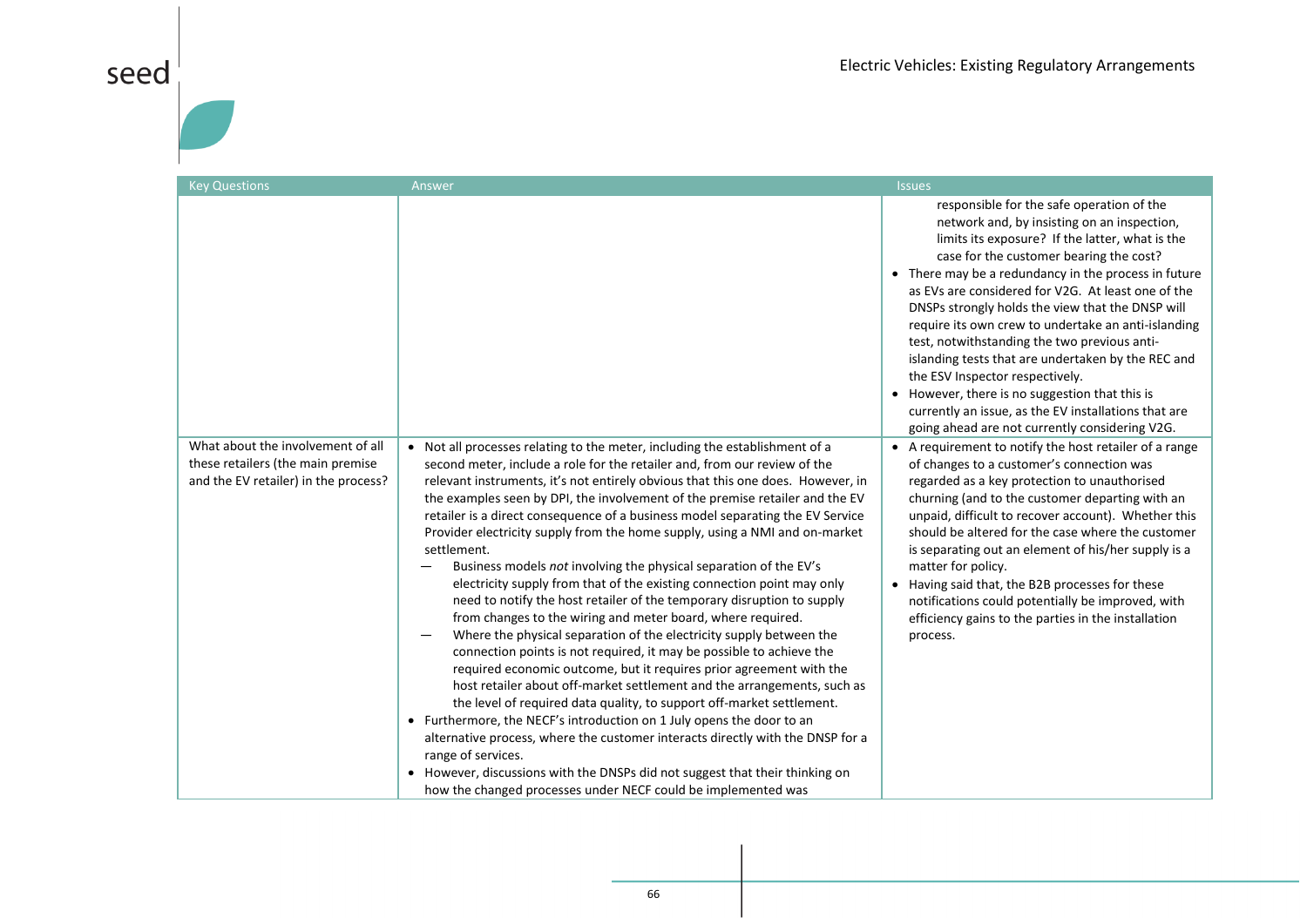| <b>Key Questions</b>                                                                                                                                         | Answer                                                                                                                                                                                                                                                                                                                                                                                                                                                                                                                                                                                                                                                                                         | <b>Issues</b>                                                                                                                                                                                                                                                                                                                                                                                                                                                                                                                                                                                                                                                                     |
|--------------------------------------------------------------------------------------------------------------------------------------------------------------|------------------------------------------------------------------------------------------------------------------------------------------------------------------------------------------------------------------------------------------------------------------------------------------------------------------------------------------------------------------------------------------------------------------------------------------------------------------------------------------------------------------------------------------------------------------------------------------------------------------------------------------------------------------------------------------------|-----------------------------------------------------------------------------------------------------------------------------------------------------------------------------------------------------------------------------------------------------------------------------------------------------------------------------------------------------------------------------------------------------------------------------------------------------------------------------------------------------------------------------------------------------------------------------------------------------------------------------------------------------------------------------------|
|                                                                                                                                                              | particularly advanced.                                                                                                                                                                                                                                                                                                                                                                                                                                                                                                                                                                                                                                                                         |                                                                                                                                                                                                                                                                                                                                                                                                                                                                                                                                                                                                                                                                                   |
| Can the host retailer insist on a<br>second account (with it) being<br>opened before processing an EWR<br>relating to the installation of a<br>second meter? | • No. If this were to be the case, it could be regarded as third line forcing.                                                                                                                                                                                                                                                                                                                                                                                                                                                                                                                                                                                                                 | • The installation of a second meter with a NMI<br>requires the Local Network Service Provider to<br>initiate a process under the MSATS Procedures:<br>CATS Procedure Principles and Obligations. The<br>retailer has no role in this process.<br>• However, the CATS Procedures also contain a<br>procedure for customer switching that the retailer<br>initiates.<br>Our suspicion is that the retailer's<br>representative was trying to make an<br>unfamiliar transaction fit a model the<br>representative was familiar with.<br>• Better guidance to the industry to support the<br>processing of unfamiliar applications could reduce<br>the likelihood of this recurring. |
| Why does it take so long for a NMI<br>to be allocated?                                                                                                       | • The MSATS Procedures: CATS Procedure Principles and Obligations indicates<br>that an LNSP is expected to lodge a Create NMI Change Request for each<br>Connection Point supplied within its area within two business days of the<br>mandatory data required by the MSATS change request becoming available<br>(2.4.(a)). The data required to activate a new NMI is required to be supplied<br>by the LNSP within 5 days (2.4 (I) of the CATS procedures).<br>• This would suggest 7 days are required if the processes are contiguous.<br>However, see the comment on the right about general practices in this area,<br>which suggest that the 2 processes are not necessarily contiguous. | • Processes in this area may differ from DNSP to<br>DNSP. One of the DNSPs informed us that, for<br>example, for new subdivisions, NMIs are allocated<br>at the time the DNSP is notified of the sub-division<br>by the relevant planning authority, significantly in<br>advance of the establishment of an individual<br>meter. In these circumstances, the maximum time<br>required for registration post energisation would<br>be reduced to 5 days.                                                                                                                                                                                                                           |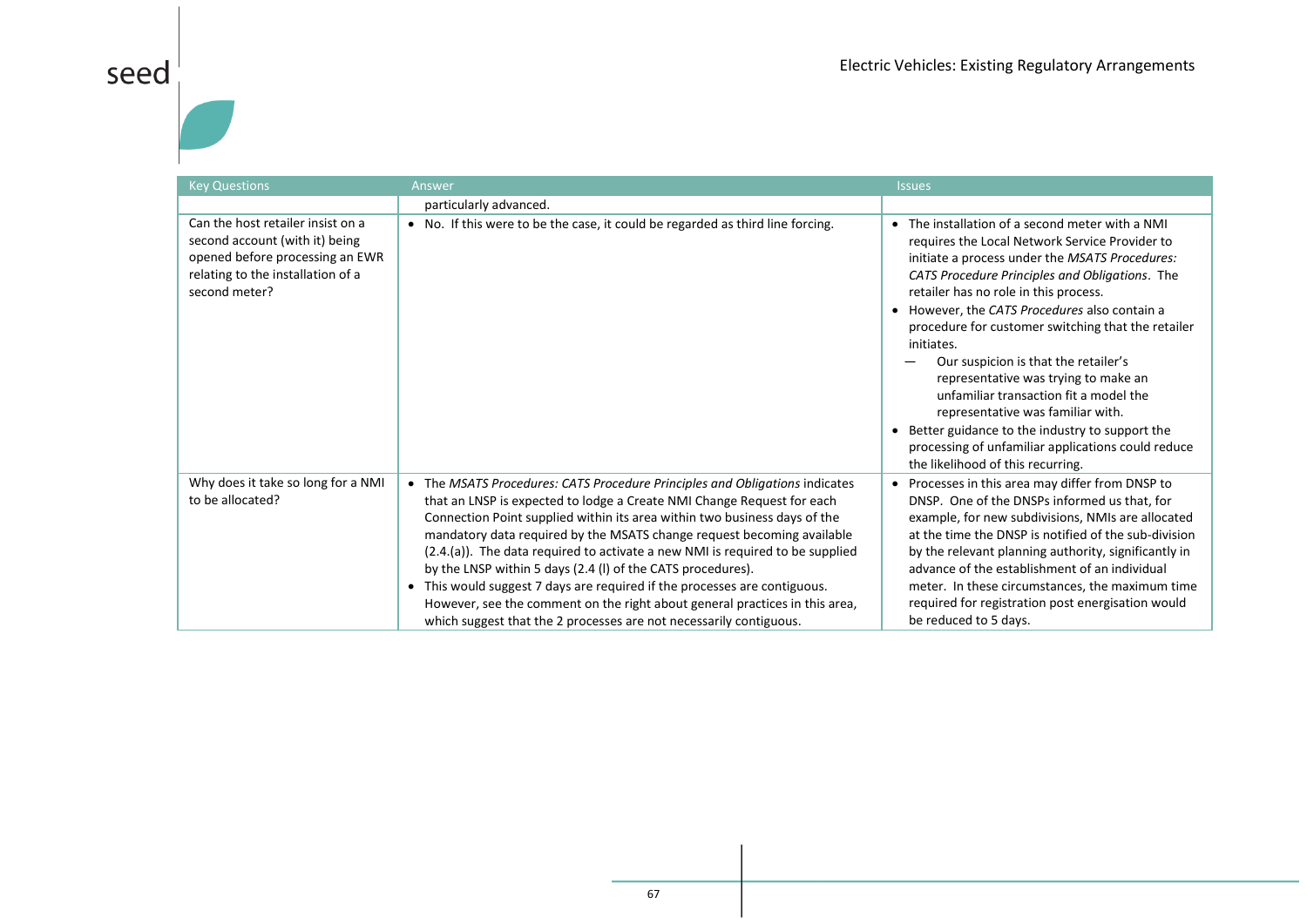

#### <span id="page-68-0"></span>**E. Scope of Work**

**Electric vehicles – metering and settlement arrangements in Victoria: analysis of existing regulatory arrangements in Victoria**

#### **Introduction**

It is expected that the number of EVs in Australia will steadily increase from 2012 as a number of electric vehicles become available to the Australian market. The Victorian Government, through the Department of Transport, is currently leading an Electric Vehicle Trial (to mid-2014) to better understand the process, time lines and barriers for transitioning to electric vehicle technologies. As part of the Victorian Trial, electric vehicle charging infrastructure and associated metering is being installed in participating homes and workplaces.

The Victorian Department of Primary Industries (DPI) has been informed that the process of establishing the charging infrastructure in Victoria, including a new meter and National Meter Identifier (NMI), currently costs between \$1000 and \$8000 per site and takes 2 to 4 months. This process includes formal and informal interactions between the electric vehicle customer, registered electrician, retailer, distributor, charging infrastructure provider and Energy Safe Victoria.

DPI would like to better understand the current regulatory requirements relevant to the establishment of electric vehicle charging infrastructure and associated metering and market settlement processes, in order to identify possibilities for regulatory improvement to reduce the complexity, time and costs associated with the current process.

The Australian Energy Market Commission (AEMC) has recently initiated a Review of Energy Market Arrangements for Electric and Natural Gas Vehicles. The AEMC Review will identify the energy market regulatory arrangements which will facilitate the economically efficient uptake of electric and natural gas vehicles, including (amongst other things) appropriate arrangements for metering protocols and settlement systems for electric vehicles. The AEMC is to provide a final report with recommendations to the Standing Council on Energy and Resources (SCER) by mid-2012.

#### **Scope of work**

The consultant is requested to produce a report for the Department of Primary Industries (DPI) which:

- 3. outlines the existing regulatory and practical requirements relevant to the establishment of charging infrastructure and metering for electric vehicles in Victoria, including market settlement arrangements; and
- 4. identifies any current regulatory and practical limitations on implementation of charging infrastructure, metering and settlements for electric vehicles in Victoria under each of the main business models utilised by charging infrastructure providers.

DPI understands that regulatory requirements relevant to establishment of electric vehicle charging infrastructure, metering and settlements are contained in the following regulatory instruments:

- Victorian distribution licences, issued by the Victoria Essential Services Commission (ESC) under the *Electricity Industry Act 2000*
- The ESC *Electricity Distribution Code*

68